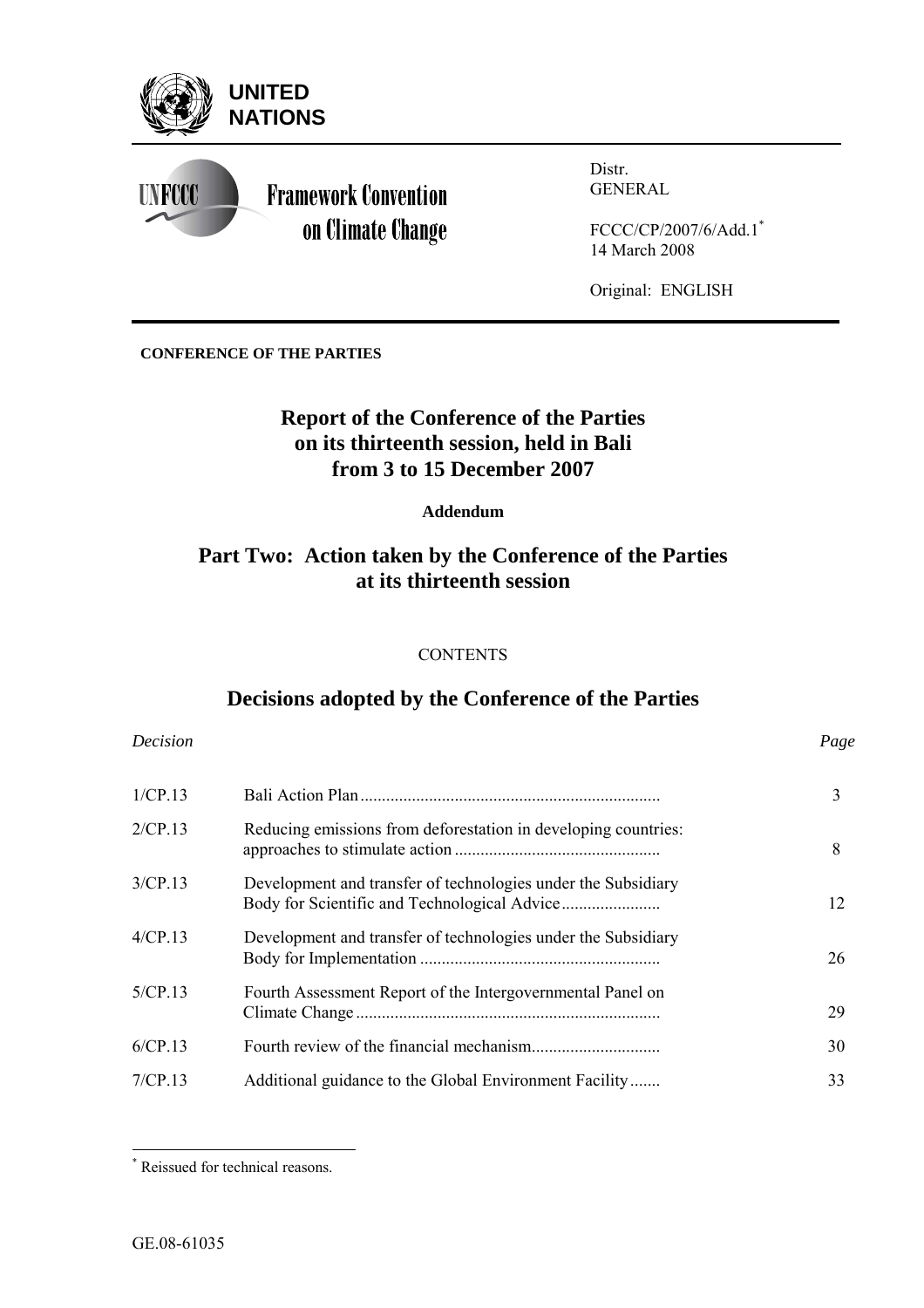#### *Decision Page*

| 8/CP.13           | Extension of the mandate of the Least Developed Countries                                                                   | 36 |
|-------------------|-----------------------------------------------------------------------------------------------------------------------------|----|
| 9/CP.13           | Amended New Delhi work programme on Article 6 of the                                                                        | 37 |
| 10/CP.13          | Compilation and synthesis of fourth national communications                                                                 | 44 |
| 11/CP.13          | Reporting on global observing systems for climate                                                                           | 45 |
| 12/CP.13          | Budget performance and the functions and operations of the                                                                  | 46 |
| 13/CP.13          |                                                                                                                             | 47 |
| 14/CP.13          | Date and venue of the fourteenth and fifteenth sessions of the<br>Conference of the Parties and the calendar of meetings of | 58 |
| <b>Resolution</b> |                                                                                                                             |    |
| 1/CP.13           | Expression of gratitude to the Government of the Republic of Indonesia                                                      | 60 |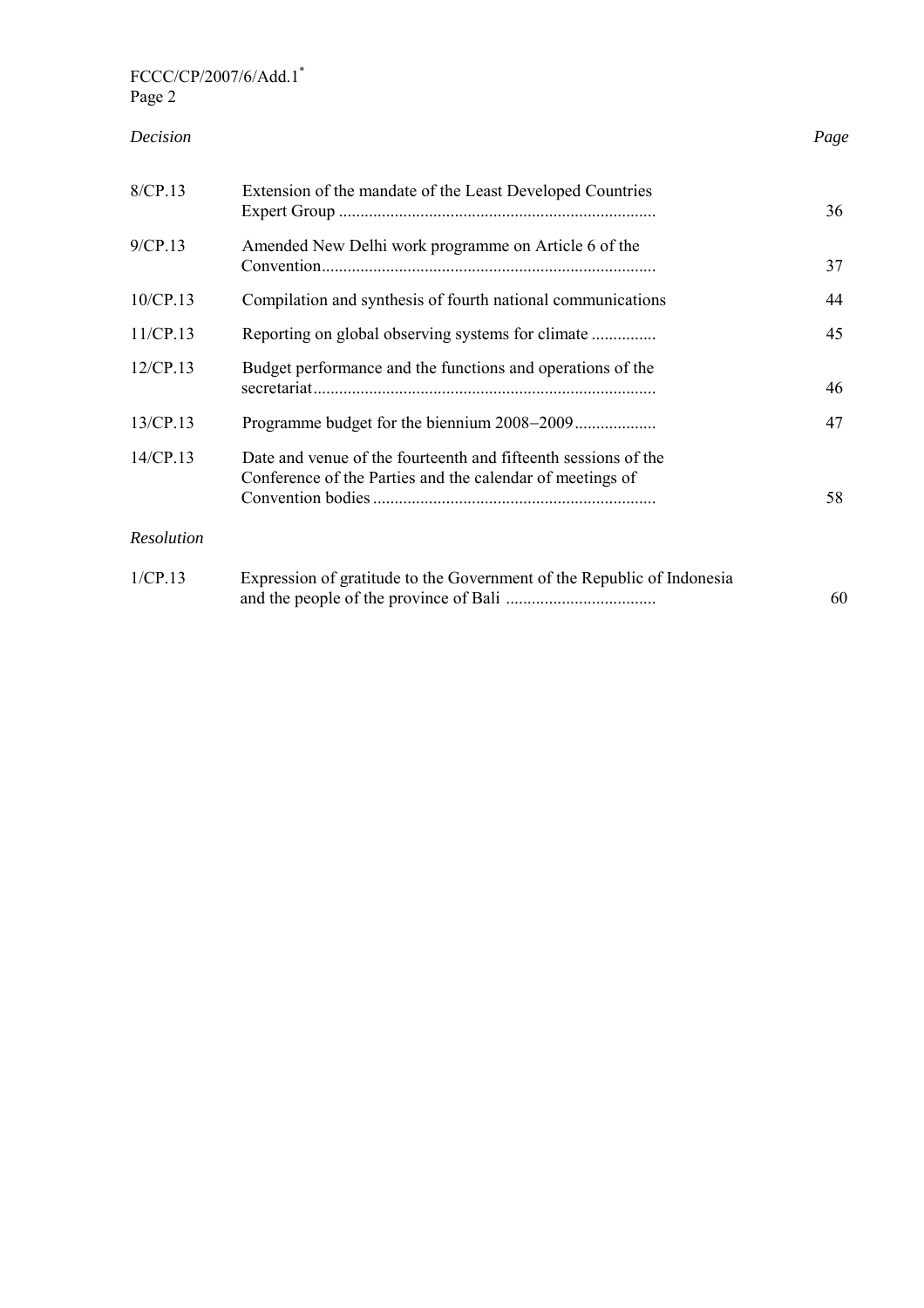# **Decision 1/CP.13**

# **Bali Action Plan**

 *The Conference of the Parties*,

 *Resolving* to urgently enhance implementation of the Convention in order to achieve its ultimate objective in full accordance with its principles and commitments,

 *Reaffirming* that economic and social development and poverty eradication are global priorities,

*Responding* to the findings of the Fourth Assessment Report of the Intergovernmental Panel on Climate Change that warming of the climate system is unequivocal, and that delay in reducing emissions significantly constrains opportunities to achieve lower stabilization levels and increases the risk of more severe climate change impacts,

*Recognizing* that deep cuts in global emissions will be required to achieve the ultimate objective of the Convention and emphasizing the urgency<sup>1</sup> to address climate change as indicated in the Fourth Assessment Report of the Intergovernmental Panel on Climate Change,

1. *Decides* to launch a comprehensive process to enable the full, effective and sustained implementation of the Convention through long-term cooperative action, now, up to and beyond 2012, in order to reach an agreed outcome and adopt a decision at its fifteenth session, by addressing, inter alia:

- (a) A shared vision for long-term cooperative action, including a long-term global goal for emission reductions, to achieve the ultimate objective of the Convention, in accordance with the provisions and principles of the Convention, in particular the principle of common but differentiated responsibilities and respective capabilities, and taking into account social and economic conditions and other relevant factors;
- (b) Enhanced national/international action on mitigation of climate change, including, inter alia, consideration of:
	- (i) Measurable, reportable and verifiable nationally appropriate mitigation commitments or actions, including quantified emission limitation and reduction objectives, by all developed country Parties, while ensuring the comparability of efforts among them, taking into account differences in their national circumstances;
	- (ii) Nationally appropriate mitigation actions by developing country Parties in the context of sustainable development, supported and enabled by technology, financing and capacity-building, in a measurable, reportable and verifiable manner;
	- (iii) Policy approaches and positive incentives on issues relating to reducing emissions from deforestation and forest degradation in developing countries; and the role of conservation, sustainable management of forests and enhancement of forest carbon stocks in developing countries;

<sup>1</sup> Contribution of Working Group III to the Fourth Assessment Report of the Intergovernmental Panel on Climate Change, Technical Summary, pages 39 and 90, and Chapter 13, page 776.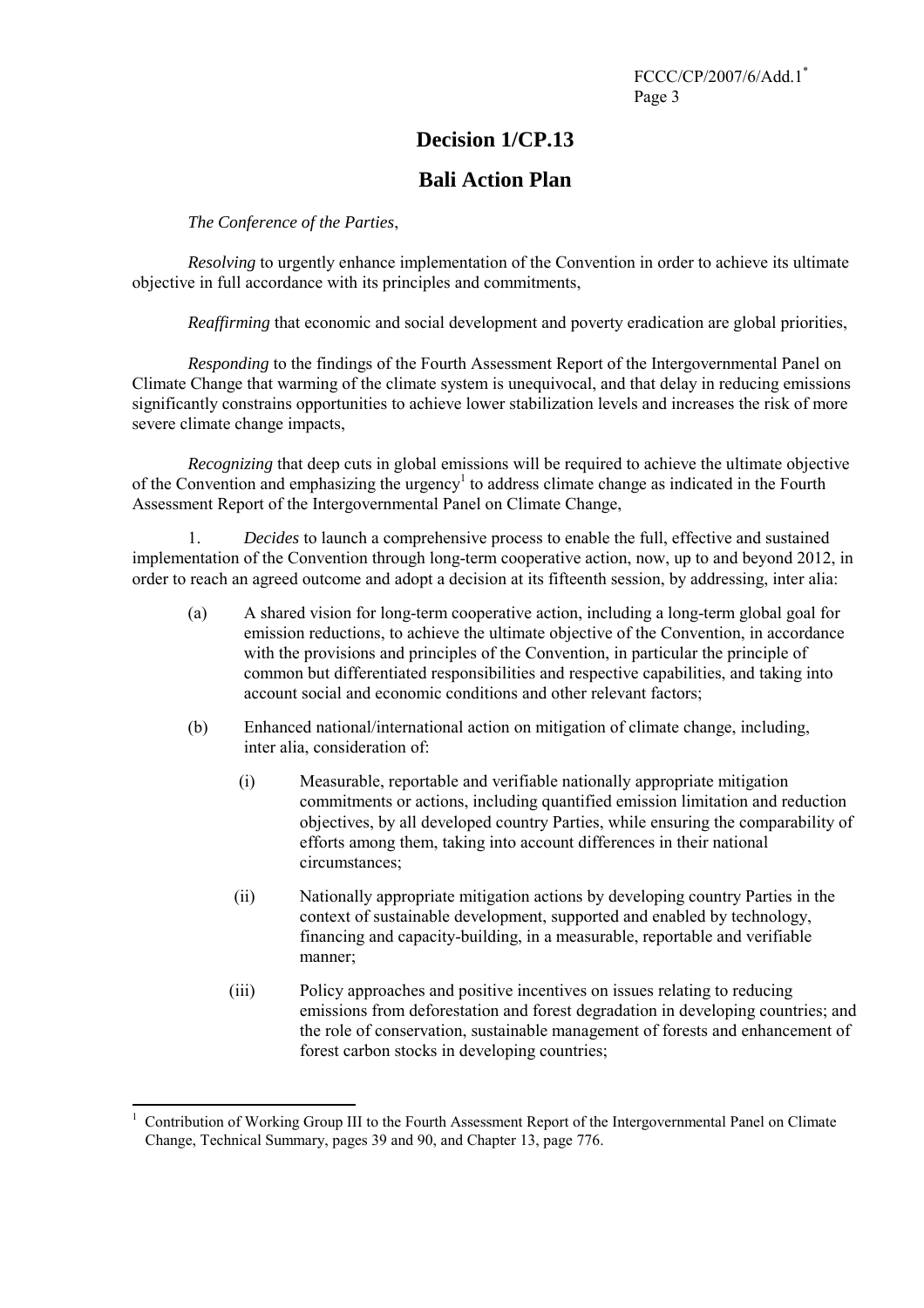- (iv) Cooperative sectoral approaches and sector-specific actions, in order to enhance implementation of Article 4, paragraph 1(c), of the Convention;
- (v) Various approaches, including opportunities for using markets, to enhance the cost-effectiveness of, and to promote, mitigation actions, bearing in mind different circumstances of developed and developing countries;
- (vi) Economic and social consequences of response measures;
- (vii) Ways to strengthen the catalytic role of the Convention in encouraging multilateral bodies, the public and private sectors and civil society, building on synergies among activities and processes, as a means to support mitigation in a coherent and integrated manner;
- (c) Enhanced action on adaptation, including, inter alia, consideration of:
	- (i) International cooperation to support urgent implementation of adaptation actions, including through vulnerability assessments, prioritization of actions, financial needs assessments, capacity-building and response strategies, integration of adaptation actions into sectoral and national planning, specific projects and programmes, means to incentivize the implementation of adaptation actions, and other ways to enable climate-resilient development and reduce vulnerability of all Parties, taking into account the urgent and immediate needs of developing countries that are particularly vulnerable to the adverse effects of climate change, especially the least developed countries and small island developing States, and further taking into account the needs of countries in Africa affected by drought, desertification and floods;
	- (ii) Risk management and risk reduction strategies, including risk sharing and transfer mechanisms such as insurance;
	- (iii) Disaster reduction strategies and means to address loss and damage associated with climate change impacts in developing countries that are particularly vulnerable to the adverse effects of climate change;
	- (iv) Economic diversification to build resilience;
	- (v) Ways to strengthen the catalytic role of the Convention in encouraging multilateral bodies, the public and private sectors and civil society, building on synergies among activities and processes, as a means to support adaptation in a coherent and integrated manner;
- (d) Enhanced action on technology development and transfer to support action on mitigation and adaptation, including, inter alia, consideration of:
	- (i) Effective mechanisms and enhanced means for the removal of obstacles to, and provision of financial and other incentives for, scaling up of the development and transfer of technology to developing country Parties in order to promote access to affordable environmentally sound technologies;
	- (ii) Ways to accelerate deployment, diffusion and transfer of affordable environmentally sound technologies;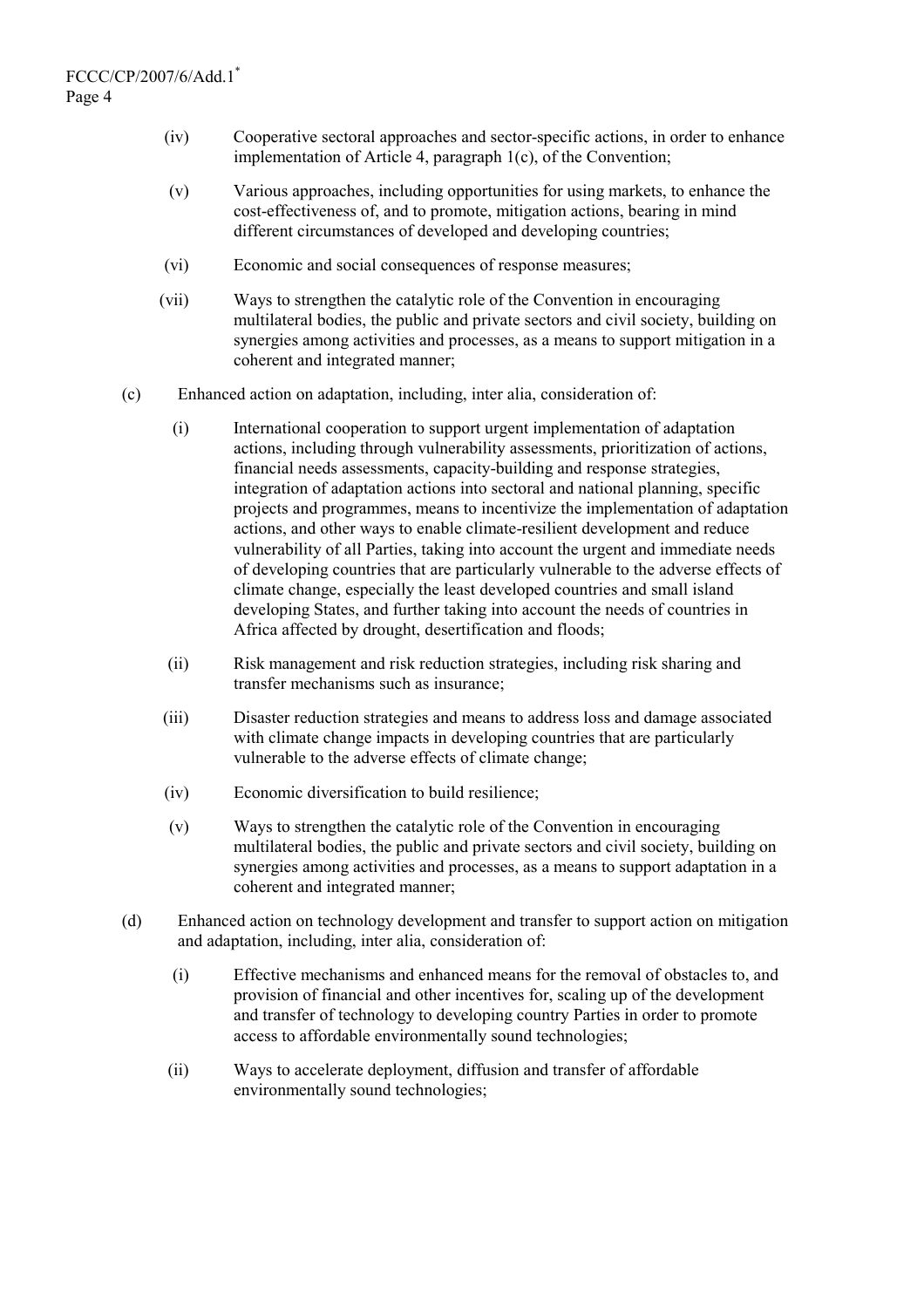- (iii) Cooperation on research and development of current, new and innovative technology, including win-win solutions;
- (iv) The effectiveness of mechanisms and tools for technology cooperation in specific sectors;
- (e) Enhanced action on the provision of financial resources and investment to support action on mitigation and adaptation and technology cooperation, including, inter alia, consideration of:
	- (i) Improved access to adequate, predictable and sustainable financial resources and financial and technical support, and the provision of new and additional resources, including official and concessional funding for developing country Parties;
	- (ii) Positive incentives for developing country Parties for the enhanced implementation of national mitigation strategies and adaptation action;
	- (iii) Innovative means of funding to assist developing country Parties that are particularly vulnerable to the adverse impacts of climate change in meeting the cost of adaptation;
	- (iv) Means to incentivize the implementation of adaptation actions on the basis of sustainable development policies;
	- (v) Mobilization of public- and private-sector funding and investment, including facilitation of climate-friendly investment choices;
	- (vi) Financial and technical support for capacity-building in the assessment of the costs of adaptation in developing countries, in particular the most vulnerable ones, to aid in determining their financial needs;

2. *Decides* that the process shall be conducted under a subsidiary body under the Convention, hereby established and known as the Ad Hoc Working Group on Long-term Cooperative Action under the Convention, that shall complete its work in 2009 and present the outcome of its work to the Conference of the Parties for adoption at its fifteenth session;

3. *Agrees* that the process shall begin without delay, that the sessions of the group will be scheduled as often as is feasible and necessary to complete the work of the group, where possible in conjunction with sessions of other bodies established under the Convention, and that its sessions may be complemented by workshops and other activities, as required;

4. *Decides* that the first session of the group shall be held as soon as is feasible and not later than April 2008;

5. *Decides* that the Chair and Vice-Chair of the group, with one being from a Party included in Annex I to the Convention (Annex I Party) and the other being from a Party not included in Annex I to the Convention (non-Annex I Party), shall alternate annually between an Annex I Party and a non-Annex I Party;

6. *Takes note* of the proposed schedule of meetings contained in the annex to this decision;

7. *Instructs* the group to develop its work programme at its first session in a coherent and integrated manner;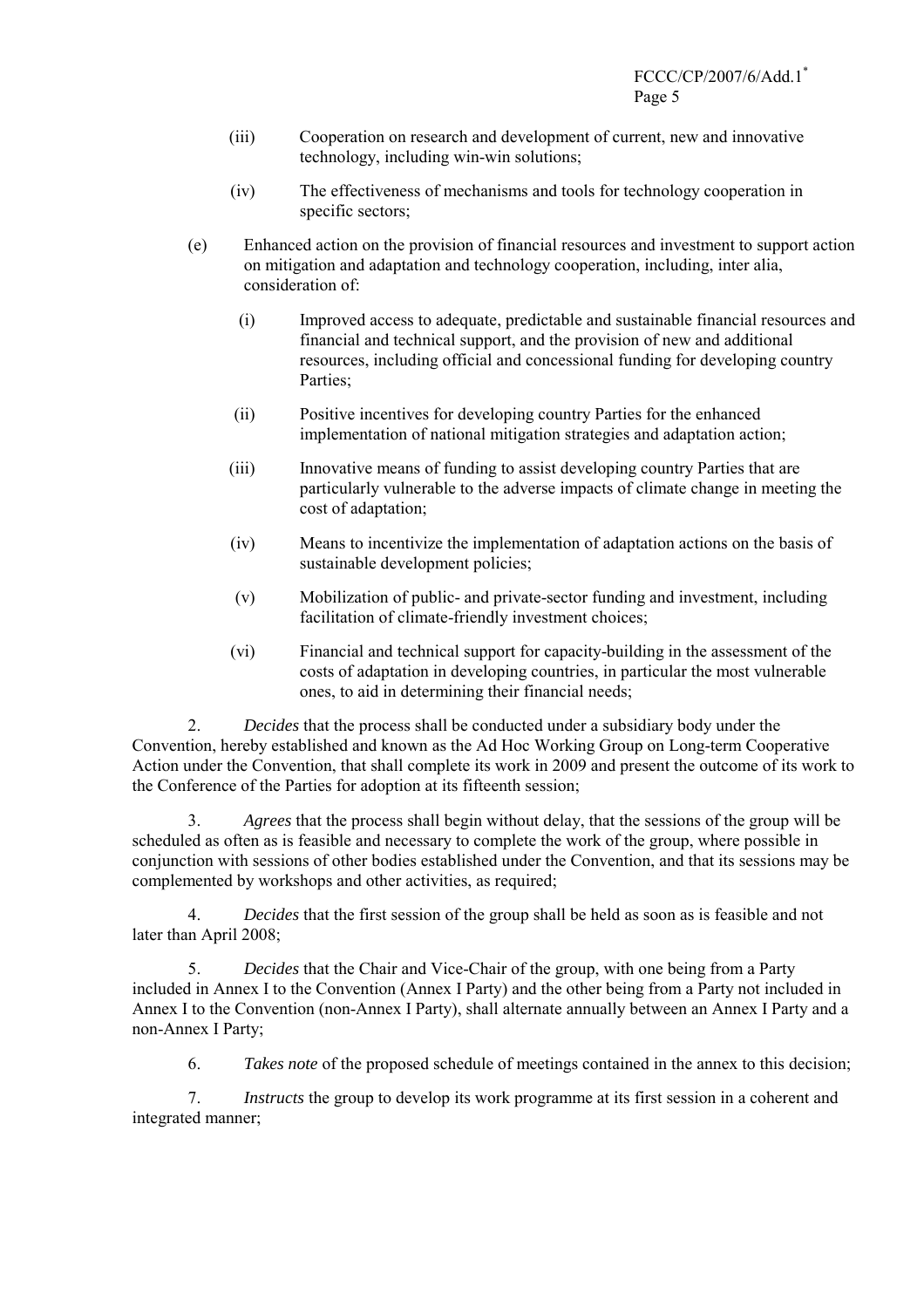8. *Invites* Parties to submit to the secretariat, by 22 February 2008, their views regarding the work programme, taking into account the elements referred to in paragraph 1 above, to be compiled by the secretariat for consideration by the group at its first meeting;

9. *Requests* the group to report to the Conference of the Parties at its fourteenth session on progress made;

10. *Agrees* to take stock of the progress made, at its fourteenth session, on the basis of the report by the group;

11. *Agrees* that the process shall be informed by, inter alia, the best available scientific information, experience in implementation of the Convention and its Kyoto Protocol, and processes thereunder, outputs from other relevant intergovernmental processes and insights from the business and research communities and civil society;

12. *Notes* that the organization of work of the group will require a significant amount of additional resources to provide for the participation of delegates from Parties eligible to be funded and to provide conference services and substantive support;

13. *Strongly urges* Parties in a position to do so, in order to facilitate the work of the group, to provide contributions to the Trust Fund for Participation in the UNFCCC Process and the Trust Fund for Supplementary Activities for the purposes referred to in paragraph 12 above and to provide other forms of in kind support such as hosting a session of the group.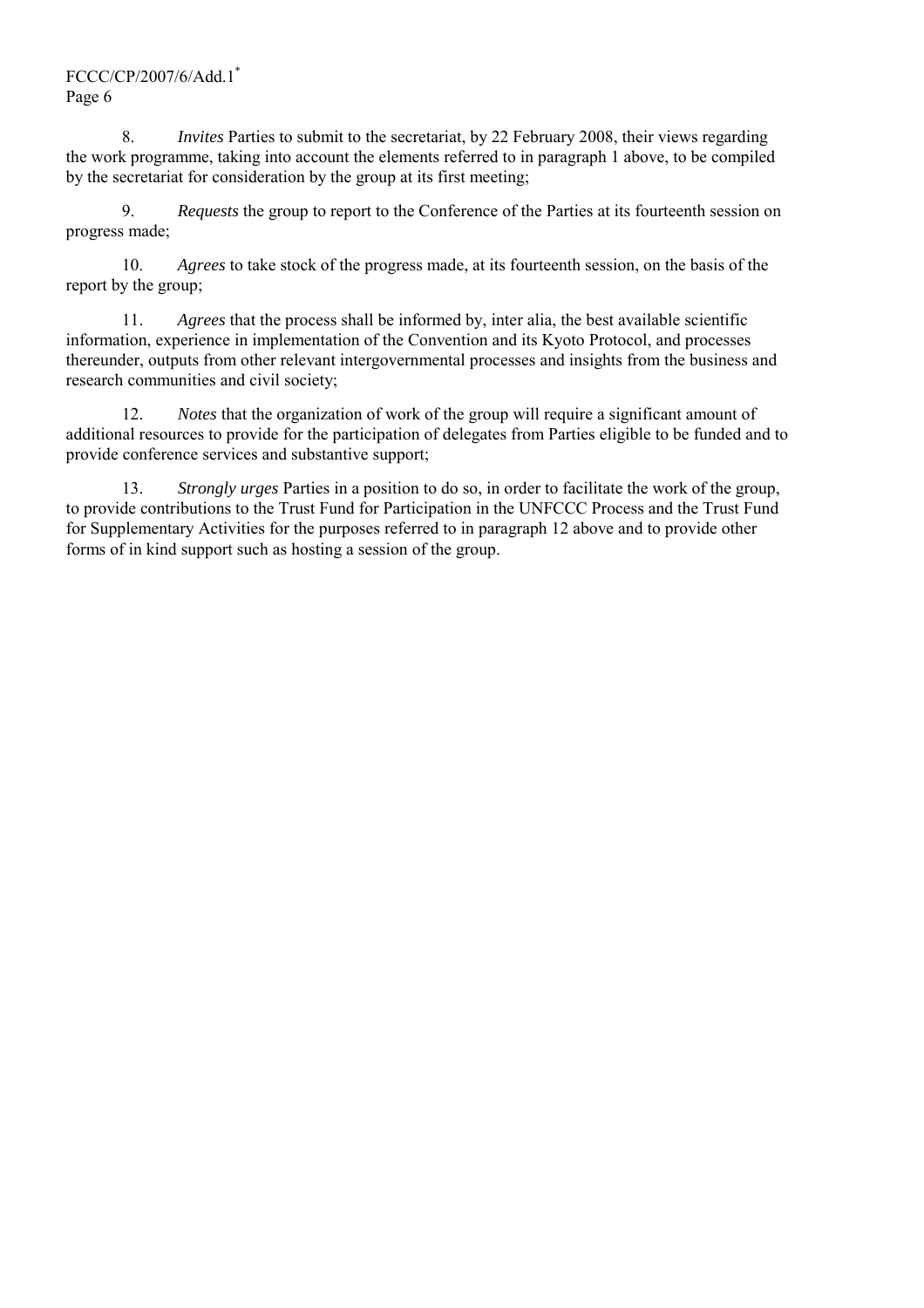## ANNEX

# **Indicative timetable for meetings of the Ad Hoc Working Group on Long-term Cooperative Action under the Convention in 2008**

| <b>Session</b> | <b>Dates</b>                                                                                  |
|----------------|-----------------------------------------------------------------------------------------------|
| Session 1      | March/April 2008                                                                              |
| Session 2      | June 2008, in conjunction with the twenty-eighth sessions of the subsidiary bodies            |
| Session 3      | August/September 2008                                                                         |
| Session 4      | December 2008, in conjunction with the fourteenth session of the Conference of<br>the Parties |

*8th plenary meeting 14–15 December 2007*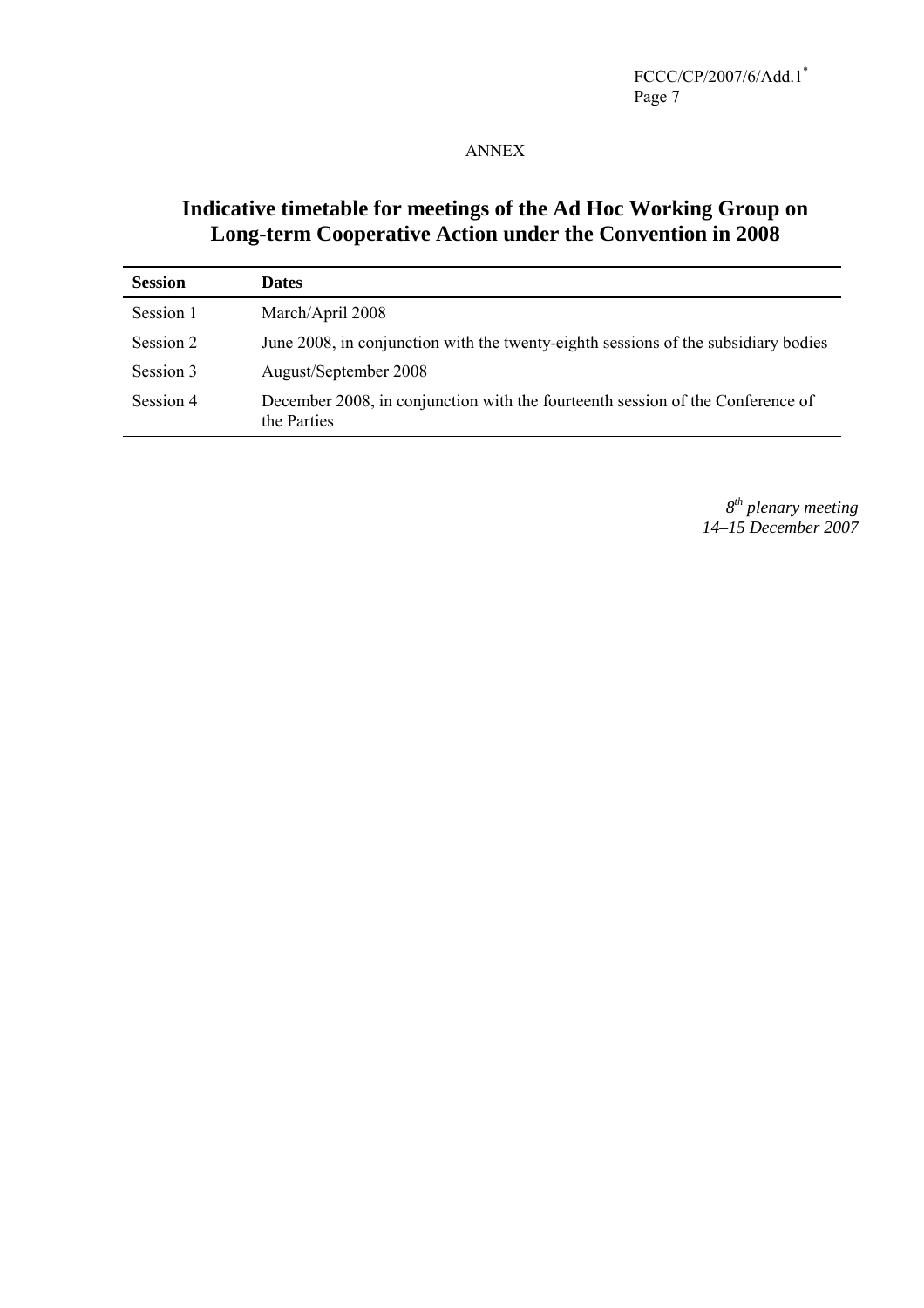# **Decision 2/CP.13**

# **Reducing emissions from deforestation in developing countries: approaches to stimulate action**

### *The Conference of the Parties,*

*Recalling* the relevant provisions of the Convention, in particular Article 2, Article 3, paragraphs 1, 3 and 4, and Article 4, paragraphs  $1(a)$ –(d), 3, 5 and 7,

*Acknowledging* the contribution of the emissions from deforestation to global anthropogenic greenhouse gas emissions,

*Acknowledging* that forest degradation also leads to emissions, and needs to be addressed when reducing emissions from deforestation,

*Recognizing* that efforts and actions to reduce deforestation and to maintain and conserve forest carbon stocks in developing countries are already being taken,

*Recognizing* the complexity of the problem, different national circumstances and the multiple drivers of deforestation and forest degradation,

*Recognizing* the potential role of further actions to reduce emissions from deforestation and forest degradation in developing countries in helping to meet the ultimate objective of the Convention,

*Affirming* the urgent need to take further meaningful action to reduce emissions from deforestation and forest degradation in developing countries,

*Noting* that sustainable reduction in emissions from deforestation and forest degradation in developing countries requires stable and predictable availability of resources,

*Recognizing* that reducing emissions from deforestation and forest degradation in developing countries can promote co-benefits and may complement the aims and objectives of other relevant international conventions and agreements,

*Recognizing also* that the needs of local and indigenous communities should be addressed when action is taken to reduce emissions from deforestation and forest degradation in developing countries,

*Invites* Parties to further strengthen and support ongoing efforts to reduce emissions from deforestation and forest degradation on a voluntary basis;

2. *Encourages* all Parties, in a position to do so, to support capacity-building, provide technical assistance, facilitate the transfer of technology to improve, inter alia, data collection, estimation of emissions from deforestation and forest degradation, monitoring and reporting, and address the institutional needs of developing countries to estimate and reduce emissions from deforestation and forest degradation;

3. *Further encourages* Parties to explore a range of actions, identify options and undertake efforts, including demonstration activities, to address the drivers of deforestation relevant to their national circumstances, with a view to reducing emissions from deforestation and forest degradation and thus enhancing forest carbon stocks due to sustainable management of forests;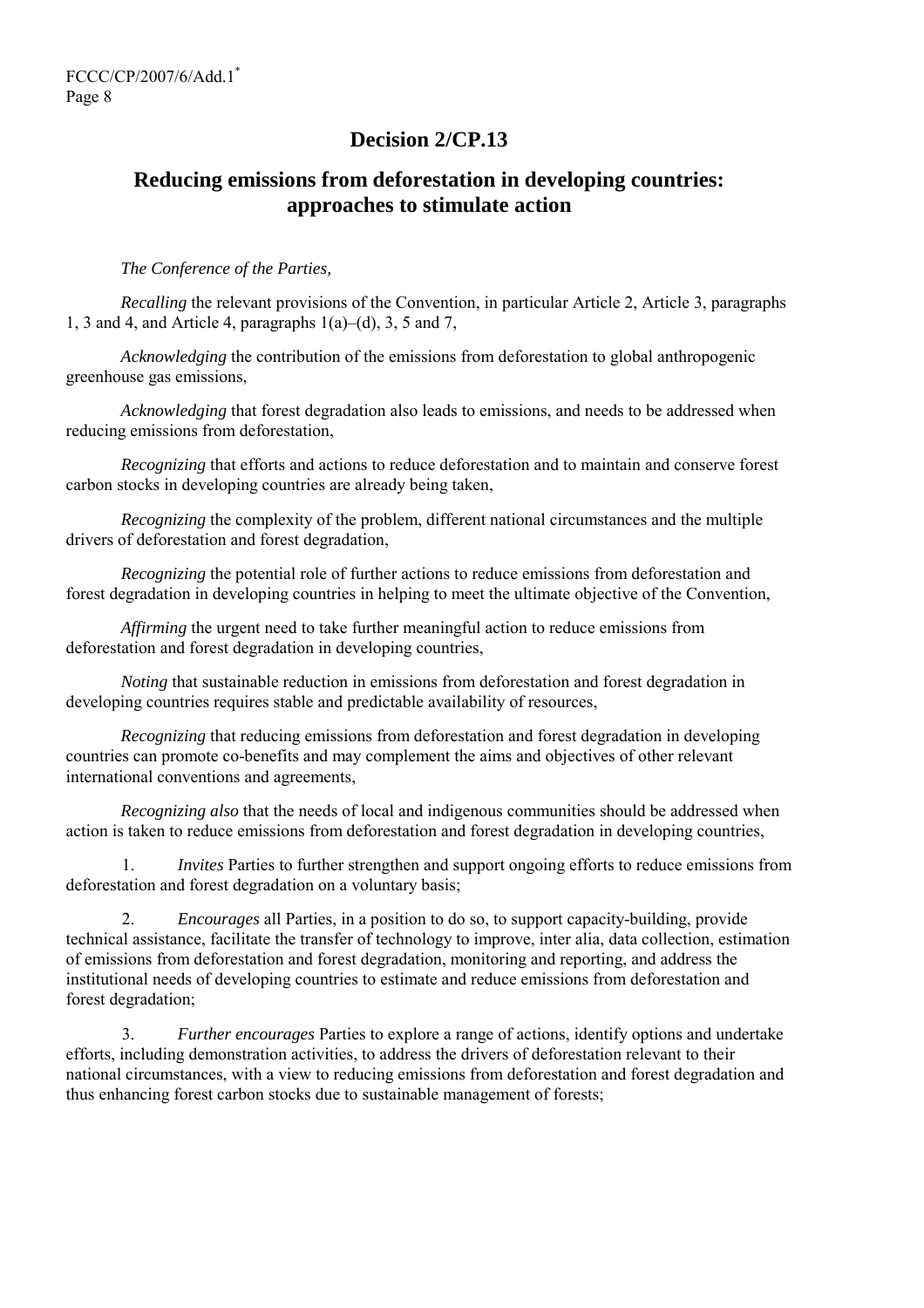4. *Encourages*, without prejudice to future decisions of the Conference of the Parties, the use of the indicative guidance provided in the annex to this decision as an aid in undertaking and evaluating the range of demonstration activities;

5. *Invites* Parties, in particular Parties included in Annex II to the Convention, to mobilize resources to support efforts in relation to the actions referred to in paragraphs  $1-3$  above;

6. *Encourages* the use of the most recent reporting guidelines<sup>1</sup> as a basis for reporting greenhouse gas emissions from deforestation, noting also that Parties not included in Annex I to the Convention are encouraged to apply the *Good Practice Guidance for Land Use, Land-Use Change and Forestry*; 2

7. *Requests* the Subsidiary Body for Scientific and Technological Advice to undertake a programme of work on methodological issues related to a range of policy approaches and positive incentives that aim to reduce emissions from deforestation and forest degradation in developing countries noting relevant documents;<sup>3</sup> the work should include:

- (a) Inviting Parties to submit, by 21 March 2008, their views on how to address outstanding methodological issues including, inter alia, assessments of changes in forest cover and associated carbon stocks and greenhouse gas emissions, incremental changes due to sustainable management of the forest, demonstration of reductions in emissions from deforestation, including reference emissions levels, estimation and demonstration of reduction in emissions from forest degradation, implications of national and subnational approaches including displacement of emissions, options for assessing the effectiveness of actions in relation to paragraphs 1, 2, 3 and 5 above, and criteria for evaluating actions, to be compiled into a miscellaneous document for consideration by the Subsidiary Body for Scientific and Technological Advice at its twenty-eighth session;
- (b) Requesting the secretariat, subject to availability of supplementary funding, to organize a workshop on methodological issues identified in paragraph 7 (a) above, before its twenty-ninth session, and to prepare a report on the workshop for consideration by the Subsidiary Body for Scientific and Technological Advice at that session;
- (c) Advancing the development of methodological approaches, taking into account the outcome of the workshop referred to in paragraph 7 (b) above at its twentyninth session;

8. *Requests* the Subsidiary Body for Scientific and Technological Advice to report to the Conference of the Parties, at its fourteenth session, on the outcomes of the work referred to in paragraph  $7$  (a)–(c) above, including any recommendations on possible methodological approaches;

<sup>1</sup> At the time of this decision, the most recent reporting guidelines for national communications from Parties not included in Annex I to the Convention are found in decision 17/CP.8.

<sup>2</sup> Decision 13/CP.9.

<sup>&</sup>lt;sup>3</sup> FCCC/SBSTA/2006/10, FCCC/SBSTA/2007/3, FCCC/SBSTA/2007/MISC.2 and Add.1,  $FCCC/SBSTA/2007/MISC.14$  and Add. 1–3; and the background paper prepared for the workshop on reducing emissions from deforestation held in Rome, Italy, from 30 August to 1 September 2006, available at <http://unfccc.int/methods\_and\_science/lulucf/items/3757.php>.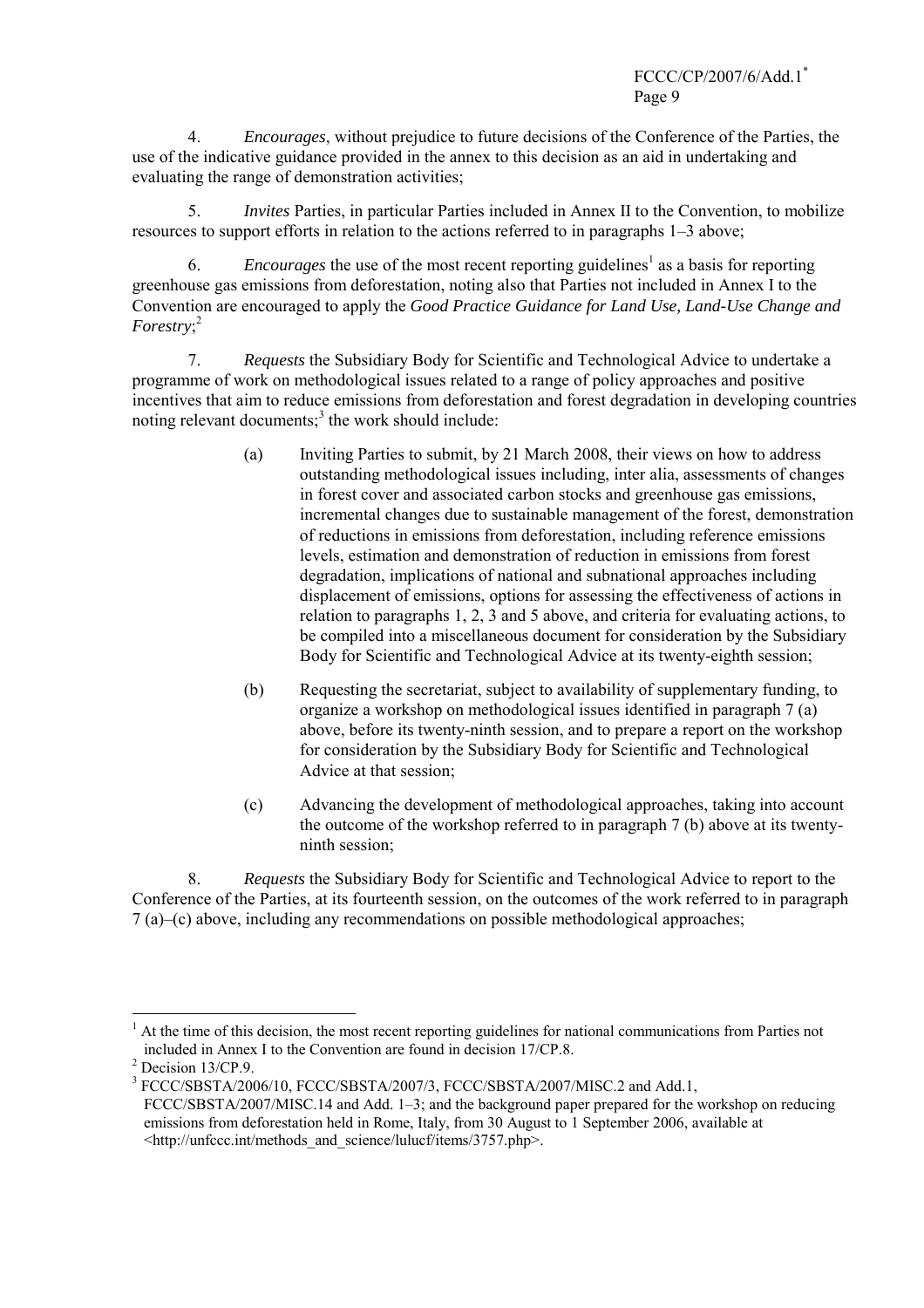9. *Invites* relevant organizations and stakeholders, without prejudice to any future decision of the Conference of the Parties on reducing emissions from deforestation and forest degradation in developing countries, to support efforts in relation to paragraphs 1, 2, 3 and 5 above and to share outcomes of these efforts with the Subsidiary Body for Scientific and Technological Advice by providing corresponding information to the secretariat;

10. *Requests* the secretariat to support, subject to the availability of supplementary funding, the activities of all Parties, in particular developing countries, in relation to paragraphs 3, 5, 7 and 9 above, by developing a Web platform where information submitted by Parties, relevant organizations and stakeholders will be made available;

11. *Notes* the further consideration, under decision 1/CP.13, of policy approaches and positive incentives on issues relating to reducing emissions from deforestation and forest degradation in developing countries; and the role of conservation, sustainable management of forests and enhancement of forest carbon stocks in developing countries;

12. *Notes further* that when addressing policy approaches and positive incentives on issues relating to reducing emissions from deforestation and forest degradation in developing countries, the efforts described in paragraph 3 above should be considered.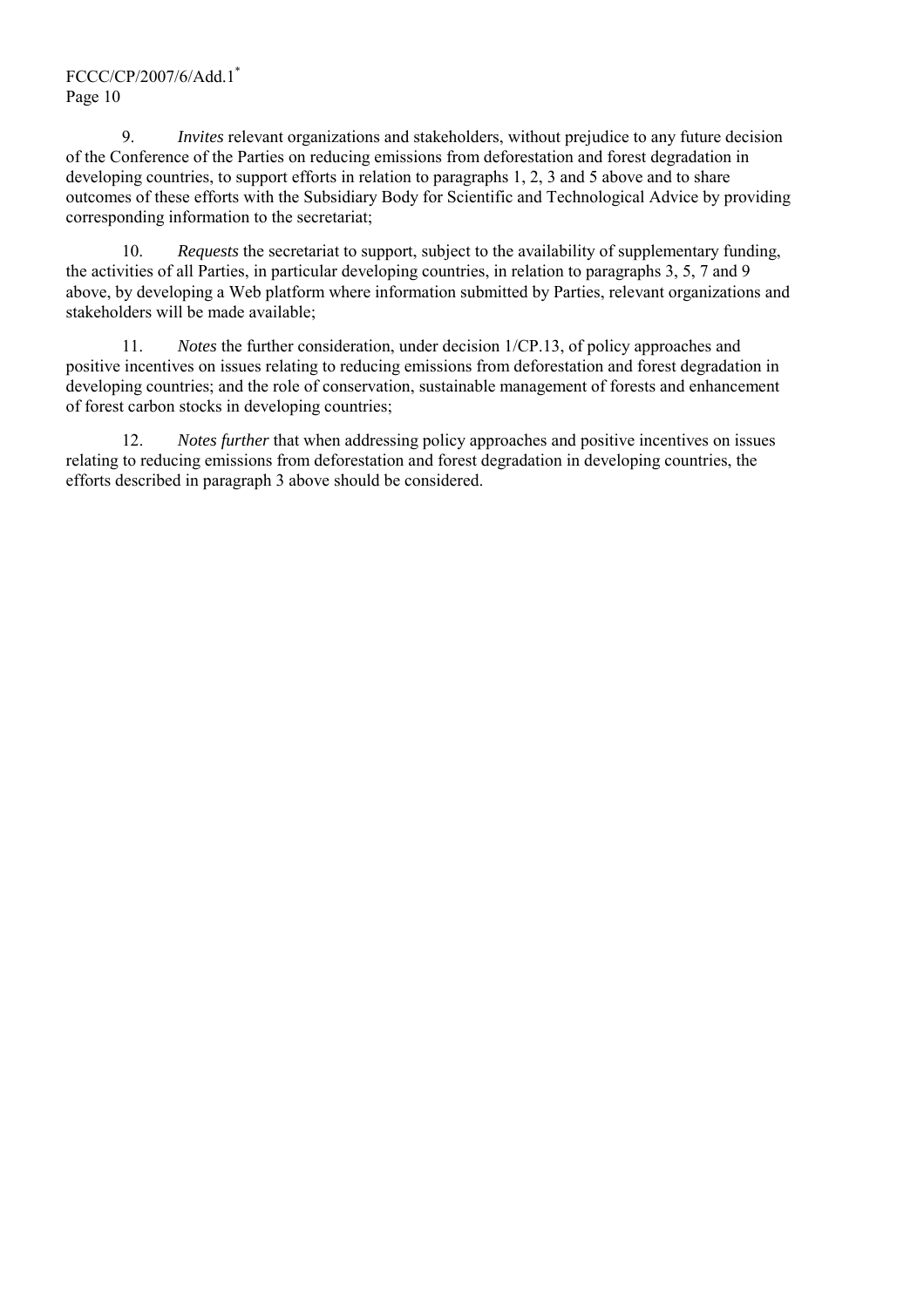### ANNEX

# **Indicative guidance**

1. Demonstration activities should be undertaken with the approval of the host Party.

2. Estimates of reductions or increases of emissions should be results based, demonstrable, transparent and verifiable, and estimated consistently over time.

3. The use of the methodologies described in paragraph 6 of this decision is encouraged as a basis for estimating and monitoring emissions.

4. Emission reductions from national demonstration activities should be assessed on the basis of national emissions from deforestation and forest degradation.

5. Subnational demonstration activities should be assessed within the boundary used for the demonstration, and assessed for associated displacement of emissions.

6. Reductions in emissions or increases resulting from the demonstration activity should be based on historical emissions, taking into account national circumstances.

7. Subnational<sup>1</sup> approaches, where applied, should constitute a step towards the development of national approaches, reference levels and estimates.

8. Demonstration activities should be consistent with sustainable forest management, noting, inter alia, the relevant provisions of the United Nations Forum on Forests, the United Nations Convention to Combat Desertification and the Convention on Biological Diversity.

9. Experiences in implementing activities should be reported and made available via the Web platform.2

10. Reporting on demonstration activities should include a description of the activities and their effectiveness, and may include other information.

11. Independent expert review is encouraged.

*8th plenary meeting 14–15 December 2007*

<sup>&</sup>lt;sup>1</sup> Activities carried out within the national boundary.

 $2^2$  To be developed by the secretariat as referred to in paragraph 10 of this decision.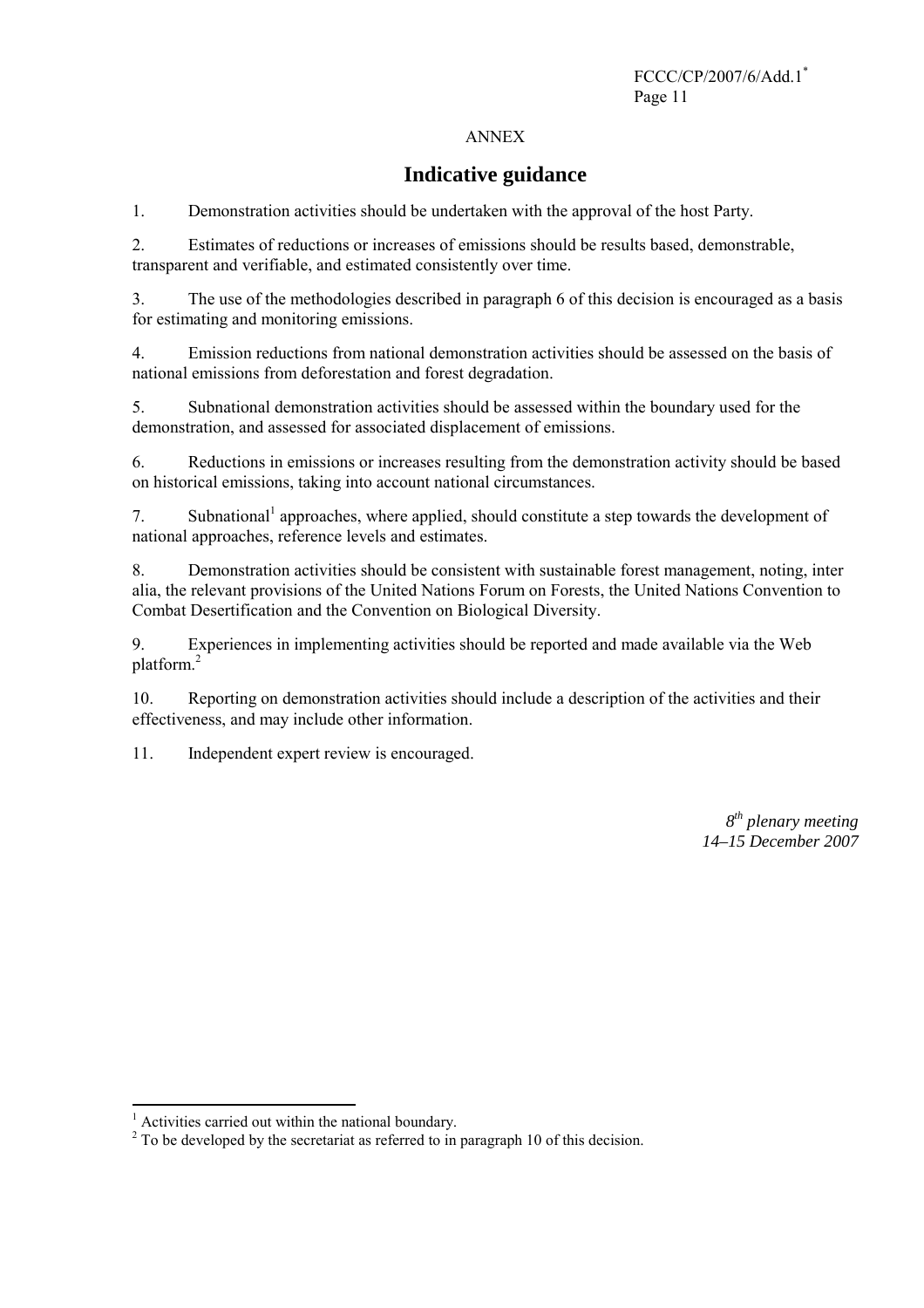# **Decision 3/CP.13**

# **Development and transfer of technologies under the Subsidiary Body for Scientific and Technological Advice**

### *The Conference of the Parties,*

*Recalling* chapter 34 of Agenda 21 and the relevant provisions of the programme for the further implementation of Agenda 21 on the transfer of environmentally sound technologies adopted by the United Nations General Assembly at its nineteenth special session,

*Recalling* the relevant provisions of the Convention, in particular Article 4, paragraphs 1, 3, 5, 7, 8 and 9, Article 9, paragraph 2(c), Article 11, paragraphs 1 and 5, and Article 12, paragraphs 3 and 4,

*Recalling* decisions 4/CP.7, 6/CP.10, 6/CP.11 and 3/CP.12,

*Welcoming* the progress of the work and achievements of the Expert Group on Technology Transfer since its inception in advancing and facilitating the implementation of the framework for meaningful and effective actions to enhance the implementation of Article 4, paragraph 5, of the Convention, and its related activities under the framework,

*Noting* the range of important actions and partnerships undertaken by Parties within and outside the framework of the Convention, which contribute to the development, transfer and deployment of environmentally sound technologies, including through joint research and development programmes,

*Noting with appreciation* the progress made by Parties included in Annex II to the Convention in establishing innovative financing partnerships such as the Global Energy Efficiency and Renewable Energy Fund and the European Union Energy Initiative,

*Further noting* the actions of Parties to contribute to addressing technology financing issues, through such vehicles as the Global Environment Facility, the Special Climate Change Fund, the Least Developed Countries Fund, the World Bank and the Climate Technology Initiative,

*Recognizing* that there is a crucial need to accelerate innovation in the development, deployment, adoption, diffusion and transfer of environmentally sound technologies among all Parties, and particularly from developed to developing countries, for both mitigation and adaptation,

*Emphasizing* that effective actions to address climate change require a broad portfolio of activities, including the widespread uptake of new and existing technologies and the creation of appropriate enabling environments,

*Recognizing* that close collaboration between government, industry and the research community, in particular through public-private partnerships, can stimulate the development of a wide range of mitigation and adaptation technologies and reduce their costs,

*Further recognizing* that the immediate and urgent delivery of technology development, deployment, diffusion and transfer to developing countries requires suitable responses, including a continued emphasis by all Parties, in particular Parties included in Annex I to the Convention, on enhancement of enabling environments, facilitating access to technology information and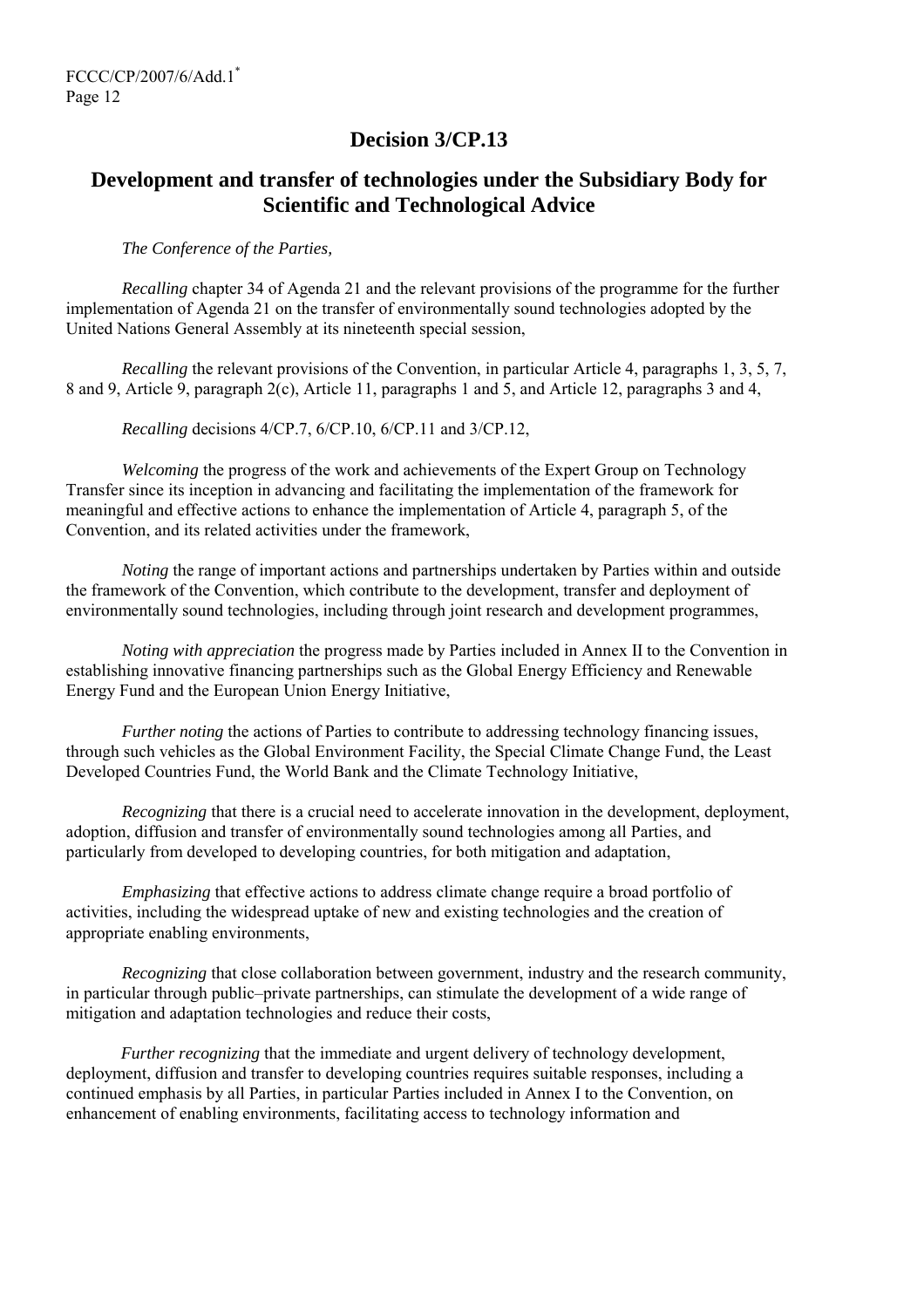capacity-building, identification of technology needs and innovative financing that mobilizes the vast resources of the private sector to supplement public finance sources where appropriate,

*Further recognizing* the importance of an effective institutional arrangement, access to financing and suitable indicators for monitoring and evaluating effectiveness to the development, deployment, diffusion and transfer of environmentally sound technologies to developing countries,

1. *Agrees* that the five themes listed in the framework for meaningful and effective actions to enhance the implementation of Article 4, paragraph 5, of the Convention (the technology transfer framework), as contained in the annex to decision 4/CP.7, and the structure, definitions and purpose of this framework, continue to provide a solid basis for enhancing the implementation of Article 4, paragraph 5, of the Convention;

2. *Adopts* the set of actions, for consideration by the Expert Group on Technology Transfer in formulating its future work programmes, as set out in the recommendations for enhancing the technology transfer framework contained in annex I to this decision, and agrees that these activities would complement the actions in the technology transfer framework;

3. *Agrees* to reconstitute the Expert Group on Technology Transfer for a further five years with the terms of reference contained in annex II to this decision, and to review, at its eighteenth session, progress of the work and terms of reference, including, if appropriate, the status and continuation of this body; and agrees that the Expert Group on Technology Transfer should provide advice as appropriate to the subsidiary bodies;

4. *Decides* that the Expert Group on Technology Transfer shall constitute an effective institutional arrangement within the Convention, which is necessary to support action, and that this Expert Group on Technology Transfer shall have particular regard to the need for, and in accordance with the terms of reference referred to in paragraph 3 above:

- (a) Adequate and timely financial support, within the context of Article 4, paragraph 5, of the Convention;
- (b) Development of performance indicators, for monitoring and evaluating effectiveness;

5. *Requests* the Expert Group on Technology Transfer, with the support of the secretariat, to consult with relevant international organizations, and solicit information on their abilities to support certain activities identified in the set of actions contained in annex I to this decision, and to report on its findings to the subsidiary bodies at their twenty-ninth session;

6. *Invites* each of the relevant international organizations and initiatives referred to in paragraph 5 above to closely coordinate with the Expert Group on Technology Transfer on the relevant activities in its work programme;

7. *Urges* Parties not included in Annex I to the Convention to use the United Nations Development Programme handbook *Conducting Technology Needs Assessments for Climate Change*<sup>1</sup> when undertaking their technology needs assessments;

8. *Urges* Parties included in Annex II to the Convention, relevant intergovernmental organizations, international financial institutions, and other partnerships and initiatives, including the Climate Technology Initiative, in a position to do so, to provide technical and financial support to Parties

 $\overline{a}$ 

<sup>&</sup>lt;sup>1</sup> <http://ttclear.unfccc.int/ttclear/pdf/TNA/UNDP/TNA%20Handbook\_Final%20version.pdf>.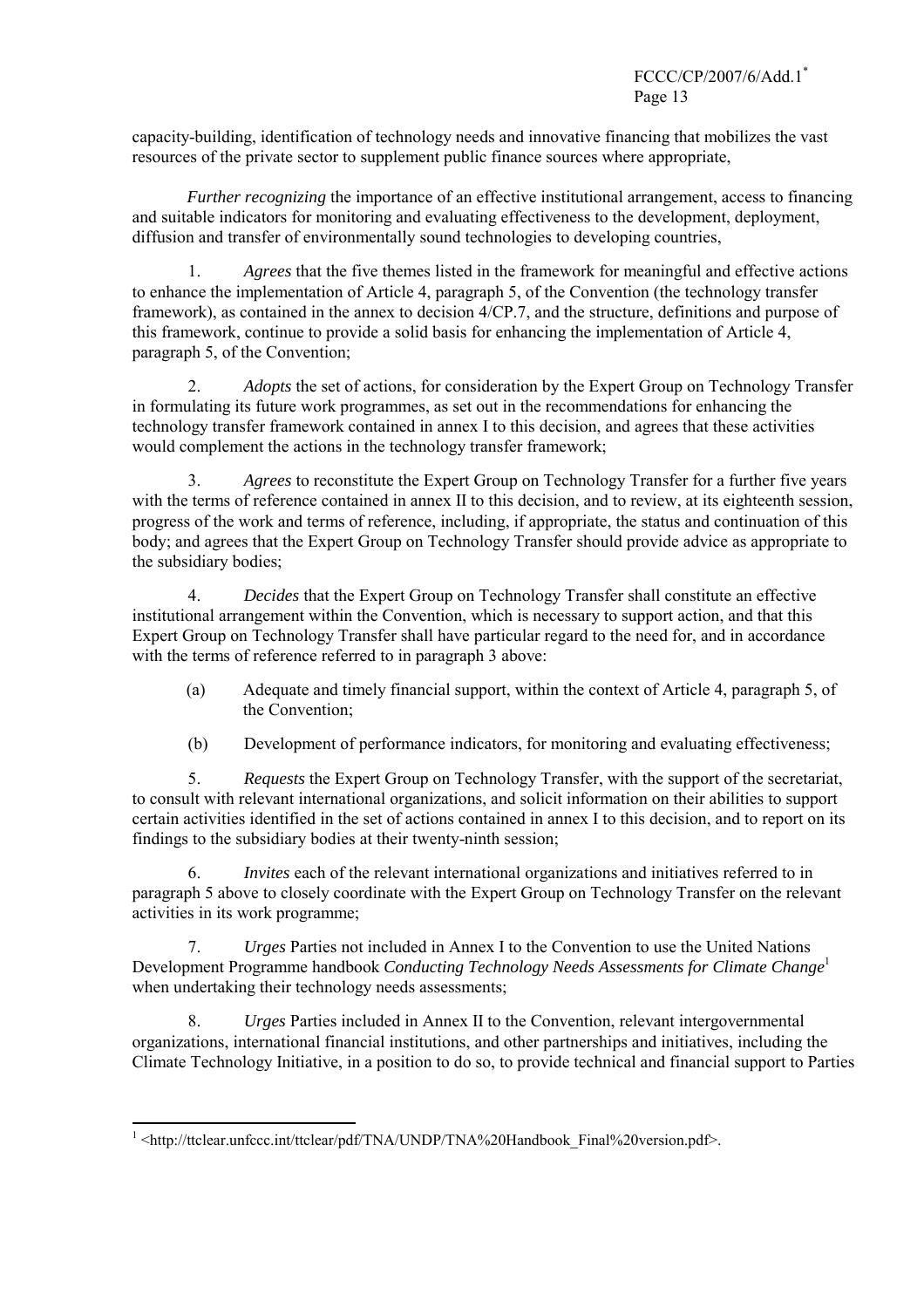not included in Annex I to the Convention and countries with economies in transition to help them conduct, identify and implement prioritized technology needs;

9. *Requests* the secretariat to facilitate the implementation of the actions for enhancing the technology transfer framework further elaborated in annex I to this decision, and of the work of the Expert Group on Technology Transfer in cooperation with Parties, the Global Environment Facility and other relevant international organizations, initiatives and intergovernmental processes;

10. *Requests* the Global Environment Facility, as an operating entity of the financial mechanism of the Convention, to provide financial support for the technology transfer framework, and complemented by the set of actions referred to in paragraph 2 above.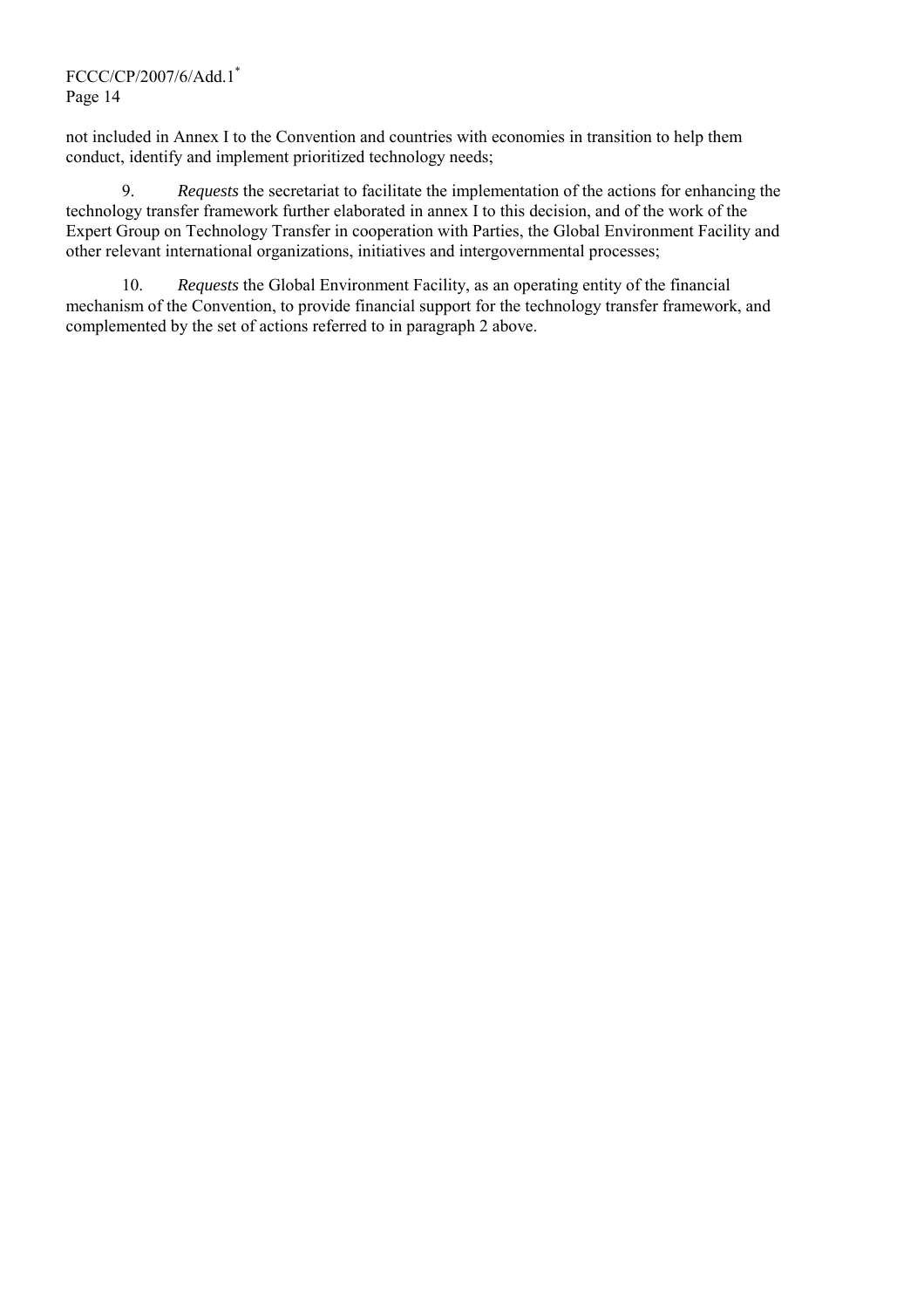### ANNEX I

# **Recommendations for enhancing the implementation of the framework for meaningful and effective actions to enhance the implementation of Article 4, paragraph 5, of the Convention**<sup>1</sup>

1. The purpose of these recommendations is to identify specific actions for enhancing the implementation of the framework for meaningful and effective actions to enhance the implementation of Article 4, paragraph 5, of the Convention (referred to hereinafter as the technology transfer framework), as requested by decision 6/CP.10.

- 2. These recommendations were developed taking into account:
	- (a) Experience and lessons learned from the implementation of the technology transfer framework since its adoption by the Conference of the Parties (COP) at its seventh session (decision  $4/CP.7$ );
	- (b) Progress of the work and the activities completed since the inception of the Expert Group on Technology Transfer (EGTT) in 2001 and the outcomes of its deliberations;
	- (c) Relevant ongoing activities relating to the development and transfer of technologies of various national, regional and international organizations, governments and the private sector, in different forums;
	- (d) That the work on advancing the uptake of mitigation technologies and technologies for adaptation to climate change involves cross-cutting activities and, as such, normally is implemented under multiple key themes of the framework;
	- (e) The need to promote a broader involvement of Parties, international organizations, the private sector (in particular business and industry as well as the financial community), technology practitioners and other relevant stakeholders for the implementation of the framework;
	- (f) The need to strike a balance between strategic and operational actions, whereby the strategic actions are implemented by organizing technical workshops and expert meetings. These lead to the preparation of reports, technical papers and other tools on specific issues that provide technical inputs and operational guidance for the benefit of Parties and other users.

3. The existing structure, five thematic areas of work, definitions and purpose under the current technology transfer framework contained in the annex to decision 4/CP.7 continue to provide a solid basis for implementing the provisions of Article 4, paragraph 5, of the Convention.

4. Given that technology is one of the important elements for discussions on the future long-term cooperative actions to address climate change by enhancing implementation of the Convention, the suggested time frame for the implementation of the actions outlined below is for the medium term covering the period between 2007 and 2012 or until the eighteenth session of the COP. These recommendations address the medium-term work, pending the results of the dialogue on long-term cooperative action to address climate change by enhancing implementation of the Convention (Dialogue).

 $\overline{a}$ 

<sup>&</sup>lt;sup>1</sup> The recommendations presented here are reproduced as included in document FCCC/SBSTA/2006/5, annex II.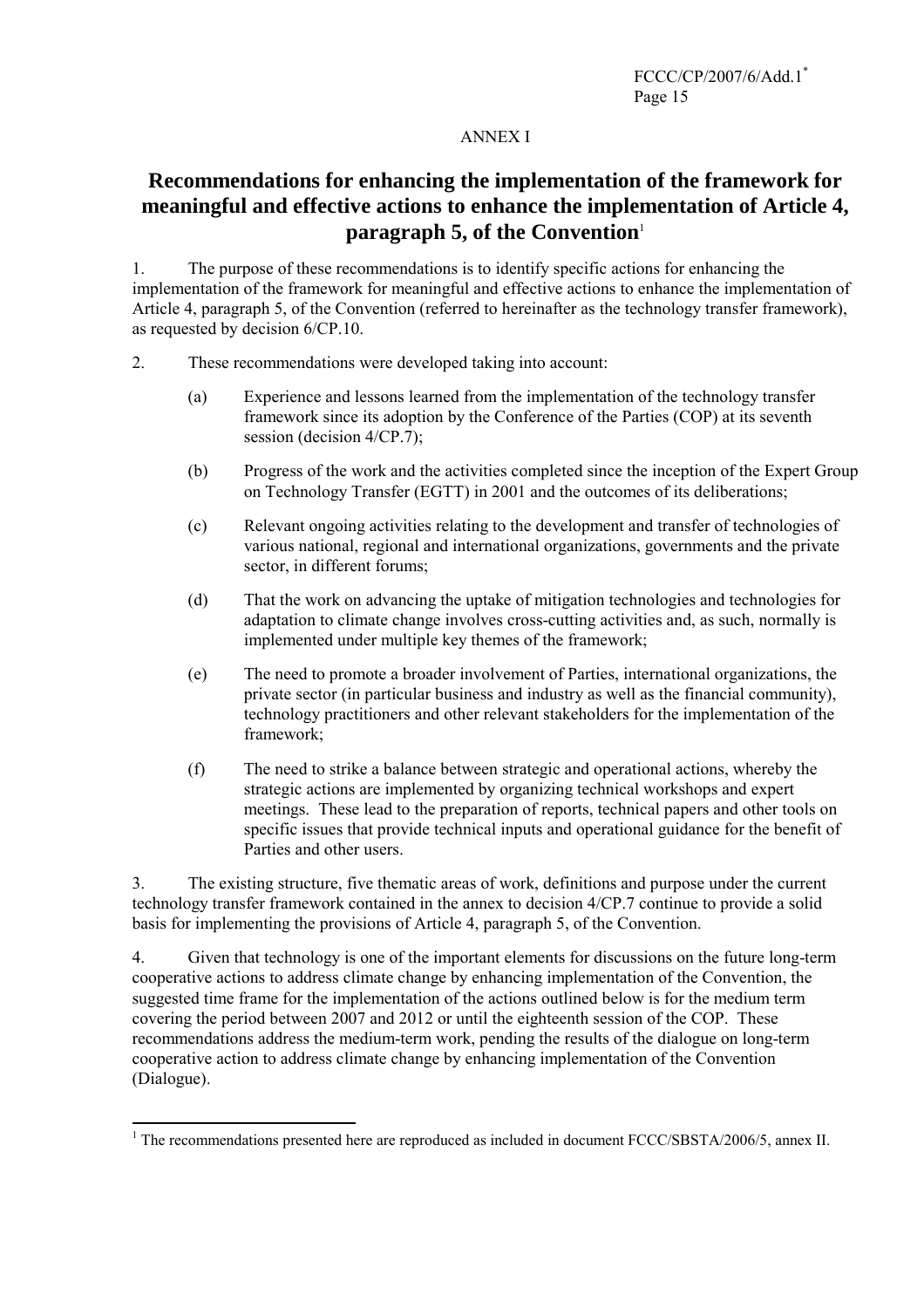5. The implementation of the recommendations presented below should be considered as further actions for enhancing the implementation of Article 4, paragraph 5, of the Convention set out in the technology transfer framework.

6. Work developed under each key theme has evolved to a more practical and results-oriented level and should continue to do so by promoting actions in specific sectors and regions. Therefore, there is a need to undertake periodic review on implementation of the framework and its effectiveness.

7. The EGTT recognized the need for financial and technical support to enable the Parties not included in the Annex I to the Convention (non-Annex I Parties) to implement the recommended actions below. In this regard Parties, when considering these recommendations, may wish to consider ways and means to address these needs.

### **A. Technology needs and needs assessments**

8. Most of the actions described in paragraph 7 of the technology transfer framework under the theme of technology needs assessments  $(TNAs)$  have been completed as described in paragraphs  $16-21$ of the main part of document FCCC/SBSTA/2006/INF.4. Based on lessons learned in the implementation of this theme, the following recommendations are made to enhance the implementation of this key theme:

- (a) To encourage non-Annex I Parties that have not yet undertaken or completed their TNAs, to do so as soon as possible, and to make these reports available to the secretariat for posting on the UNFCCC technology information clearing house (TT:CLEAR);
- (b) To encourage non-Annex I Parties to provide updated information on their technology needs in their second national communications and other national reports and to make them available to the secretariat;
- (c) To request the secretariat to prepare a synthesis report(s) of the information mentioned in paragraph 8 (a) and (b) above for consideration by the Subsidiary Body for Scientific and Technological Advice (SBSTA);
- (d) To request the Global Environment Facility (GEF) and its implementing agencies, other intergovernmental organizations (IGOs), international financial institutions (IFIs), the Climate Technology Initiative (CTI) and Parties that are in a position to do so to provide capacity-building for non-Annex I Parties to conduct, report and use TNAs;
- (e) To request that, not later than 2009:
	- (i) The secretariat, in collaboration with the EGTT, United Nations Development Programme (UNDP), United Nations Environment Programme (UNEP) and CTI, update the handbook for conducting technology needs assessments before SBSTA 28, taking into account experience and lessons learned indicated in the synthesis report on technology needs prepared by the secretariat.<sup>2</sup> cross-referencing the work on innovative financing and technologies for adaptation, and widely disseminate the updated handbook to Parties through TT:CLEAR and other means in different United Nations official languages;
	- (ii) The EGTT, with the assistance of the secretariat, prepare a report on good practices for conducting TNAs in collaboration with UNDP, UNEP and CTI for

 $\overline{\phantom{a}}$ <sup>2</sup> FCCC/SBSTA/2006/INF.1.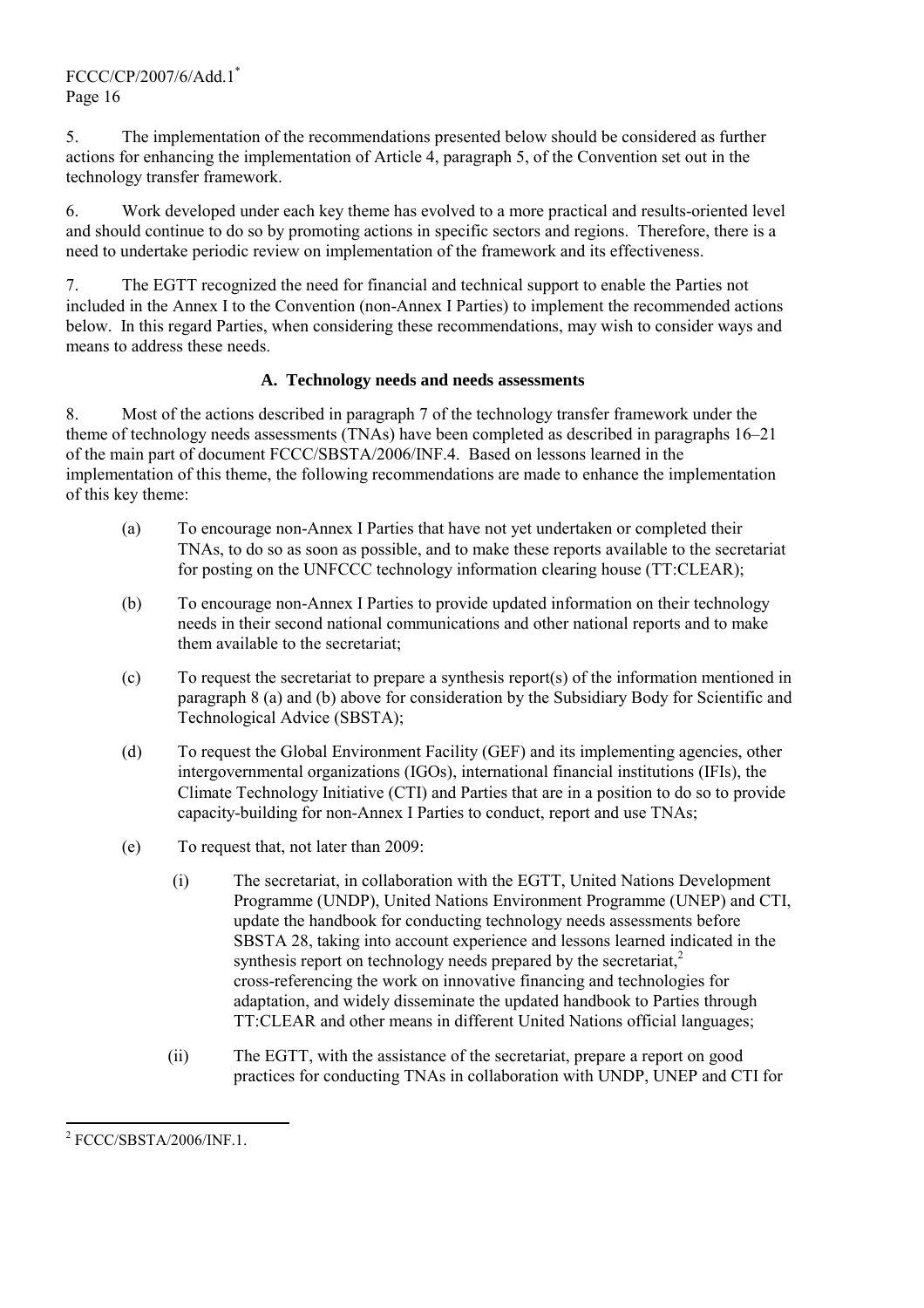consideration by the SBSTA, and disseminate it to relevant stakeholders and practitioners;

- (f) To make available the results of TNAs, related experience and lessons learned in the TNA process and share them at national and international levels through the network of technology information centres, including through the organization of workshops by the secretariat in collaboration with relevant international organizations and initiatives;
- (g) The secretariat to provide regular updates on progress of the implementation of the results of technology needs identified in TNAs, including success stories for consideration by the SBSTA at its subsequent sessions, as appropriate;
- (h) To invite the EGTT to cooperate closely with the other expert groups constituted under the Convention, especially the Consultative Group of Experts on National Communications from Parties not included in Annex I to the Convention, with the aim of coordinating activities relating to TNAs and national communications.

9. The main actors in this work are Parties, the EGTT, the secretariat, the GEF and its implementing agencies, and CTI in collaboration with relevant national and international stakeholders.

### **B. Technology information**

10. The actions identified under this theme of the technology transfer framework were mainly completed as described in paragraphs  $27-34$  of the main part of document  $FCCC/SBSTA/2006/INF.4$ . Based on lessons learned in the implementation of this theme, the following recommendations are made to enhance the implementation of this theme:

- (a) To maintain, update and further develop TT:CLEAR taking into account relevant conclusions of the SBSTA at its twentieth session and client surveys;
- (b) To enhance outreach activities by the secretariat to increase the numbers of users of TT:CLEAR from developing country Parties;
- (c) To share experiences and lessons learned among national and regional experts participating in the pilot project on TT:CLEAR networking through the organization of expert meetings;
- (d) To use TT:CLEAR and the network of technology centres developed through the current pilot programme to share technical information on technologies for adaptation and the associated capacity-building to meet the needs for technology information of vulnerable communities and countries;
- (e) To encourage the link between TT:CLEAR and technical information providers, including the private sector, in technology transfer;
- (f) To encourage the organization of training programmes and workshops by the secretariat in collaboration with the EGTT and relevant national, regional and international organizations for building capacity of experts in the creation of their national technology information databases;
- (g) To encourage Parties to provide more information on their technology transfer activities in their national communications.

11. The main actors in the work are the secretariat, Parties and their national and regional technology centres, relevant international organizations and the private sector.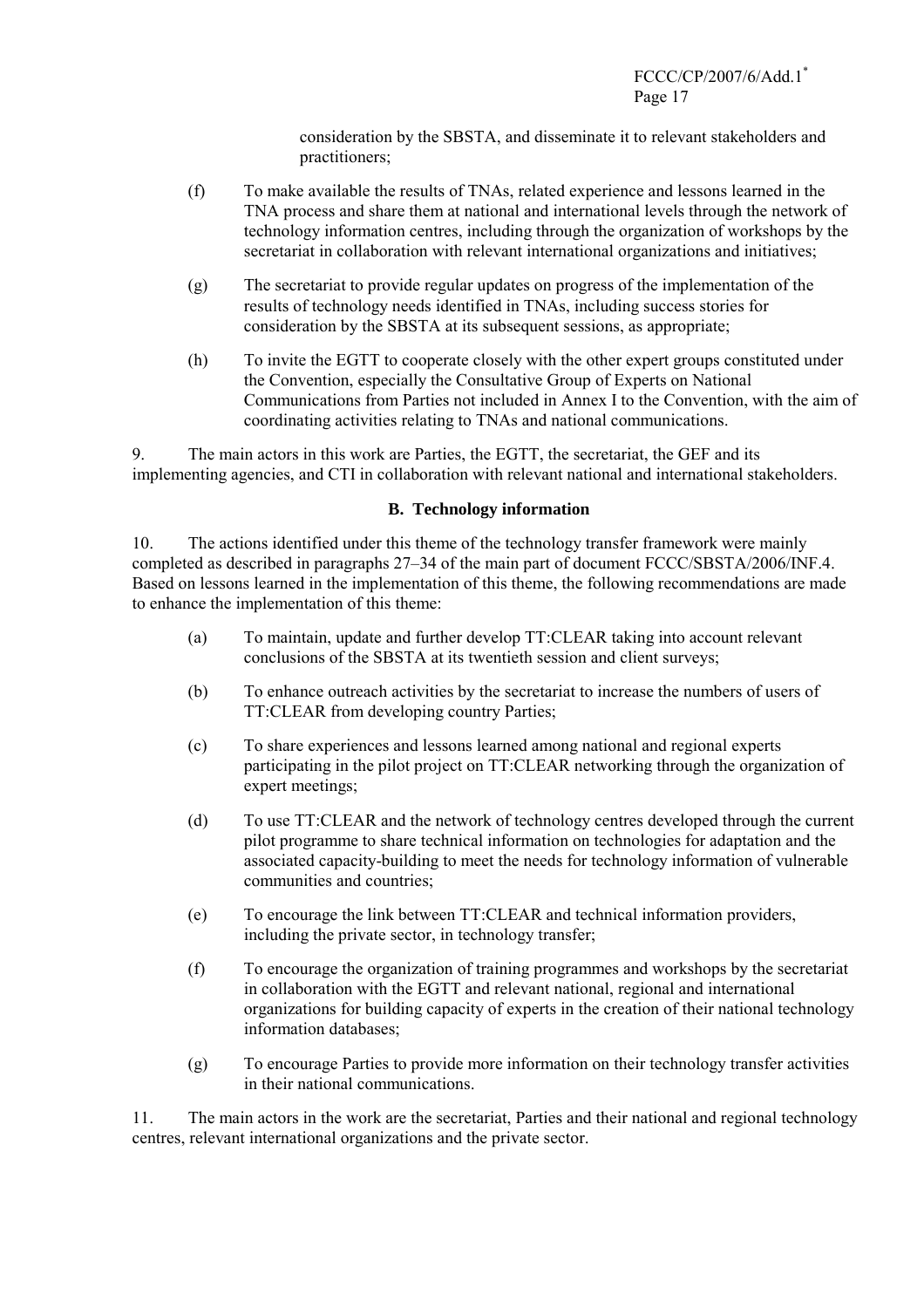### **C. Enabling environments for technology transfer**

12. Based on lessons learned in the implementation of this theme, the following recommendations are made to enhance the implementation of this theme:

- (a) Preparation of technical studies on barriers, good practice and recommendations for developing enhanced enabling environments that accelerate the development and transfer of environmentally sound technologies (ESTs), at the national and international levels. This should cover related trade issues, technology development (including endogenous technologies), and technology push and market pull factors for consideration by the SBSTA;
- (b) To encourage Parties to avoid trade and intellectual property rights policies, or lack thereof, restricting transfer of technology;
- (c) To encourage Parties to make available through TT:CLEAR and other means information on ongoing and planned publicly funded research and development (R&D) activities where there are opportunities for non-Annex I Parties to jointly participate in such R&D activities, along with the terms under which Parties might participate and the steps necessary to establish such a collaborative relationship;
- (d) Close cooperation with public and/or private partnerships that focus on improving enabling environments for accelerating development and transfer of ESTs and which have been established in the context of processes such as the World Summit on Sustainable Development, the Group of Eight and other initiatives (Renewable Energy and Energy Efficiency Partnership, Johannesburg Renewable Energy Coalition, Carbon Sequestration Leadership Forum, and CTI and other International Energy Agency implementing agreements);
- (e) To encourage Parties to integrate the objective of technology transfer into national policies and to enhance the interaction between governments and the private sector.

13. The main actors in this work are Parties, the secretariat, relevant international organizations and initiatives, and the private sector.

### **D. Capacity-building for technology transfer**

14. Activities relating to capacity-building are also listed under other sections of these recommendations. Based on lessons learned in the implementation of this theme, the following additional recommendations are made to enhance its implementation:

- (a) To encourage Parties, IGOs and other institutions and initiatives to support capacitybuilding activities to promote technology transfer, at the regional and national levels, that are targeted to respond to priority capacity-building needs identified by non-Annex I Parties in their TNAs, national communications and other national reports;
- (b) The secretariat to prepare periodic reports containing information relating to capacity-building needs for the development, deployment, application and transfer of technologies from all relevant sources of information, such as national communications of non-Annex I Parties, reports of TNAs and National Capacity Self Assessment reports supported by the GEF for consideration by the SBSTA. To the extent possible those reports could identify key elements for successful capacity-building for development and transfer of technologies for both mitigation of and adaptation to climate change;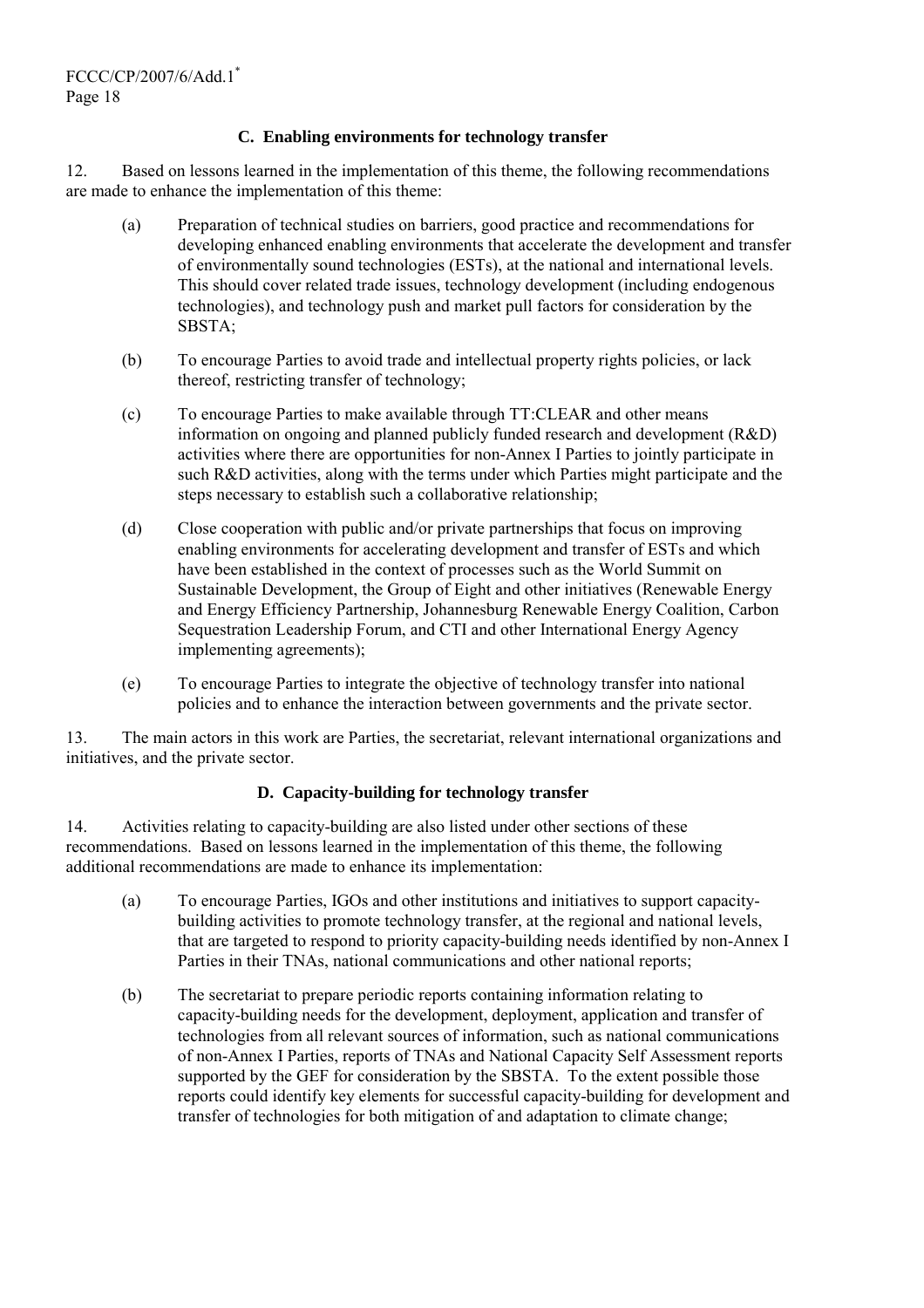- (c) To increase communication and outreach with regard to technology transfer activities under the framework and the work of the EGTT by creating learning centres (tools and methods) and partnership fairs (opportunities) in parallel with subsidiary body sessions and side events;
- (d) To encourage Parties, IGOs and other institutions and initiatives to organize training in management and operation of climate technologies; to establish/strengthen relevant organizations/institutions in developing countries for capacity-building for technology transfer; to establish/strengthen training, expert exchange, scholarship and cooperative research programmes in relevant national and regional institutions in developing countries for transfer of ESTs; and to organize seminars/training/workshops on capacity-building for adapting to the adverse effects of climate change.

15. The main actors in this work are Parties, the EGTT, the secretariat, the GEF and its implementing agencies, and relevant international organizations and initiatives.

### **E. Mechanisms for technology transfer**

16. The following recommendations were built on ongoing work of the secretariat and the EGTT in different areas for enhancing the implementation of the technology transfer framework.

- 1. Innovative options for financing the development and transfer of technologies
- 17. The recommended actions in this area are:
	- (a) To invite relevant international organizations and initiatives, such as CTI, in collaboration with the EGTT and the secretariat, to provide technical support through coaching and training programmes for project developers in developing countries and countries with economies in transition to transform project ideas resulting from TNAs into project proposals that meet the standards of the international financial providers;
	- (b) To disseminate the new UNFCCC practitioners' guide for preparing and presenting project financing proposals to Parties and practitioners in developing countries and encourage its use in the activity mentioned in paragraph 14 (a) above, and post the guide on TT:CLEAR for distance learning purposes and for use in other training programmes;
	- (c) To request the EGTT to promote success stories in financing technology transfer projects in emerging markets involving the private sector, including carbon funds, corporate-social-responsible, and triple-bottom-line<sup>3</sup> investors;
	- (d) To encourage Parties to create an environment conducive for private sector investments by providing such incentives as greater access to multilateral sources and other sources of targeted "smart" subsidy schemes that trigger private sector co-financing;
	- (e) To encourage Parties to scale up and/or develop innovative public--private financing mechanisms and instruments that increase access to developing country project and business developers that play a role in the transfer, development and/or deployment of ESTs, focusing in particular on:
		- (i) Increasing the potential of public funds to leverage private sector capital;

 $\overline{a}$ 

<sup>&</sup>lt;sup>3</sup> These measure the economic, social and environmental benefits of a project.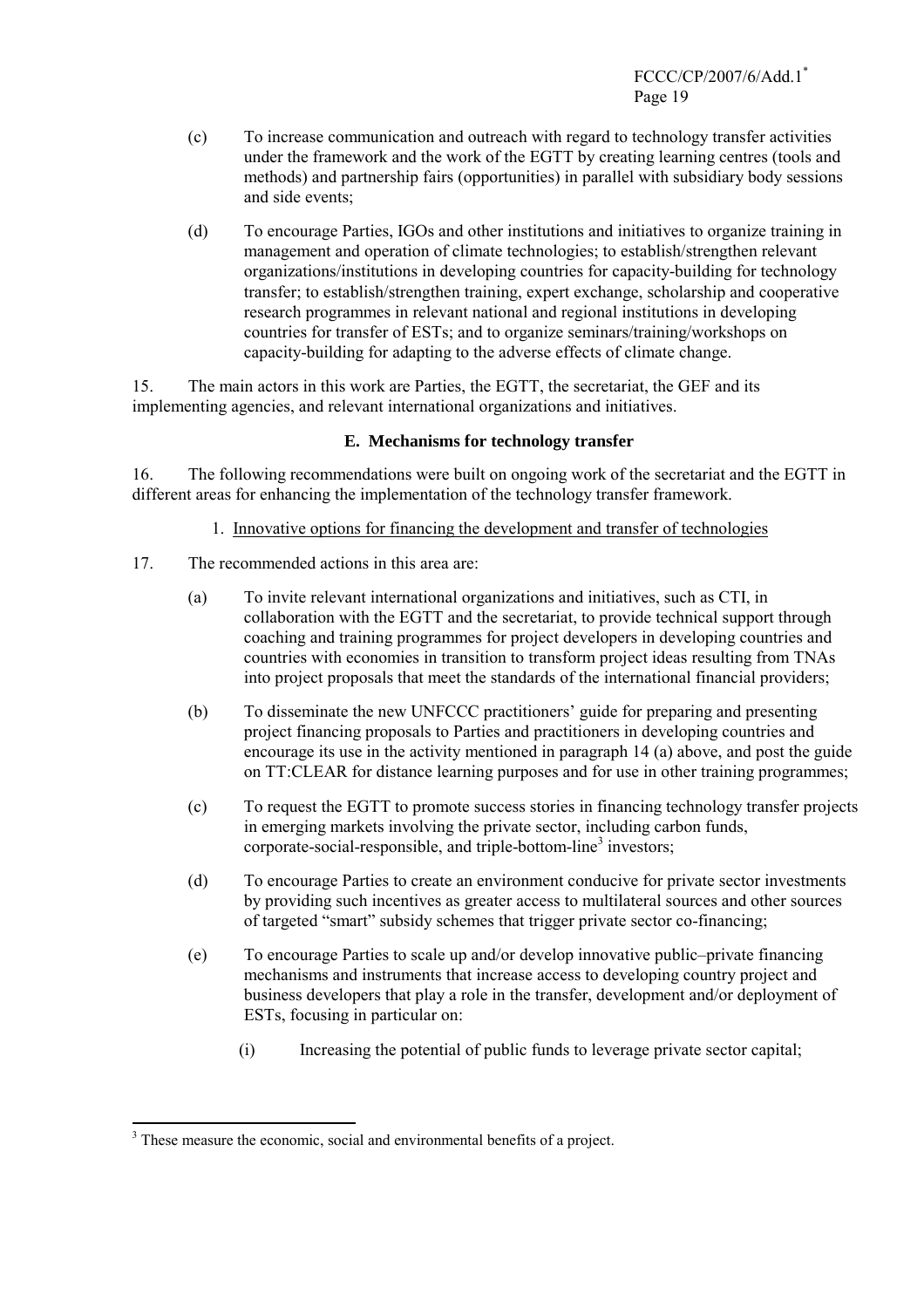- (ii) Increasing options for sharing and mitigating risks and for bundling small-scale projects to bridge the distance between large-scale infrastructure investors and small-scale project and business developers;
- (iii) The role that small and medium-sized enterprises, particularly joint ventures, can play in transferring, deploying and developing ESTs;
- (iv) Providing options for integrated technical assistance to help developing, managing and operating EST projects and businesses;
- (v) Promoting enterprise and corporate-driven R&D, innovation, and cost reductions;
- (f) To strengthen the dialogue between government and industry to encourage discussions between relevant ministries in recipient countries and private sector organizations to enhance the investment conditions for climate-friendly technologies;
- (g) For the EGTT to report regularly on the implementation of the mechanisms for technology transfer as spelled out in this document on a regular basis with a view to recommending new approaches that will further enhance technology transfer.

18. The main actors in this work are Parties, the EGTT, the secretariat, the GEF and its implementing agencies, public and private funding institutions, relevant international organizations and initiatives, and the private sector.

### 2. Possible ways and means to enhance cooperation with relevant conventions and intergovernmental processes

- 19. The recommended actions in this area are:
	- (a) For the EGTT to explore possible ways to enhance cooperation between the UNFCCC and other multilateral environmental agreements (MEAs), through, inter alia, the Joint Liaison Group and other intergovernmental processes, in particular the Commission on Sustainable Development, where technology transfer is considered. It may be useful to look beyond MEAs and look for synergy with other intergovernmental processes (e.g. World Trade Organization, International Energy Agency (IEA), the Group of Eight and Asia-Pacific Economic Cooperation);
	- (b) For the UNFCCC to be proactive in sharing information and experiences relating to the transfer of technologies, in particular for adaptation;
	- (c) For the COP to encourage Parties, when formulating climate change strategies, programmes and projects, to take into consideration objectives of other MEAs;
	- (d) Identification of areas for potential cooperation and formulation of clear objectives for this cooperation.

20. The main actors in this work are Parties, the EGTT, the secretariat, and relevant international organizations and processes.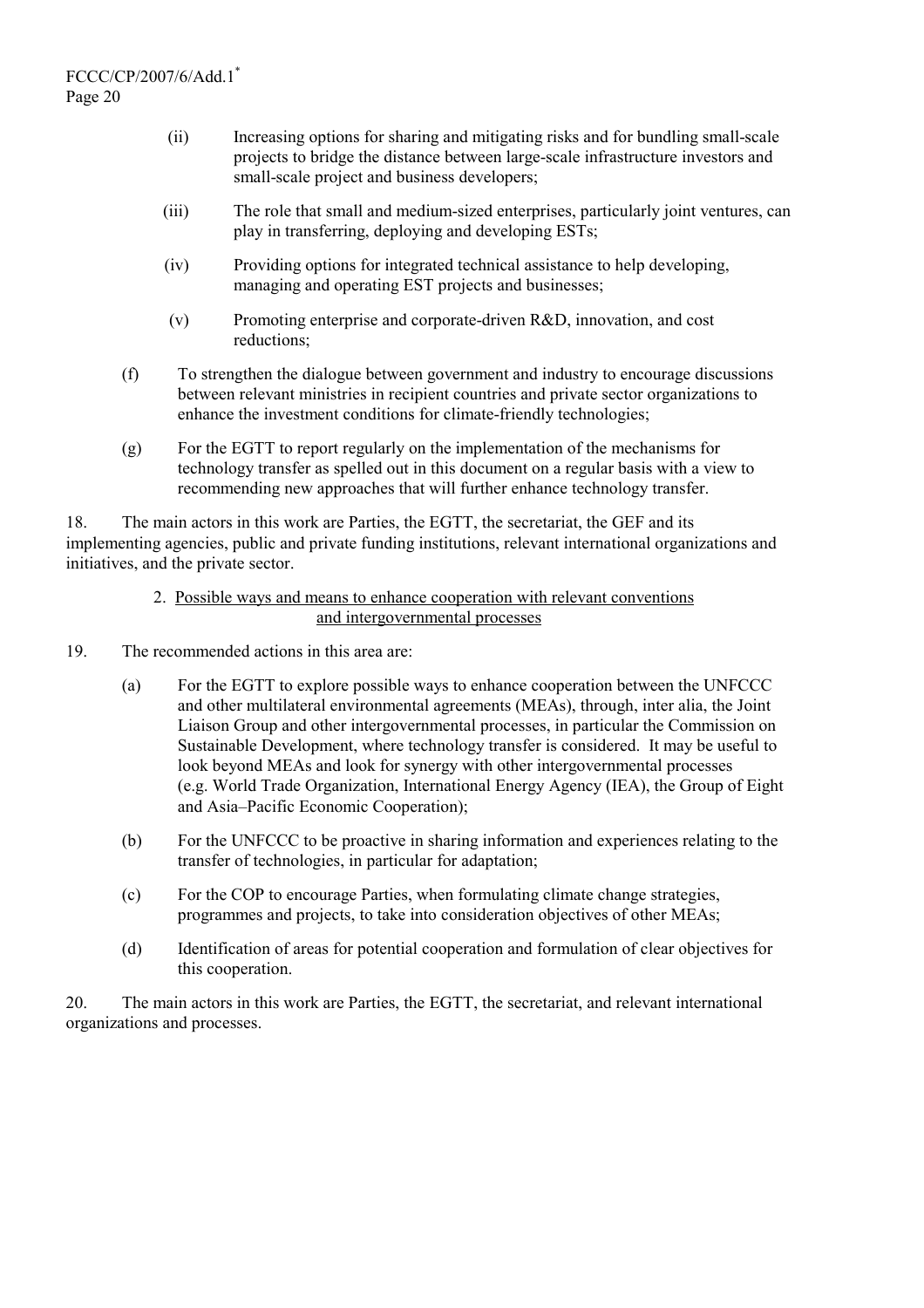### 3. Promotion of endogenous development of technology through provision of financial resources and joint research and development

- 21. The recommended actions in this area are:
	- (a) To invite non-Annex I Parties to provide information on barriers encountered in the development of endogenous technologies, and to invite Parties to share good experiences in the promotion of endogenous technologies in non-Annex I Parties;
	- (b) To consider options for encouraging the setting up of institutions such as national systems of innovation that could lead to the endogenous development of technologies in developing countries and countries with economies in transition;
	- (c) To share lessons learned in endogenous technology development through TT:CLEAR;
	- (d) To report regularly to the SBSTA on endogenous technology development and seek further guidance from the SBSTA and the COP.
- 22. The main actors in this work are Parties, the EGTT and the secretariat.
	- 4. Promotion of collaborative research and development on technologies
- 23. The recommended actions in this area are:
	- (a) To provide guidance for TNA reporting on joint R&D needs and use of information in the national communications and TNAs to identify needs and opportunities for R&D;
	- (b) To provide opportunities for reporting joint R&D agreements, including voluntary agreements, on TT:CLEAR;
	- (c) To invite relevant intergovernmental organizations (e.g. Intergovernmental Panel on Climate Change, UNDP, UNEP, United Nations International Development Organization, Food and Agriculture Organization of the United Nations) and international organizations (e.g. IEA) to provide information on supported R&D activities relating to climate change;
	- (d) To consider options for promoting regional research platforms, making use of existing networks of centres of excellence, where possible;
	- (e) To prepare periodic stocktaking papers on status, opportunities and needs for further R&D;
	- (f) To invite governments to encourage academia and industry to develop research programmes to address climate-friendly technologies and to promote investment in climate change.

#### 5. The Expert Group on Technology Transfer

24. The COP may wish to take into account the work of the EGTT and the recommendations contained in this document when reviewing the EGTT at its twelfth session.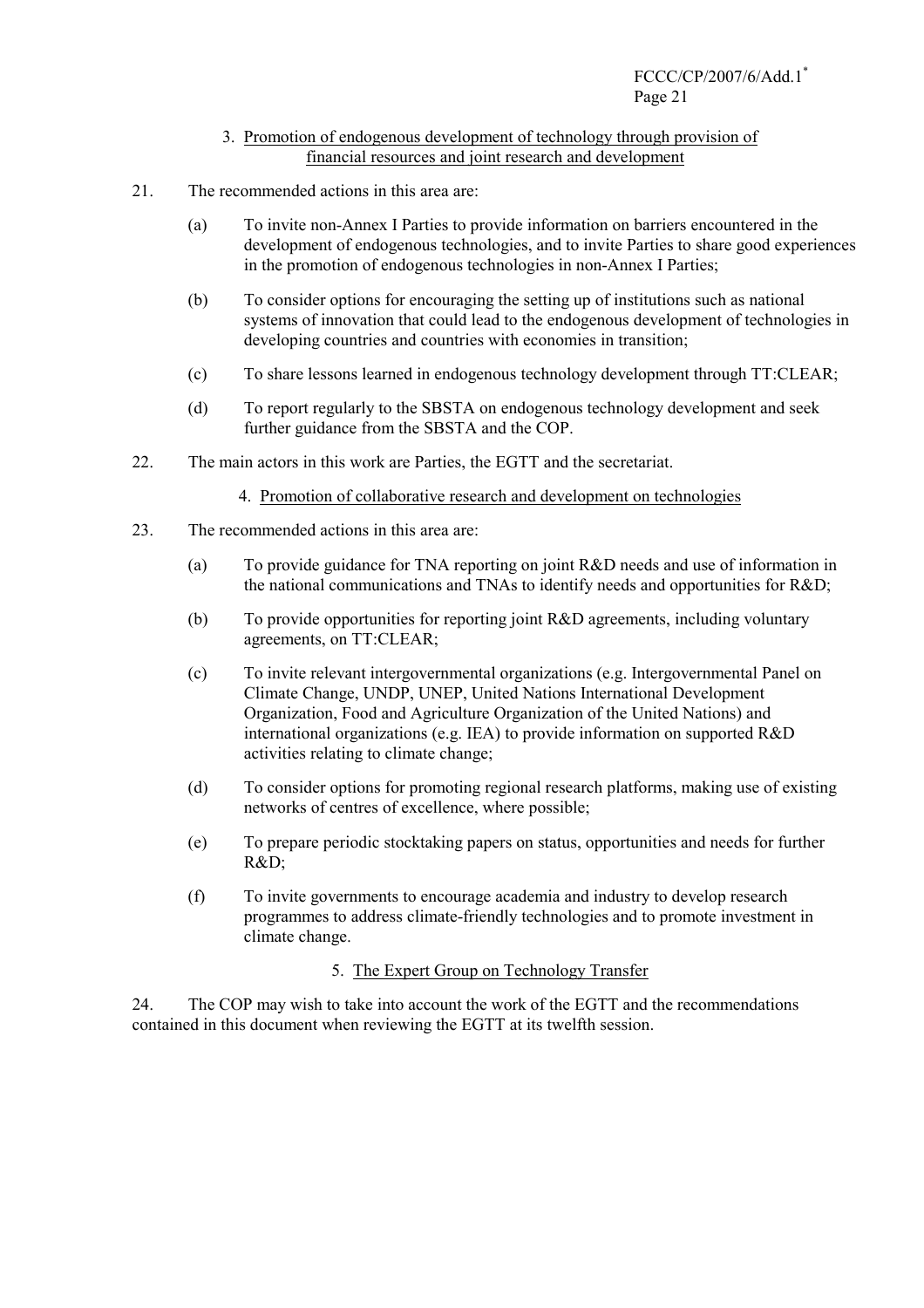### ANNEX II

# **Terms of reference of the Expert Group on Technology Transfer**

### 1. Objectives

1. The Expert Group on Technology Transfer shall have the objectives of enhancing the implementation of Article 4, paragraph 5, of the Convention and advancing the development and transfer of technology activities under the Convention.

2. The Expert Group on Technology Transfer shall have the objectives of enhancing the implementation of the Convention provisions relevant to advancing the development, deployment, adoption, diffusion and transfer of environmentally sound technologies to developing countries, taking into consideration differences in accessing and applying technologies for mitigation and adaptation.

#### 2. Functions

3. The Expert Group on Technology Transfer shall:

- (a) Analyse and identify ways to facilitate and advance the development and transfer of technology activities, including those identified in the technology transfer framework and in annex I to this decision, and make recommendations for consideration, as appropriate, by the Subsidiary Body for Scientific and Technological Advice (SBSTA) and the Subsidiary Body for Implementation (SBI) to inform subsequent decisions by the Conference of the Parties (COP) related to the development and transfer of technology;
- (b) Help implement results of technology needs assessments (TNAs), building on the work of the Expert Group on Technology Transfer on innovative financing and on other areas of the technology transfer framework;
- (c) Develop, as part of its future programme of work, a set of performance indicators that could be used by the SBI to regularly monitor and evaluate the effectiveness of the implementation of the technology transfer framework, complemented with the set of actions set out in annex I, as referred to in paragraph 2 of this decision, considering the related work under the Convention and other relevant bodies. The terms of reference should be available for consideration by the SBSTA at its twenty-eighth session, with a view to proposing a draft report with a set of performance indicators to the subsidiary bodies for consideration at their thirtieth sessions, in order to make its final report available to the COP at its fifteenth session;
- (d) Propose a two-year rolling programme of work, for endorsement by the twenty-eighth session of the subsidiary bodies following consideration by a joint contact group of the subsidiary bodies,<sup>1</sup> to facilitate the development, deployment, diffusion and transfer of technologies under the Convention. The setting of this programme of work should:
	- $(i)$  For the medium-term perspective (2008–2012), take into account the set of actions for enhancing the implementation of the technology transfer framework complemented by annex I to this decision; this work in the context of the Convention could benefit from becoming more focused on practical actions, in particular with special attention given to the African region, small island developing States and least developed countries. It should also:

 $\overline{\phantom{a}}$ 

 $1$ <sup>1</sup> To be established at the plenary of the SBSTA and at the plenary of the SBI.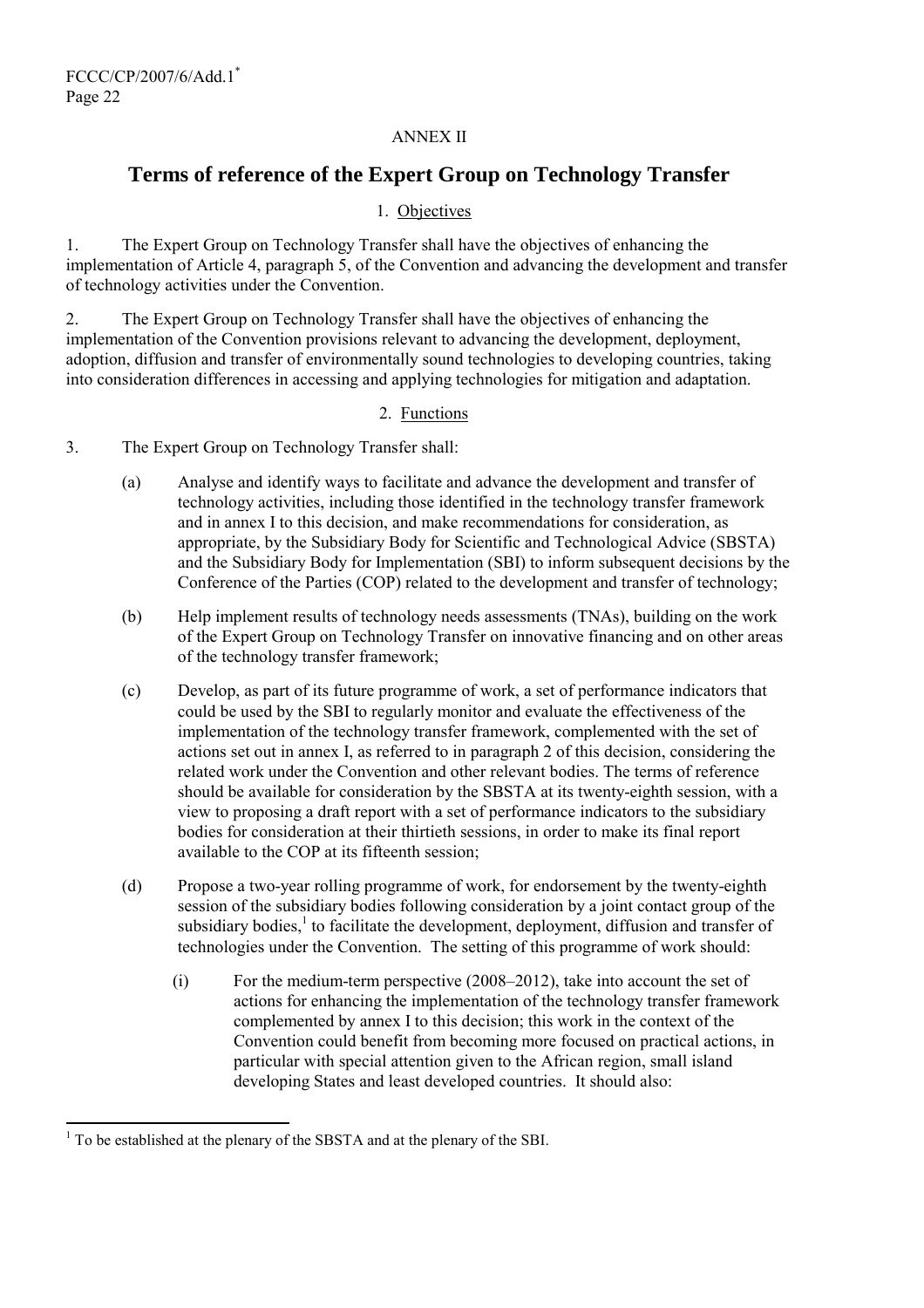- a. Accelerate the implementation of development and transfer of technologies through practical actions that fully consider sectoral and regional aspects and differences in national circumstances;
- b. Consider a better integration of national strategies for sustainable development and poverty reduction, based on the United Nations Millennium Development Goals;
- (ii) For the long-term perspective beyond 2012: develop the terms of reference for elaborating a strategy paper, including sectoral approaches, that could draw on the work undertaken by Parties in processes under the Convention and outside the Convention as well as the results of work undertaken by other international organizations and forums. The strategy paper should be considered by the subsidiary bodies at their thirtieth sessions;
- (e) Assess strategies and innovative funding opportunities or incentives for engaging the participation of relevant stakeholders and partner organizations, and make recommendations to the subsidiary bodies for their consideration;
- (f) As part of its first two-year programme of work  $(2008–2009)$ :
	- (i) Identify and analyse existing and potential new financing resources and relevant vehicles in supporting the development, deployment, diffusion and transfer of environmentally sound technologies in developing countries;
	- (ii) Based on the above identification and analysis, assess gaps and barriers to the use of and access to these financing resources in order to provide information to Parties to consider their adequacy and predictability;
- (g) In this identification, analysis and assessment, take into account the checklist of the following criteria:
	- (i) The implementation of TNAs;
	- (ii) Joint research and development programmes and activities in the development of new technologies;
	- (iii) Demonstration projects;
	- (iv) Enabling environments for technology transfer;
	- (v) Incentives for the private sector;
	- (vi) North–South and South–South cooperation;
	- (vii) Endogenous capacities and technologies;
	- (viii) Issues associated with meeting the agreed full incremental costs;
	- (ix) Licences to support the access to and transfer of low-carbon technologies and know-how;
	- (x) A window for, inter alia, a venture capital fund related to or possibly located in a multilateral financial institution;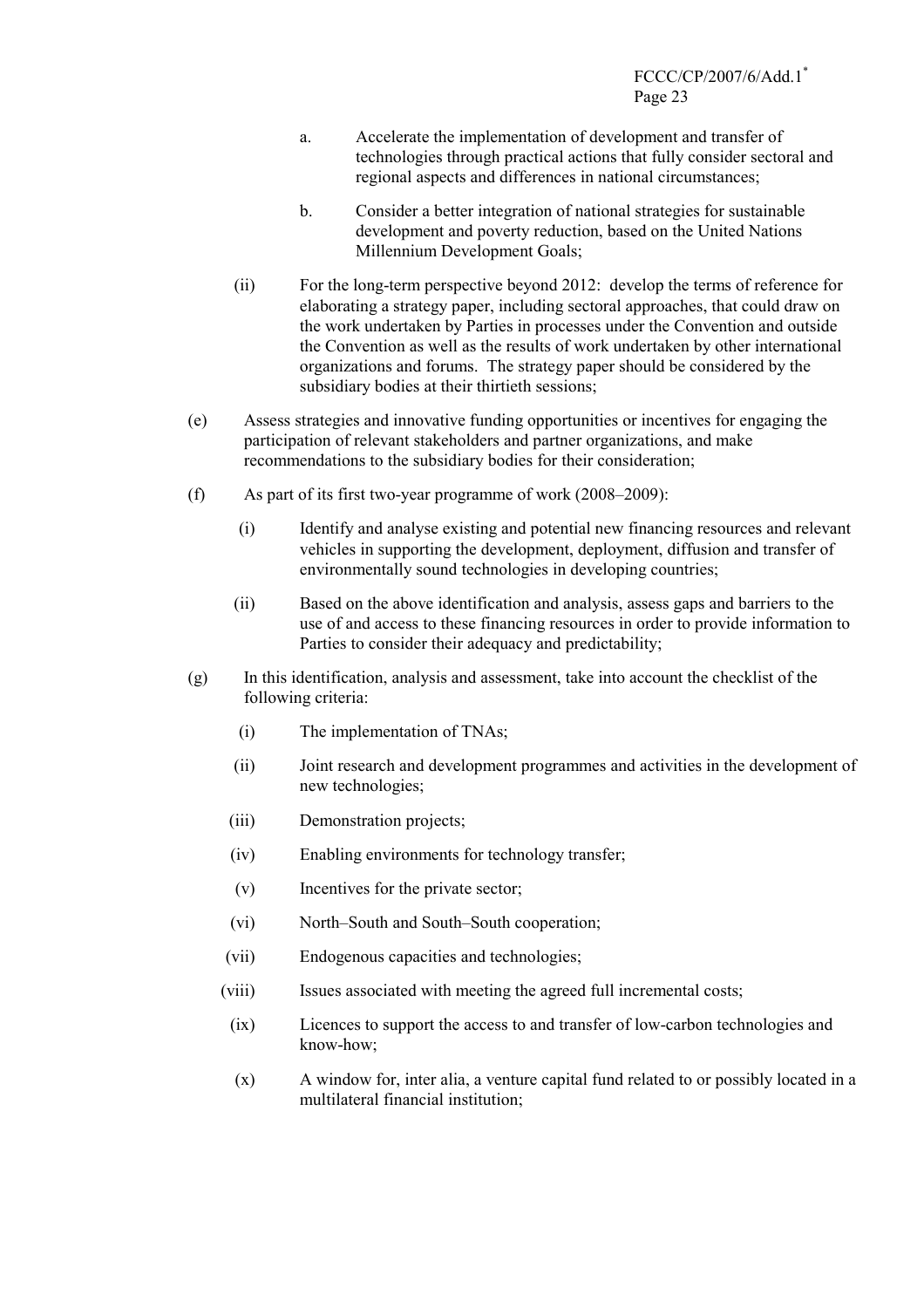- (h) Make available the terms of reference for this work (identification, analysis and assessment) for consideration by the SBSTA at its twenty-eighth session, with a view to proposing a report with recommendations on future financing options necessary for enhancing the implementation of the Convention with regard to the technology transfer framework complemented with the set of actions set out in annex I, as referred to in paragraph 2 of this decision, to the subsidiary bodies at their thirtieth sessions. The criteria in the checklist shall be regarded as important points for attention in funding through existing vehicles and new initiatives;
- (i) The Expert Group on Technology Transfer, with the assistance of the UNFCCC secretariat, should communicate the results of this work broadly, including to appropriate intergovernmental bodies and international financial institutions.

### 3. Membership

- 4. The Expert Group on Technology Transfer shall comprise 19 experts, as follows:
	- (a) Three members from each of the regions of the Parties not included in Annex I to the Convention (non-Annex I Parties), namely Africa, Asia and the Pacific, and Latin America and the Caribbean;
	- (b) One member from the small island developing States;
	- (c) Eight members from Parties included in Annex I to the Convention (Annex I Parties);
	- (d) One member from other non-Annex I Parties.

5. In addition, four resource persons may be invited, who represent relevant international organizations and initiatives (e.g. the GEF, the United Nations Development Programme, the African Development Bank, the Food and Agriculture Organization of the United Nations, the Asian Development Bank, the United Nations Environment Programme, the United Nations Industrial Development Organization, the World Bank, the International Energy Agency and Climate Technology Initiative). The Expert Group on Technology Transfer will proactively engage with these organizations and initiatives. If needed, the group may invite resource persons from other relevant organizations on an issue-oriented basis.

6. The members of the Expert Group on Technology Transfer shall be nominated by Parties for a period of two years and be eligible to serve two consecutive terms. Half of the members of the expert group nominated initially shall serve for a period of three years, taking into account the need to maintain the overall balance of the group. Every year thereafter, half of the members shall be nominated for a period of two years. Appointment pursuant to paragraph 7 below shall count as one term. The members shall remain in office until their successors are nominated. The resource persons from four relevant international organizations and initiatives shall serve on an issue-oriented basis.

7. If a member of the Expert Group on Technology Transfer resigns or is otherwise unable to complete the assigned term of office or to perform the functions of that office, the secretariat may, depending on the proximity of the next session of the COP, request the group that had nominated the member to nominate another member to replace the said member for the remainder of that member's mandate. In such a case, the secretariat shall take into account any views expressed by the group that had nominated the member.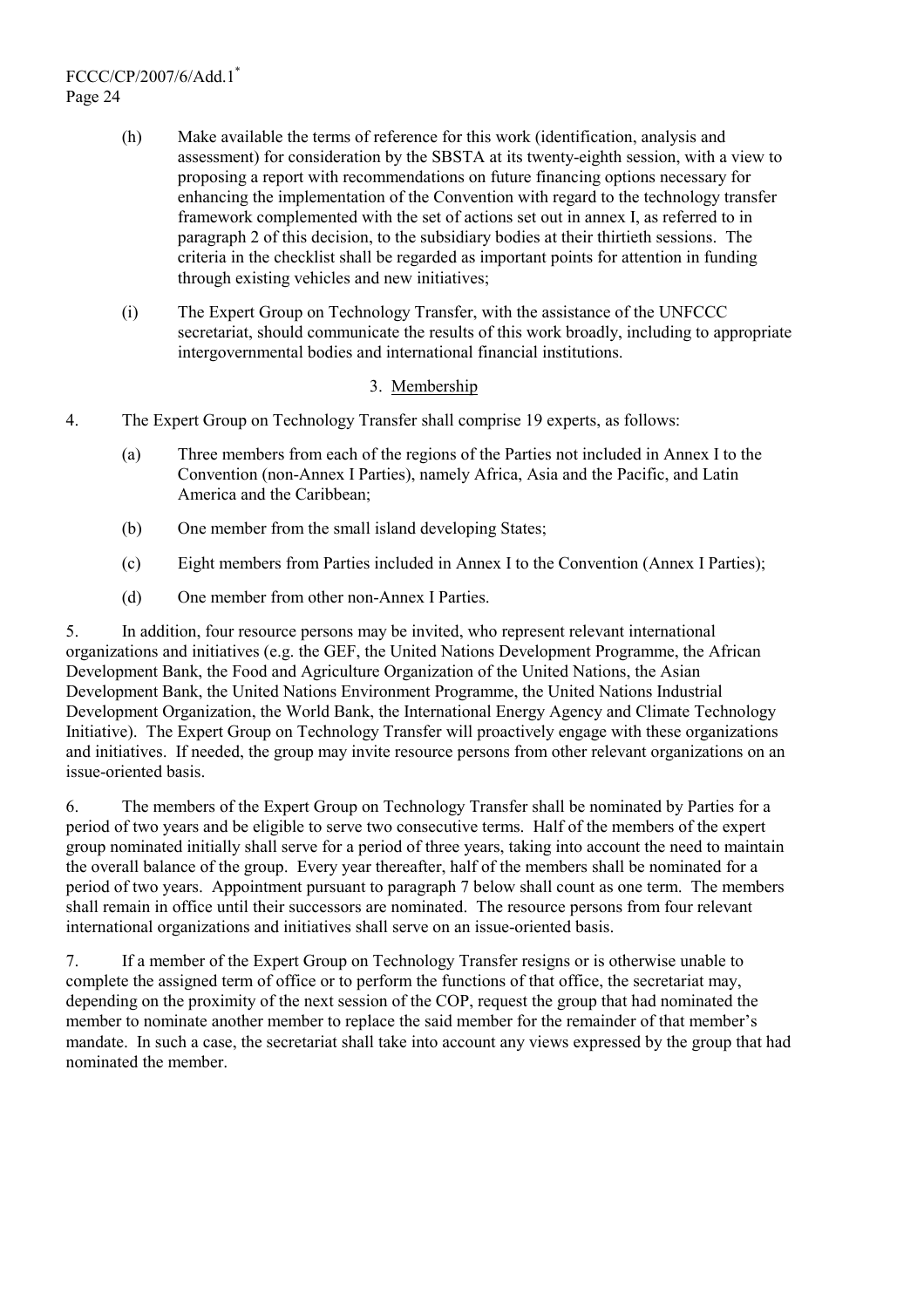8. The Expert Group on Technology Transfer shall elect annually a Chair and a Vice-Chair from among its members, with one being a member from an Annex I Party and the other being a member from a non-Annex I Party. The positions of Chair and Vice-Chair shall alternate annually between a member from an Annex I Party and a member from a non-Annex I Party.

9. The members of the Expert Group on Technology Transfer shall serve in their personal capacity and shall have expertise in the five thematic areas of the current framework and/or in any of the following areas, inter alia: greenhouse gas mitigation and technologies for adaptation; technology assessments; information technology; resource economics including public and private financing instruments; and social development.

### 4. Organization of work

10. The Expert Group on Technology Transfer shall provide a report at each session of the subsidiary bodies with a view to seeking guidance for further actions.

11. The secretariat shall facilitate the organization of meetings of the group and shall prepare its reports and recommendations to the SBSTA and SBI and at their subsequent sessions.

12. The Expert Group on Technology Transfer shall meet twice a year in conjunction with the sessions of the subsidiary bodies, and resources permitting, additional meetings may be organized.

> *8th plenary meeting 14–15 December 2007*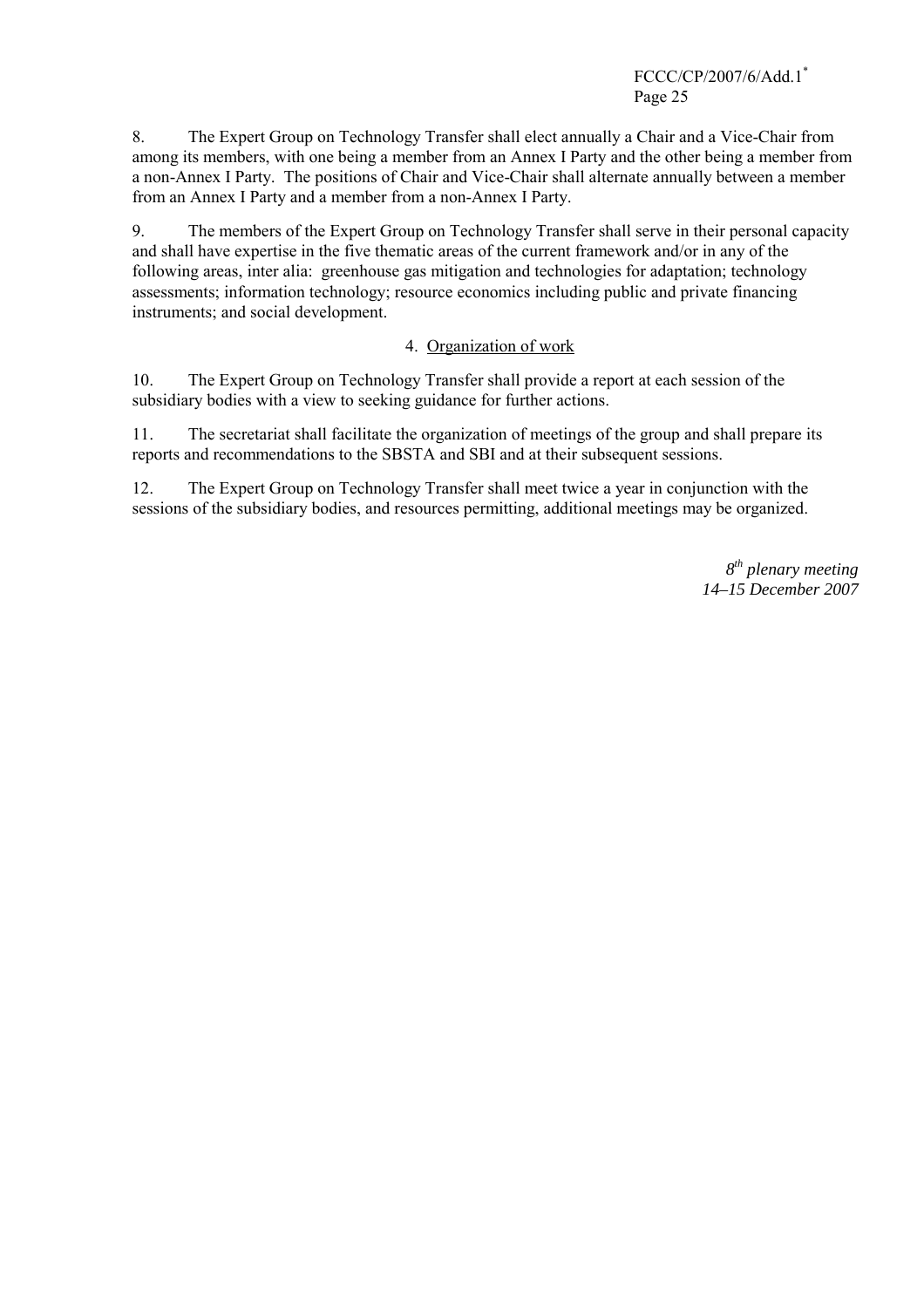# **Decision 4/CP.13**

# **Development and transfer of technologies under the Subsidiary Body for Implementation**

### *The Conference of the Parties,*

*Recalling* chapter 34 of Agenda 21 and the relevant provisions of the programme for the further implementation of Agenda 21 on the transfer of environmentally sound technologies adopted by the United Nations General Assembly at its nineteenth special session,

*Recalling* the relevant provisions of the Convention, in particular Article 4, paragraphs 1, 3, 5, 7, 8 and 9, Article 9, paragraph 2(c), Article 11, paragraphs 1 and 5, and Article 12, paragraphs 3 and 4,

*Recalling* decisions 13/CP.3, 4/CP.7, 6/CP.10, 6/CP.11 and 3/CP.12,

*Recognizing* that there is a crucial need to accelerate innovation in the development, deployment, adoption, diffusion and transfer of environmentally sound technologies among all Parties, and particularly from developed countries to developing countries, for both mitigation and adaptation,

 *Further recognizing* that current institutional arrangements, access to financing and suitable indicators for monitoring under the Convention for the implementation of Article 4, paragraph 5, are limited and should be enhanced to deliver immediate and urgent technology development, deployment, diffusion and transfer to developing countries,

*Further recognizing* that the immediate and urgent delivery of technology development, deployment, diffusion and transfer to developing countries requires suitable responses, including a continued emphasis by all Parties on the enhancement of enabling environments, facilitating access to technology information and capacity-building, identification of technology needs and innovative financing that mobilizes the vast resources of the private sector to supplement public finance sources where appropriate,

*Also recognizing* that the implementation of the results of technology needs assessments and national communications remains a key objective, which could be enhanced through technical assistance to improve the preparation of project proposals and improve access to financing resources and models, which could be based on advisory networks such as the pilot project on the Private Financing Advisory Network of the Climate Technology Initiative,

*Further recognizing* the good work of the Expert Group on Technology Transfer during the past six years, which has contributed to better understanding of the issues related to effective technology transfer,

1. *Agrees* that the Expert Group on Technology Transfer shall make recommendations for consideration, as appropriate, by the subsidiary bodies to inform subsequent decisions of the Conference of the Parties related to development and transfer of technologies;

2. *Decides* that the following points are important for funding through existing vehicles and new initiatives:

(a) The implementation of technology needs assessments;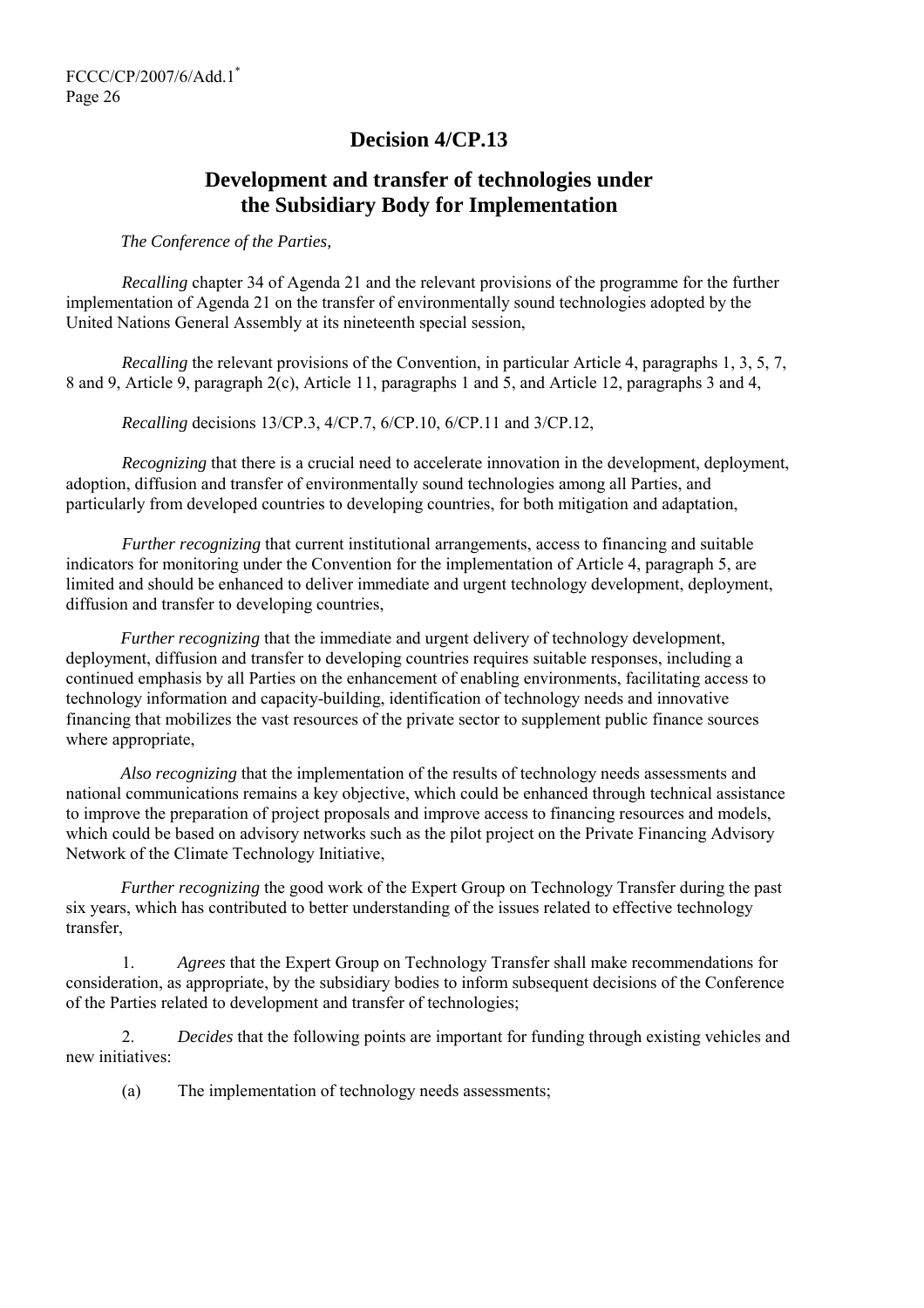- (b) Joint research and development programmes and activities in the development of new technologies;
- (c) Demonstration projects;
- (d) Enabling environments for technology transfer;
- (e) Incentives for the private sector;
- $(f)$  North–South and South–South cooperation;
- (g) Endogenous capacities and technologies;
- (h) Issues associated with meeting the agreed full incremental costs;
- (i) Licences to support the access to and transfer of low-carbon technologies and know-how;
- (j) A window for, inter alia, a venture capital fund related to, or possibly located in, a multilateral financial institution;

and agrees that the Expert Group on Technology Transfer, through the Subsidiary Body for Scientific and Technological Advice, should, based on the identification and analysis of existing and potential new financing resources and vehicles, assess gaps and barriers to the use of, and the access to, these financing resources; and that the results of this work (identification, analysis and assessment) should be made available to the Subsidiary Body for Implementation not later than its thirtieth session, with a view to considering the role of new financing mechanisms and tools for scaling up development and transfer of technologies;

3. *Requests* the Global Environment Facility, as an operational entity of the financial mechanism under the Convention, in consultation with interested Parties, international financial institutions, other relevant multilateral institutions and representatives of the private financial community, to elaborate a strategic programme to scale up the level of investment for technology transfer to help developing countries address their needs for environmentally sound technologies, specifically considering how such a strategic programme might be implemented along with its relationship to existing and emerging activities and initiatives regarding technology transfer and to report on its findings to the twenty-eighth session of the Subsidiary Body for Implementation for consideration by Parties;

4. *Requests* the Expert Group on Technology Transfer, as part of its future programme of work, to develop a set of performance indicators that could be used by the Subsidiary Body for Implementation to regularly monitor and evaluate the effectiveness of the implementation of the framework for meaningful and effective actions to enhance the implementation of Article 4, paragraph 5, of the Convention (the technology transfer framework), complemented with the set of actions set out in annex I to decision 3/CP.13, as referred to in paragraph 2 of that decision, considering the related work under the Convention and other relevant bodies; the results of this work should be made available to the subsidiary bodies for consideration at their thirtieth session, in order to make the final report of the Expert Group on Technology Transfer available to the Conference of the Parties at its fifteenth session;

5. *Agrees* that the issues concerning the implementation of Article 4, paragraph 5, of the Convention on the development and transfer of, or access to, environmentally sound technologies and know-how is a continuing process, and that, inter alia, the assessment of technologies, terms of access and technology needs of Parties will continue to be undertaken under the Convention, in order to ensure that further substantive progress is made;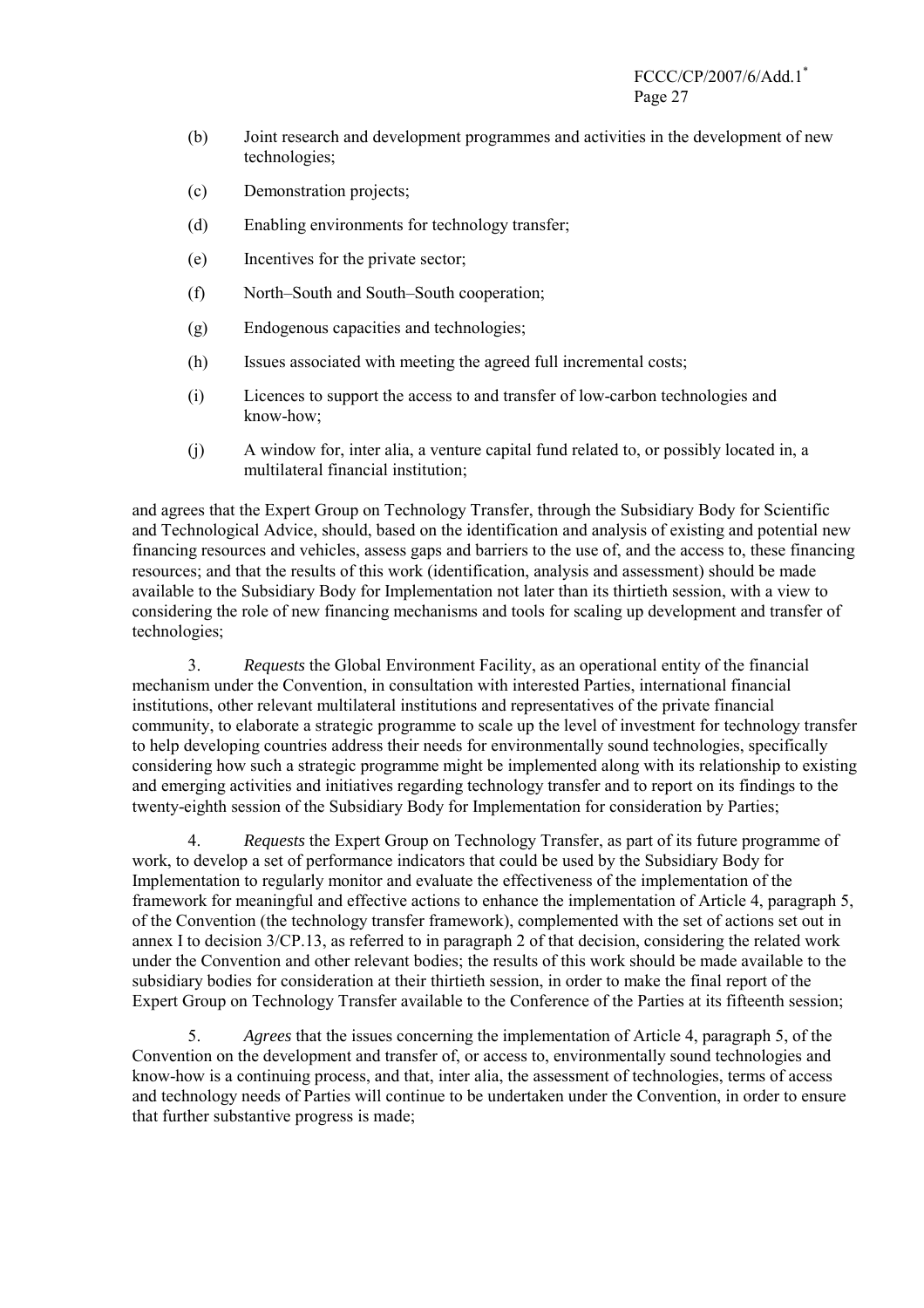6. *Urges* all Parties, and in particular developed country Parties, to provide technical and financial assistance, as appropriate, through existing and potential future bilateral and multilateral cooperative programmes to support the efforts of developing country Parties in implementing the set of actions referred to in paragraph 4 above;

7. *Requests* Parties to submit to the secretariat, by 15 February 2008, for synthesis and compilation, their views on elements for the terms of reference for the review and assessment of the effectiveness of the implementation of Article 4, paragraph 5, and Article 4, paragraph 1(c), in accordance with decision 13/CP.3;

8. *Invites* Parties in a position to do so to identify and designate their national entity for the development and transfer of technologies and to communicate this to the secretariat by the fourteenth session of the Conference of the Parties;

9. *Requests* the secretariat to facilitate the implementation of the technology transfer framework and of the work of the Expert Group on Technology Transfer, in cooperation with Parties, the Global Environment Facility and other relevant international organizations, initiatives and intergovernmental processes;

10. *Requests* the Global Environment Facility, as an operating entity of the financial mechanism of the Convention, to provide financial support to developing countries for the implementation of the technology transfer framework, and complemented by the set of actions referred to in paragraph 4 above.

> *8th plenary meeting 14–15 December 2007*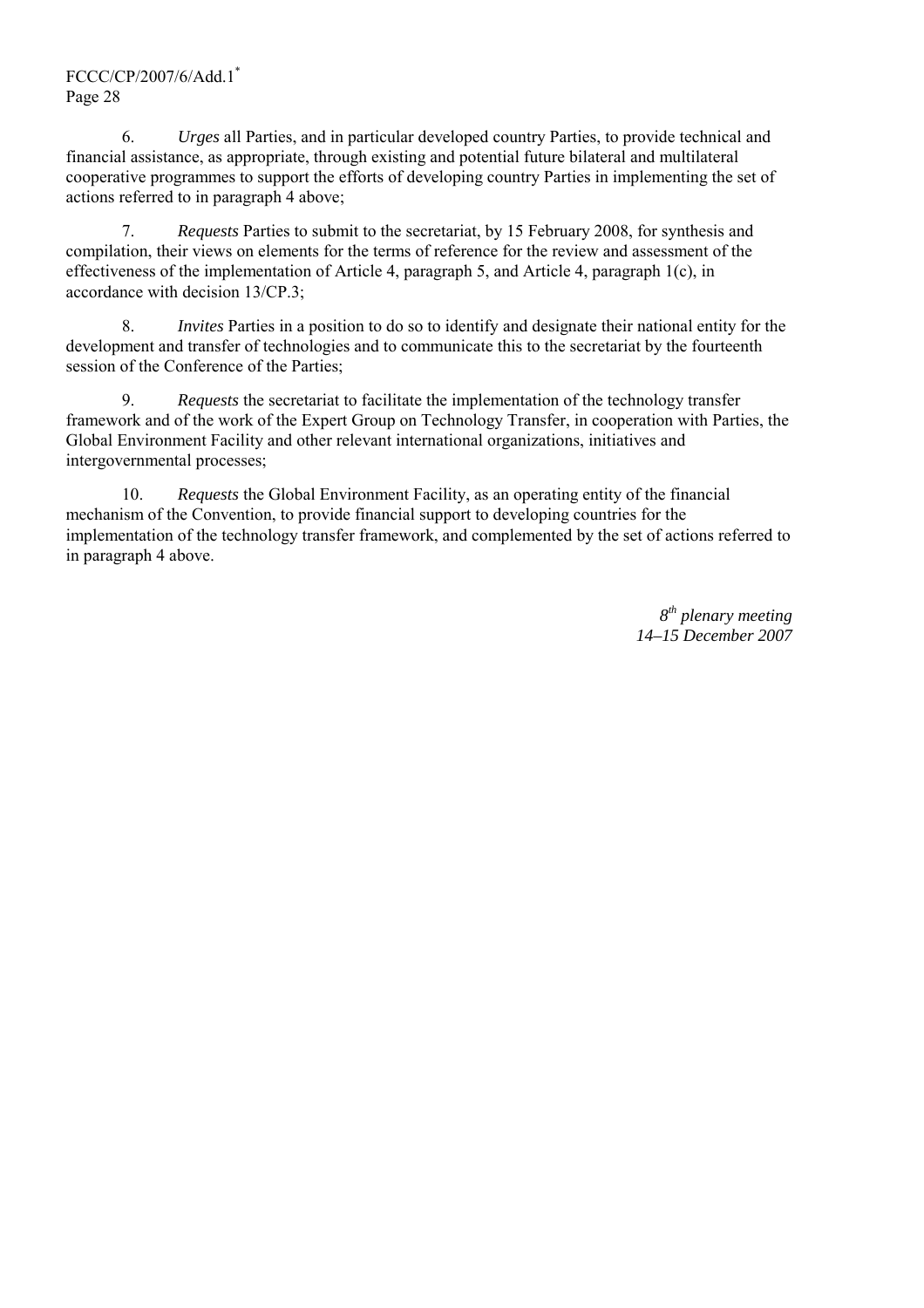# **Decision 5/CP.13**

# **Fourth Assessment Report of the Intergovernmental Panel on Climate Change**

*The Conference of the Parties,* 

*Recalling* paragraphs 3, 4 and 5 of decision 25/CP.7,

*Having considered* the recommendations of the Subsidiary Body for Scientific and Technological Advice at its twenty-seventh session,

1. *Welcomes* the Fourth Assessment Report of the Intergovernmental Panel on Climate Change;

2. *Expresses its appreciation and gratitude* to all those involved in the preparation of the Fourth Assessment Report of the Intergovernmental Panel on Climate Change for their excellent work;

3. *Recognizes* that the Fourth Assessment Report represents the most comprehensive and authoritative assessment of climate change to date, providing an integrated scientific, technical and socio-economic perspective on relevant issues;

4. *Urges* Parties to the Convention and invites Parties to the Kyoto Protocol to make use of the information contained in the Fourth Assessment Report in their discussions under all relevant agenda items, including those pertaining to the negotiations on future action on climate change;

5. *Further encourages* Parties to draw, as appropriate, on the information contained in the Fourth Assessment Report in the development of their national policies on climate change;

6. *Invites* the Intergovernmental Panel on Climate Change to continue to provide timely information to Parties on the latest scientific, technical and socio-economic aspects of climate change, including on mitigation and adaptation;

7. *Encourages* Parties to continue to support the work of the Intergovernmental Panel on Climate Change, including through contributions by Parties included in Annex I to the Convention and those in a position to do so to the Intergovernmental Panel on Climate Change Trust Fund.

> *8th plenary meeting 14–15 December 2007*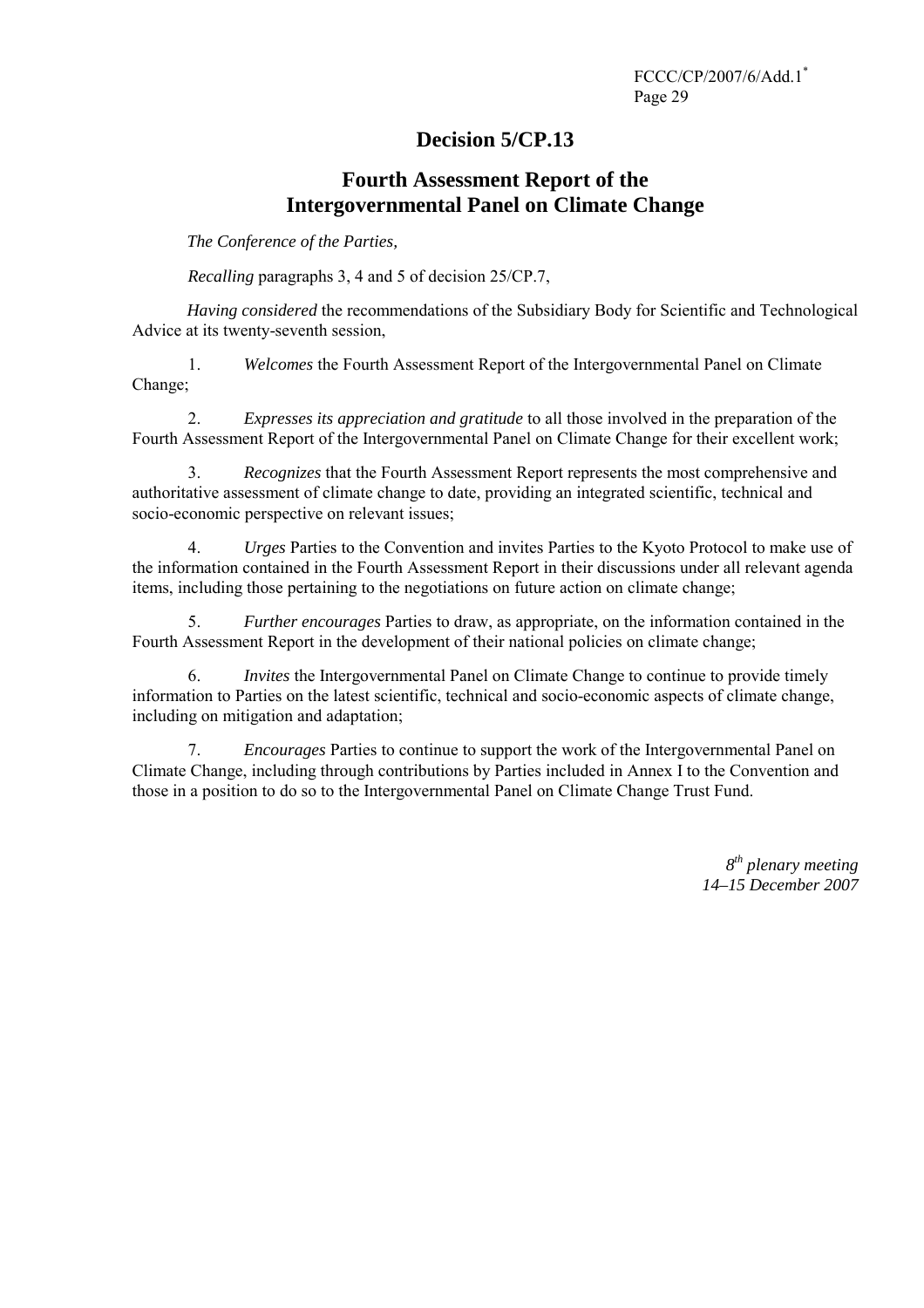# **Decision 6/CP.13**

# **Fourth review of the financial mechanism**

*The Conference of the Parties*,

*Recalling* decisions 3/CP.4 and 2/CP.12,

*Noting* the technical paper on the review of the experience of international funds, multilateral financial institutions and other sources of funding relevant to the current and future investment and financial needs of developing countries, $\frac{1}{2}$ 

*Noting further* the report on the assessment of the funding necessary to assist developing countries, in accordance with the guidance provided by the Conference of the Parties, in meeting their commitments under the Convention over the next Global Environment Facility replenishment cycle, taking into account paragraph 1 (a)–(d) of the annex to the memorandum of understanding between the Conference of the Parties and the Global Environment Facility Council (decision  $12/CP.3$ ),<sup>2</sup>

*Noting* the report on analysis of existing and potential investment and financial flows relevant to the development of an effective and appropriate international response to climate change.<sup>3</sup>

*Keeping in mind* the report on the dialogue on long-term cooperative action to address climate change by enhancing implementation of the Convention, note by the co-facilitators,<sup>4</sup>

*Noting* the reform agenda of the Global Environment Facility initiated by the recommendations for the fourth replenishment period,

1. *Decides* to adopt the additional guidelines for the review of the financial mechanism, as contained in the annex to this decision;

2. *Invites* Parties to submit to the secretariat, by 21 March 2008, for consideration by the Subsidiary Body for Implementation at its twenty-eighth session, their views on the following:

- (a) The technical paper on the review of the experience of international funds, multilateral financial institutions and other sources of funding relevant to the current and future investment and financial needs of developing countries;<sup>5</sup>
- (b) The report prepared by the secretariat, in collaboration with the Global Environment Facility secretariat, on the assessment of the funding necessary to assist developing countries, in accordance with the guidance provided by the Conference of the Parties, in meeting their commitments under the Convention over the next Global Environment Facility replenishment cycle, taking into account paragraph 1 (a) $-(d)$  of the annex to the memorandum of understanding

l <sup>1</sup> FCCC/TP/2007/4.

<sup>&</sup>lt;sup>2</sup> FCCC/SBI/2007/21.

 $3$  <http://unfccc.int/files/cooperation\_and\_support/financial\_mechanism/financial\_mechanism\_gef/application/pdf/ dialogue working paper 8.pdf>.

 $^{4}$  FCCC/CP/2007/4, paragraphs 49–55.

 $5$  FCCC/TP/2007/4.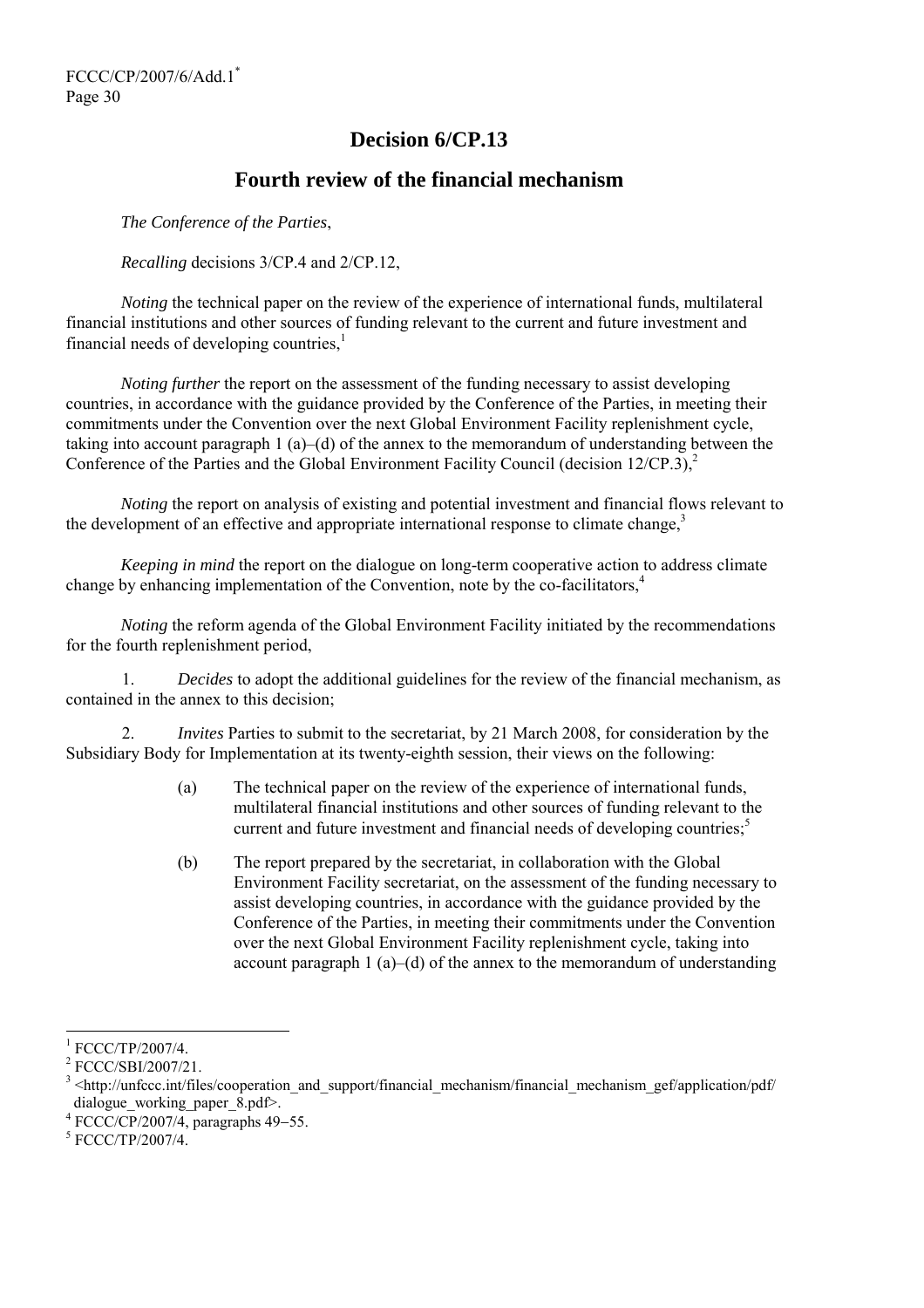between the Conference of the Parties and the Global Environment Facility Council (decision  $12/CP.3$ );<sup>6</sup>

- (c) The report on the analysis of existing and potential investment and financial flows relevant to the development of an effective and appropriate international response to climate change: $\bar{7}$
- (d) Options for scaling up the international financial response to climate change, based on national experiences and on available relevant documents;

3. *Requests* the secretariat to compile the views submitted by Parties referred to in paragraph 2 above and prepare a synthesis report for consideration by the Subsidiary Body for Implementation at its twenty-eighth session;

4. *Requests* the Subsidiary Body for Implementation to consider the submissions by Parties referred to in paragraph 2 above and recommend a draft decision for adoption by the Conference of the Parties at its fourteenth session on the assessment of the funding necessary to assist developing countries, in accordance with the guidance provided by the Conference of the Parties, in fulfilling their commitments under the Convention over the next Global Environment Facility replenishment cycle, taking into account paragraph 1 (a)–(d) of the annex to the memorandum of understanding between the Conference of the Parties and the Global Environment Facility Council (decision 12/CP.3), for consideration by the Global Environment Facility in its negotiations of the fifth replenishment of the Global Environment Facility;

5. *Requests* the Subsidiary Body for Implementation to continue consideration of the fourth review of the financial mechanism, on the basis of the guidelines contained in the annex to this decision and in the annex to decision 3/CP.4, with a view to recommending, in accordance with decision 2/CP.12, a draft decision on the review for adoption by the Conference of the Parties no later than at its fifteenth session.

 $^6$  FCCC/SBI/2007/21.

 $<sup>7</sup>$  Dialogue working paper 8. 2007. Dialogue on long-term cooperative action to address climate change by enhancing</sup> implementation of the Convention, fourth workshop. Available at: <http://unfccc.int/files/cooperation\_and\_support/financial\_mechanism/

financial\_mechanism\_gef/application/pdf/dialogue\_working\_paper\_8.pdf>.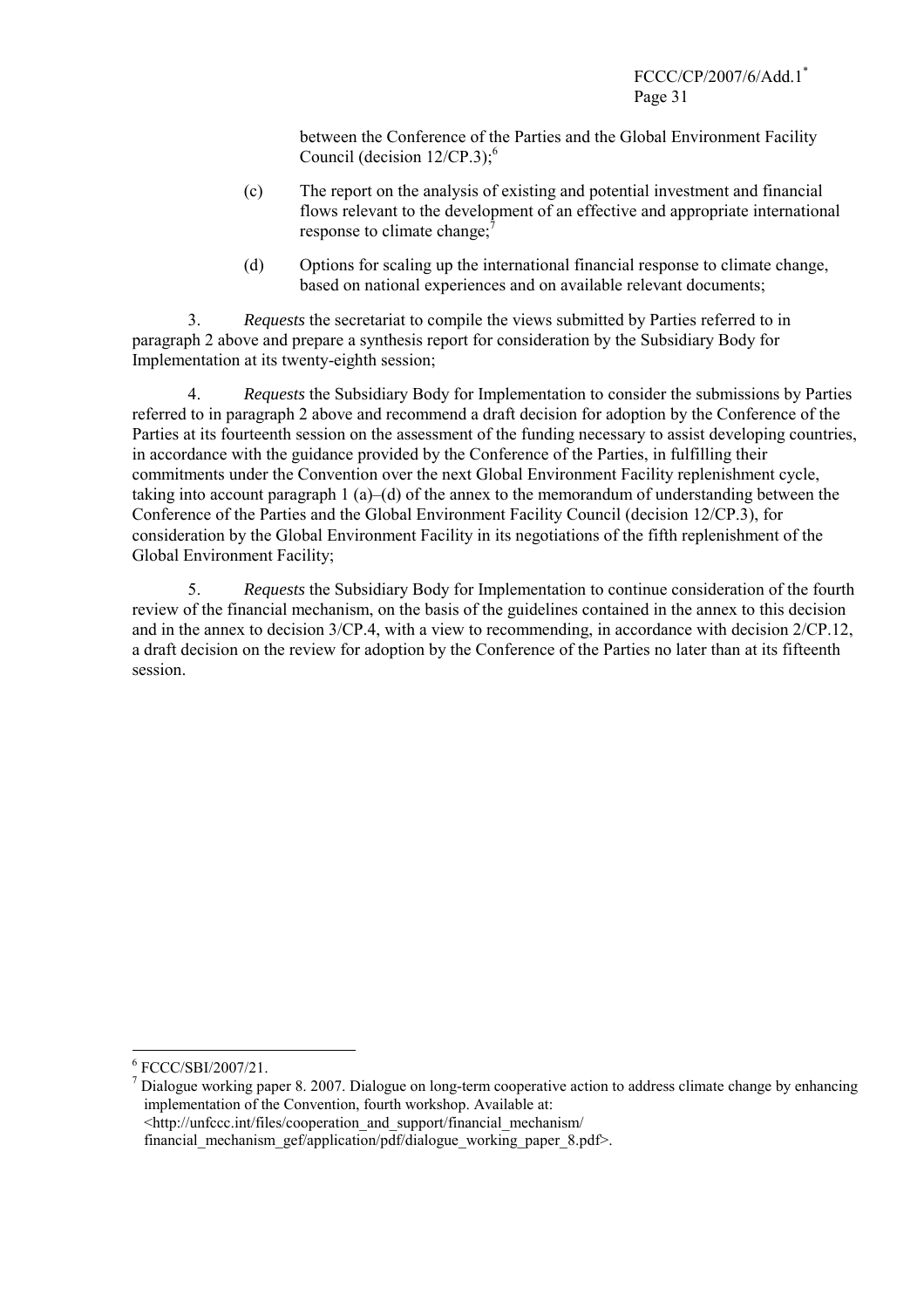### ANNEX

# **Additional guidelines for the review of the financial mechanism**

#### **A. Objectives**

1. In accordance with Article 11 of the Convention, an additional objective of the review of the financial mechanism is to examine how to facilitate consistency in financing activities and how to improve the complementarity of the financial mechanism with other sources of investment and financial flows, including:

- (a) Examining relevant sources and means of financing, as indicated in Article 11, paragraph 5, of the Convention, that would assist developing countries to contribute to the achievement of the objective of the Convention, in particular innovative means of financing, such as for the development of endogenous technologies in developing countries;
- (b) Examining the role of the financial mechanism in scaling up the level of resources;
- (c) Assessing enabling environments for catalysing investment in, and the transfer of, sustainable technologies that mitigate greenhouse gas emissions, and for enhancing resilience to climate change.

### **B. Methodology**

- 2. The review shall draw upon the following additional sources of information:
	- (a) Technical papers and reports prepared by the secretariat upon the request of the Conference of the Parties, which are relevant to the financial needs of developing countries under the Convention;
	- (b) Information contained in the national communications of Parties to the Convention, technology needs assessments and national adaptation programmes of action;
	- (c) All relevant information provided by other intergovernmental and non-governmental organizations, including in particular the Assessment Reports of the Intergovernmental Panel on Climate Change, as well as information on enabling environments for catalysing investment in, and the transfer of, sustainable technologies that mitigate greenhouse gas emissions and for enhancing resilience to climate change;
	- (d) Relevant information available on private-sector financing and investment for climate change activities.

*8th plenary meeting 14–15 December 2007*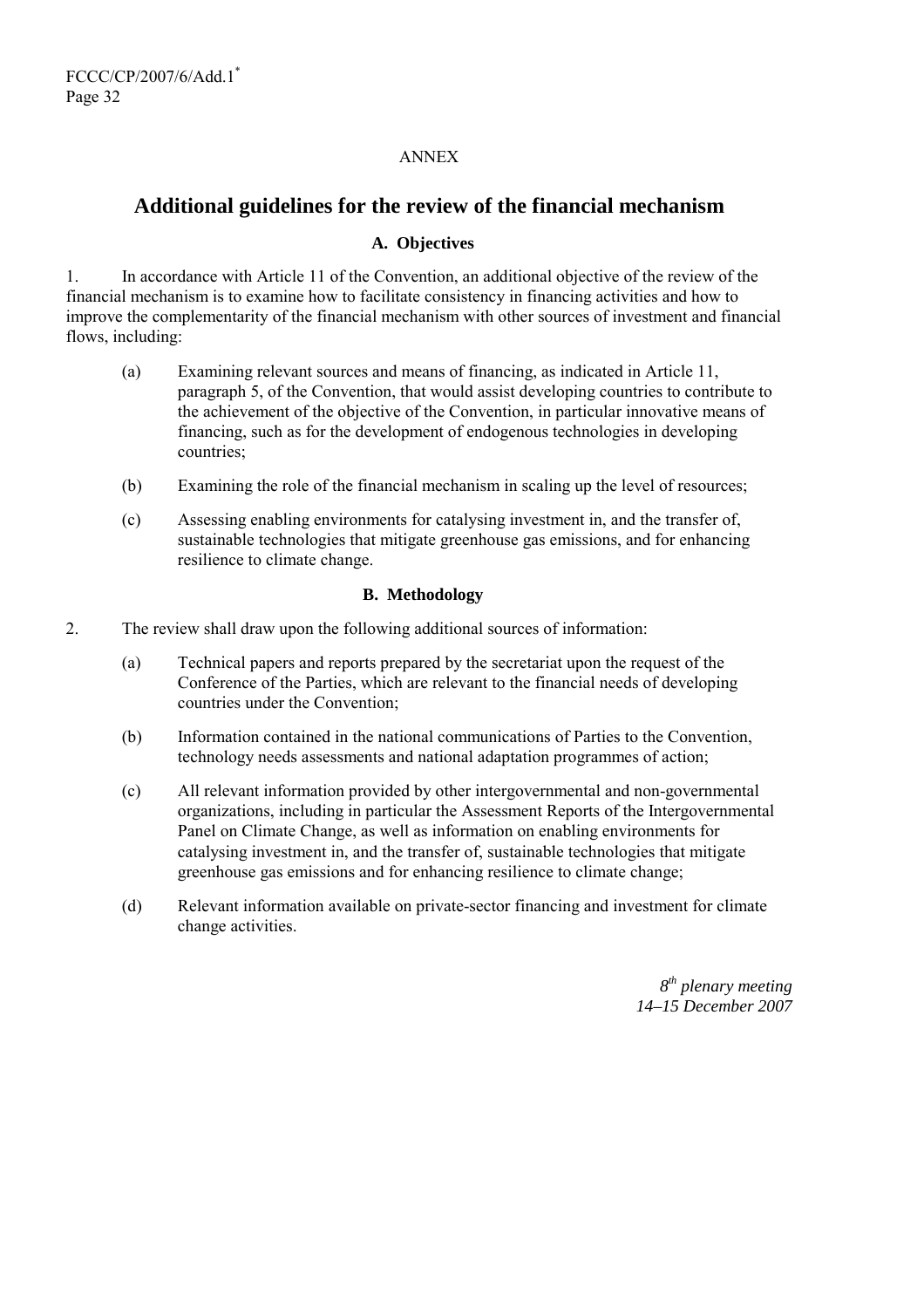# **Decision 7/CP.13**

# **Additional guidance to the Global Environment Facility**

*The Conference of the Parties,* 

*Recalling* Article 3, Article 4, paragraphs 1, 3, 4, 5, 7, 8 and 9, Article 11 and Article 12, paragraphs 3, 4 and 7, of the Convention,

*Also recalling* decisions 13/CP.1, 10/CP.2, 11/CP.2, 12/CP.2, 12/CP.3, 1/CP.4, 2/CP.4, 8/CP.5, 2/CP.7, 3/CP.7, 6/CP.7, 7/CP.7, 5/CP.8, 6/CP.8, 7/CP.8, 3/CP.9, 4/CP.9, 9/CP.9, 8/CP.10, 5/CP.11 and 3/CP.12,

*Noting* the report of the Global Environment Facility to the Conference of the Parties.<sup>1</sup>

1. *Requests* the Global Environment Facility, as an operating entity of the financial mechanism of the Convention:

- (a) To continue to take the necessary steps to enhance its country dialogues, including ensuring the clarity, transparency and timeliness in its communications with Parties on changes undertaken in the Global Environment Facility reform agenda;
- (b) To inform the implementing/executing agencies of the Global Environment Facility of the relevant Convention provisions and decisions of the Conference of Parties in the performance of their Global Environment Facility obligations, and to encourage them, as a first priority, whenever possible, to use national experts/consultants in all aspects of project development and implementation;
- (c) To continue to simplify and streamline the application of the incremental cost principle, building on its recent reforms and taking into account lessons learned on the constraints in resource mobilization by developing countries;
- (d) To take fully into account lessons learned in the strategic priority "Piloting an Operational Approach to Adaptationî, including the application of incremental cost, to help inform on how the Global Environment Facility could best support climate adaptation activities;
- (e) To continue to improve access to Global Environment Facility funds, as highlighted in the Third Overall Performance Study of the Global Environment Facility, $^2$  for those countries that are particularly vulnerable to the adverse effects of climate change;
- (f) To submit the report of the Global Environment Facility to the Conference of the Parties within a time frame that would allow Parties to the Convention to examine the report carefully prior to the start of the sessions of the Conference of the Parties;

 $\overline{a}$ 

 $\frac{1}{1}$  FCCC/CP/2007/3 and Corr 1

<sup>&</sup>lt;sup>1</sup> FCCC/CP/2007/3 and Corr.1.<br><sup>2</sup> "OPS3: Progressing Toward Environmental Results – Third Overall Performance Study of the Global Environment Facility, Executive Version", GEF, June 2005.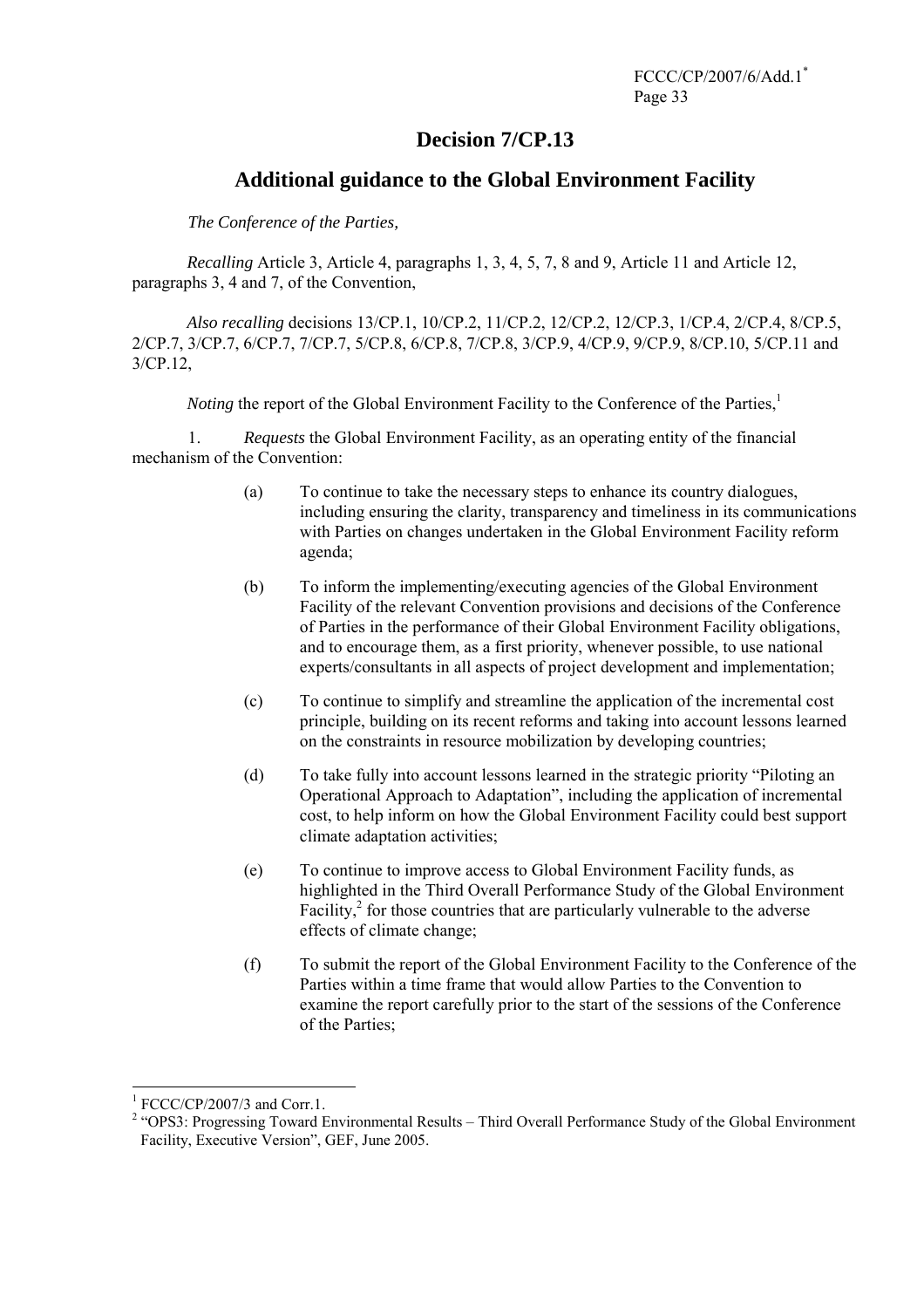- (g) To continue to ensure that financial resources are provided to meet the agreed full costs incurred by developing country Parties in complying with their obligations under Article 12, paragraph 1, of the Convention;
- (h) To take into consideration the request contained in paragraph 1 (g) above in its planned mid-term review in 2008;
- (i) To work with its implementing agencies to continue to simplify its procedures and improve the effectiveness and efficiency of the process through which Parties not included in Annex I to the Convention (non-Annex I Parties) receive funding to meet their obligations under Article 12, paragraph 1, of the Convention, with the aim of ensuring the timely disbursement of funds to meet the agreed full costs incurred by developing country Parties in complying with these obligations;
- (j) To refine, as appropriate, operational procedures to ensure the timely disbursement of funds to meet the agreed full costs incurred by those non-Annex I Parties that are in the process of preparing their third and, where appropriate, fourth national communications, in the light of paragraph  $1(g)$ –(i) above;
- (k) To assist, as appropriate, non-Annex I Parties in formulating and developing project proposals identified in their national communications in accordance with Article 12, paragraph 4, of the Convention and decision 5/CP.11, paragraph 2;
- (l) To ensure, together with its implementing agencies, that the analysis of project proposals for the financing of second and subsequent national communications is consistent with the guidelines for the preparation of national communications from non-Annex I Parties;<sup>3</sup>
- 2. *Invites* the Global Environment Facility:
	- (a) To continue to provide information on funding for projects identified in the national communications of non-Annex I Parties<sup>4</sup> in accordance with Article 12, paragraph 4, of the Convention and subsequently submitted and approved:
	- (b) To consider the views of, and any concerns expressed by, Parties regarding their current experiences with the Global Environment Facility and its implementing agencies in relation to the provision of financial support for the preparation of national communications from non-Annex I Parties, as contained in documents FCCC/SBI/2007/MISC.13 and Add.1;

3. *Requests* the Global Environment Facility to include, in its regular report to the Conference of the Parties, information on the specific steps it has taken to implement the guidance contained in paragraphs 1 and 2 above;

<sup>&</sup>lt;sup>3</sup> The current guidelines are contained in decision 17/CP.8.

<sup>4</sup> Decision 5/CP.11, paragraph 2.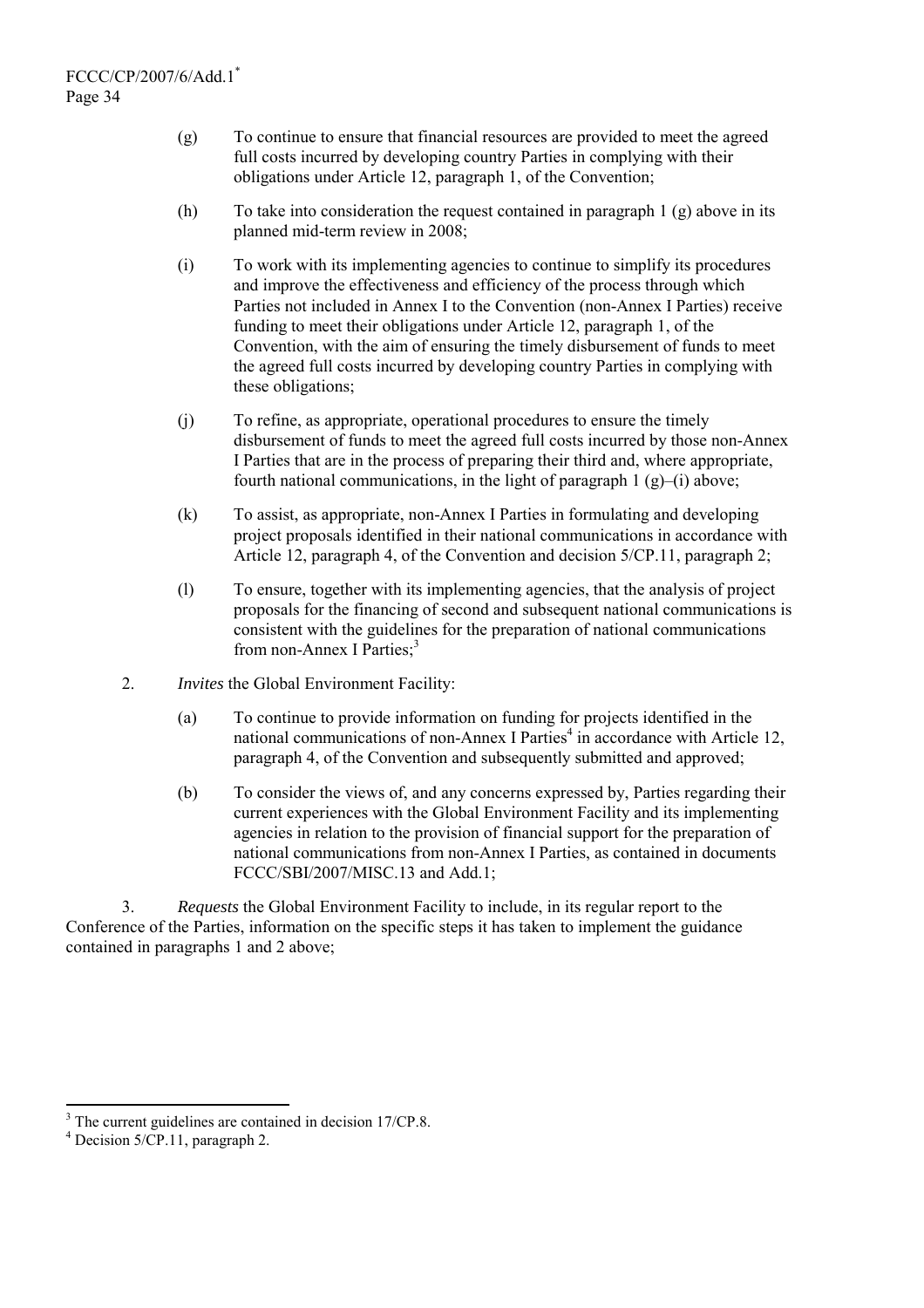4. *Requests* the Global Environment Facility to continue to provide, as appropriate, financial resources to developing country Parties, in particular the least developed countries and small island developing States among them, in accordance with decisions 11/CP.1, 6/CP.7, 4/CP.9 and 7/CP.10, to support the implementation of the New Delhi work programme on Article 6 of the Convention and to regularly report to the Conference of the Parties on the activities it has supported.

> *8th plenary meeting 14–15 December 2007*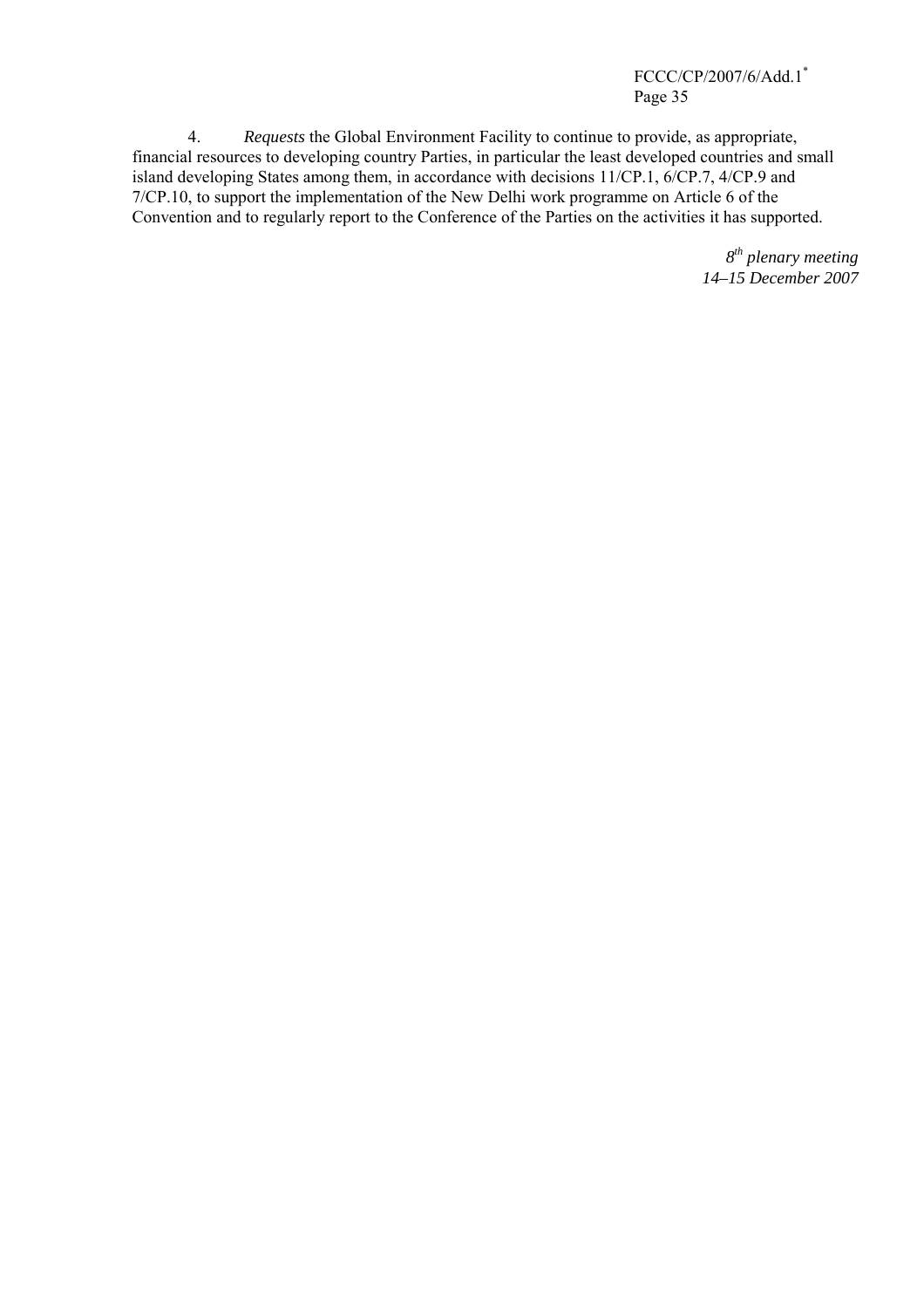# **Decision 8/CP.13**

# **Extension of the mandate of the Least Developed Countries Expert Group**

*The Conference of the Parties*,

*Recalling* decisions 5/CP.7, 29/CP.7, 7/CP.9, 4/CP.10 and 4/CP.11,

*Recognizing* the specific needs and special situation of the least developed countries referred to in Article 4, paragraph 9, of the Convention,

*Having considered* the twelfth report on the work of the Least Developed Countries Expert Group<sup>1</sup> and the report of the Least Developed Countries Expert Group stocktaking meeting on the progress made by Parties in the preparation and implementation of national adaptation programmes of action,<sup>2</sup>

*Expressing* its appreciation to the Least Developed Countries Expert Group for its good work in implementing its work programme for  $2006-2007$ , supporting the preparation of national adaptation programmes of action and of conducting the stocktaking meeting,

1. *Decides* to extend the mandate of the Least Developed Countries Expert Group under the terms of reference adopted by decision 29/CP.7;

2. *Requests* the Least Developed Countries Expert Group, serving in an advisory capacity to the least developed countries, to develop a work programme that contains its objectives, activities and expected outcomes and takes into account the results of the stocktaking meeting and the Nairobi work programme on impacts, vulnerability and adaptation to climate change, for consideration by the Subsidiary Body for Implementation at its twenty-eighth session;

3. *Decides* that, consistent with decision 7/CP.9, paragraph 2, new experts may be nominated to the Least Developed Countries Expert Group, or existing members of the group may continue in office, as determined by the respective regions or groups;

4. *Decides further* that the Least Developed Countries Expert Group, taking into account the initiation of implementation of the national adaptation programmes of action, may invite, when deemed necessary, the Global Environment Facility and its agencies to its meetings;

5. *Requests* the secretariat to continue to facilitate the work of the Least Developed Countries Expert Group;

6. *Decides* to review, at its sixteenth session, the progress, need for continuation and terms of reference of the group, and to adopt a decision thereon.

> *8th plenary meeting 14–15 December 2007*

l

 $^{1}$  FCCC/SBI/2007/31.

<sup>&</sup>lt;sup>2</sup> FCCC/SBI/2007/32.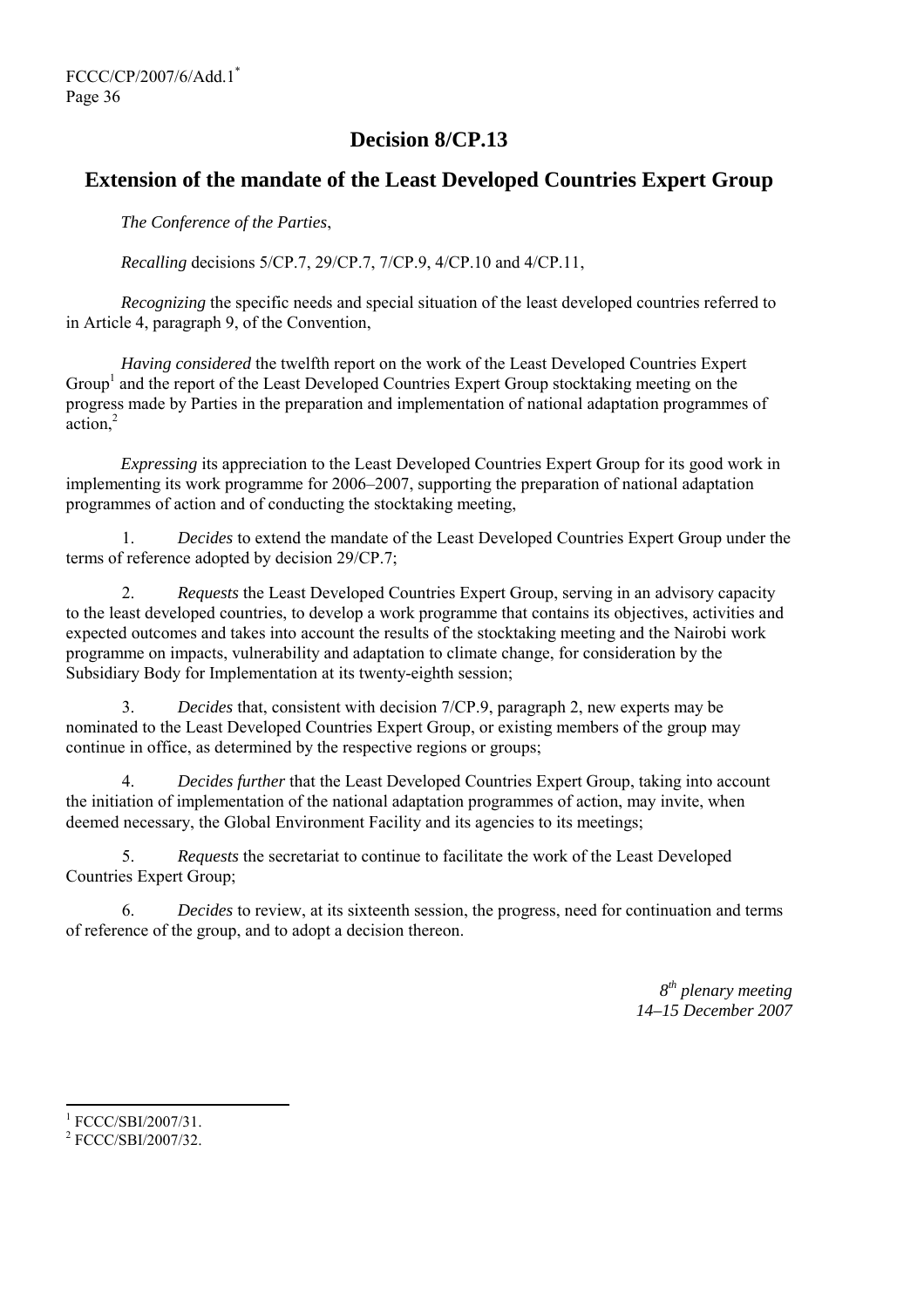# **Decision 9/CP.13**

# **Amended New Delhi work programme on Article 6 of the Convention**

*The Conference of the Parties,* 

*Recalling* Articles 2, 3, 4 and 6 of the Convention,

*Recalling also* decision 11/CP.8,

*Having considered* the recommendations of the Subsidiary Body for Implementation at its twenty-seventh session,

1. *Decides* to adopt the amended New Delhi work programme on Article 6 of the Convention as contained in the annex to this decision and to extend it for five years;

2. *Decides* to undertake a review of the work programme in 2012, with an intermediate review of progress in 2010, to evaluate its effectiveness and identify any emerging gaps and needs;

3. *Requests* Parties to prepare reports (as part of their national communications, where possible) on their efforts to implement the work programme and to share information on their experiences and best practices for the purpose of reviewing the programme in 2010 and 2012;

4. *Encourages* intergovernmental and non-governmental organizations to continue their activities relevant to Article 6 and to share information on their programmatic responses to the work programme through the information network clearing house and other media;

5. *Requests* the Global Environment Facility to continue to provide, as appropriate, financial resources to Parties not included in Annex I to the Convention (non-Annex I Parties), in particular the least developed countries and small island developing States among them, in accordance with decisions 11/CP.1, 6/CP.7, 4/CP.9 and 7/CP.10, to support the implementation of the work programme and to regularly report to the Conference of the Parties on the activities it has supported;

6. *Requests* the secretariat to encourage other intergovernmental organizations in a position to do so to provide technical or financial support, and to promote partnerships with other organizations and the private sector, in order to support the implementation of the work programme;

7. *Encourages* multilateral and bilateral organizations to support the activities relating to the implementation of Article 6 and its work programme in non-Annex I Parties, in particular the least developed countries and small island developing States among them.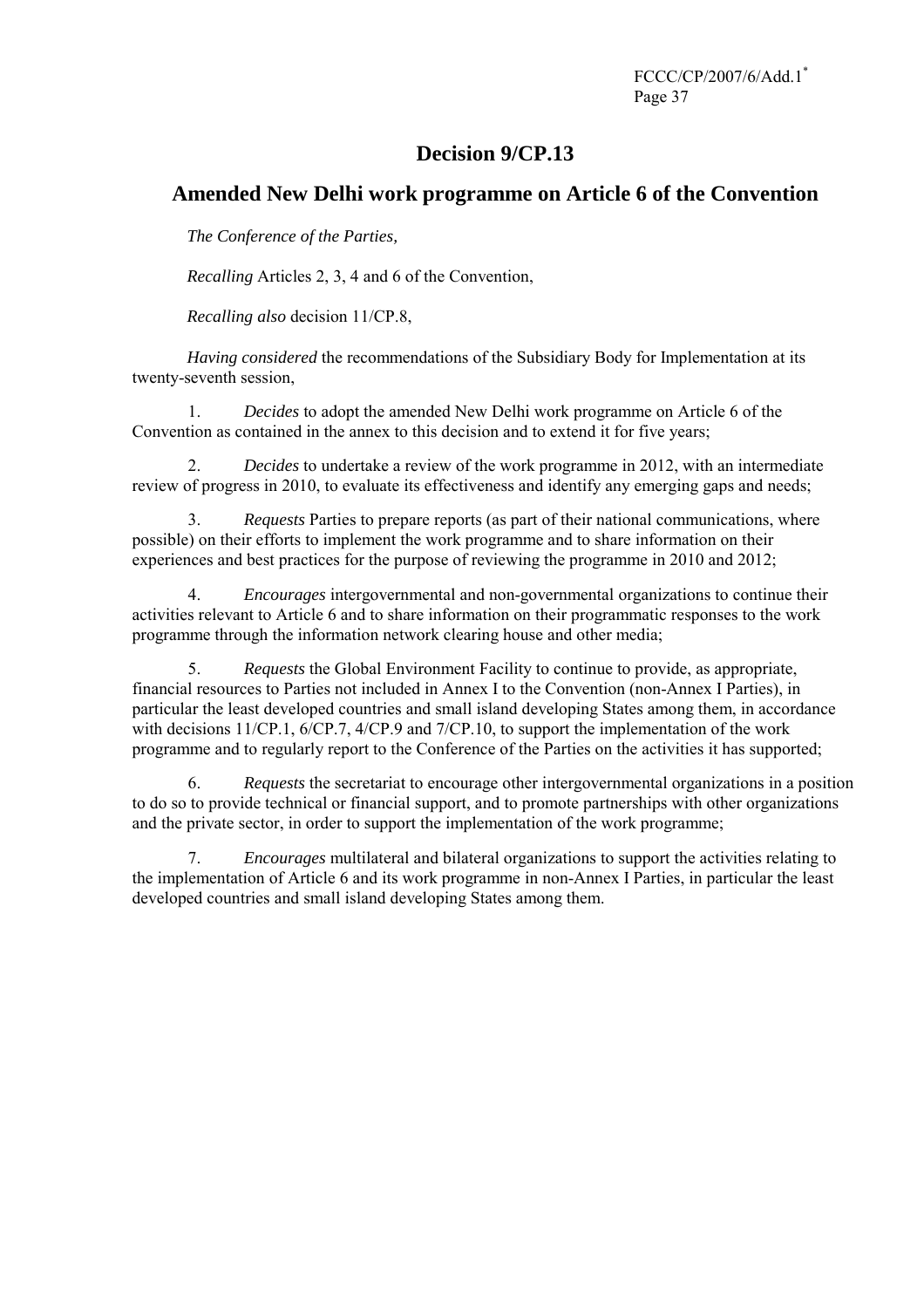# ANNEX

# **Amended New Delhi work programme on Article 6 of the Convention**

### **A. Observations**

1. The implementation of all elements of Article 6 of the Convention, including education, training, public awareness, public participation, public access to information and international cooperation, will contribute to meeting the objective of the Convention.

2. All Parties, taking into account their common but differentiated responsibilities, are responsible for the implementation of Article 6 of the Convention. The capacity to implement Article 6 activities will vary among countries, as will the priority thematic areas and target audiences, consistent with their sustainable development priorities and the culturally preferred method of programme delivery, in order to increase people's understanding of the climate change issue.

3. Regional, subregional and international cooperation can enhance the collective ability of Parties to implement the Convention, improve synergies, avoid duplication of effort between the different conventions, and ultimately both improve the effectiveness of programming and facilitate its support.

4. It is important to learn more from countries regarding the needs and gaps in their Article 6 activities, so that Parties and intergovernmental and non-governmental organizations that have the resources to do so might effectively target their efforts at providing appropriate support.

5. Many Parties, intergovernmental organizations, non-governmental organizations and communitybased organizations, as well as the private and public sectors, are already working actively to raise awareness on, and increase understanding of, the causes and impacts of climate change, as well as solutions. In particular, many governments are already implementing measures that could be linked to Article 6 activities. However, the lack of adequate financial and technical resources could inhibit some Parties' efforts to implement such activities, in particular developing country Parties.

6. The nature of Article 6 activities carried out by Parties can easily be reported. However, measuring or quantifying the impacts of these activities may be more challenging.

### **B. Purposes and guiding principles**

7. The present work programme sets out the scope of, and provides the basis for action on, activities related to Article 6, in accordance with the provisions of the Convention. It should serve as a flexible framework for country-driven action addressing the specific needs and circumstances of Parties, and reflecting their national priorities and initiatives.

8. The Article 6 work programme builds on existing decisions of the Conference of the Parties, specifically the Marrakesh Accords, which contain a number of references to Article 6 activities, in particular decisions 2/CP.7 and 3/CP.7 on capacity-building in developing countries and in countries with economies in transition, 4/CP.7 on development and transfer of technologies, and 5/CP.7 on implementation of Article 4, paragraphs 8 and 9.

9. The Article 6 work programme shall be guided by:

- (a) A country-driven approach;
- (b) Cost-effectiveness;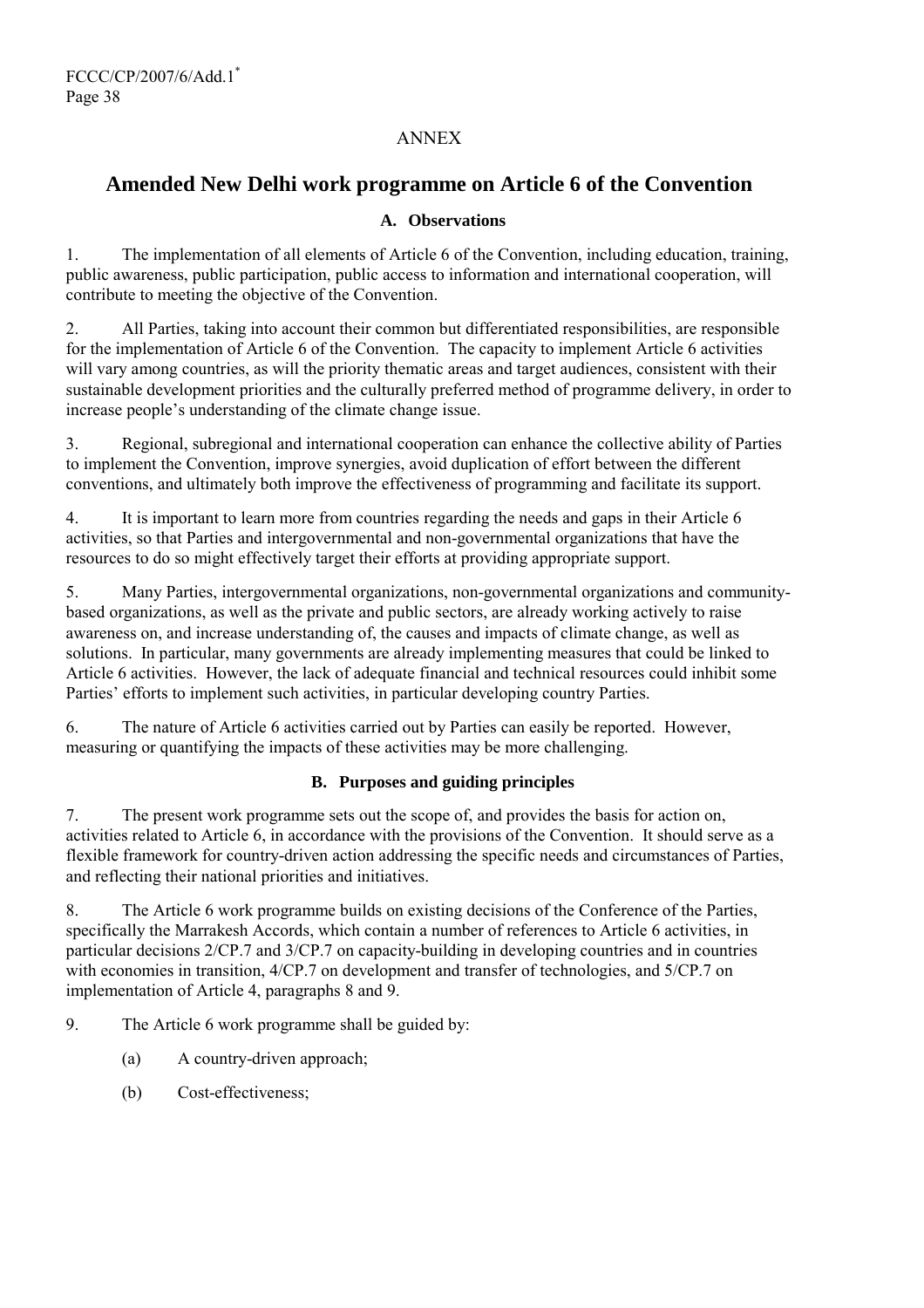- (c) A phased approach integrating Article 6 activities into existing climate change programmes and strategies;
- (d) Promotion of partnerships, networks and synergies, in particular, synergies between conventions;
- (e) An interdisciplinary approach;
- (f) A holistic, systematic approach;
- (g) The principles of sustainable development.

### **C. Scope of the amended New Delhi work programme**

10. As part of their national programmes to implement the Convention, and taking into account national circumstances and capacities, Parties are encouraged to undertake activities under the categories listed below, which reflect the six elements of Article 6.

### *Education*

11. In order to advance implementation of Article 6 of the Convention, it is useful to cooperate in, promote, facilitate, develop and implement education and training programmes focused on climate change, targeting youth in particular, and including exchange or secondment of personnel to train experts.

### *Training*

12. In order to advance implementation of Article 6 of the Convention, it is useful to cooperate in, promote, facilitate, develop and implement training programmes focused on climate change, for scientific, technical and managerial personnel at the national and, as appropriate, subregional, regional and international levels. Technical skills and knowledge provide an opportunity to adequately address and respond to climate change issues.

### *Public awareness*

13. In order to advance implementation of Article 6 of the Convention, it is useful to cooperate in, promote, facilitate, develop and implement public awareness programmes on climate change and its effects at the national and, as appropriate, subregional, regional and international levels by, inter alia, encouraging contributions and personal action in addressing climate change, supporting climate-friendly policies and fostering behavioural changes, including by using popular media.

### *Public access to information*

14. In order to advance the implementation of Article 6 of the Convention, it is useful to facilitate public access to data and information, by providing the information on climate change initiatives, policies and results of actions that is needed by the public and other stakeholders to understand, address and respond to climate change, taking into account local and national circumstances such as quality of Internet access, literacy and language issues.

### *Public participation*

15. In order to advance the implementation of Article 6 of the Convention, it is useful to promote public participation in addressing climate change and its effects and in developing adequate responses, by facilitating feedback, debate and partnership in climate change activities and in governance.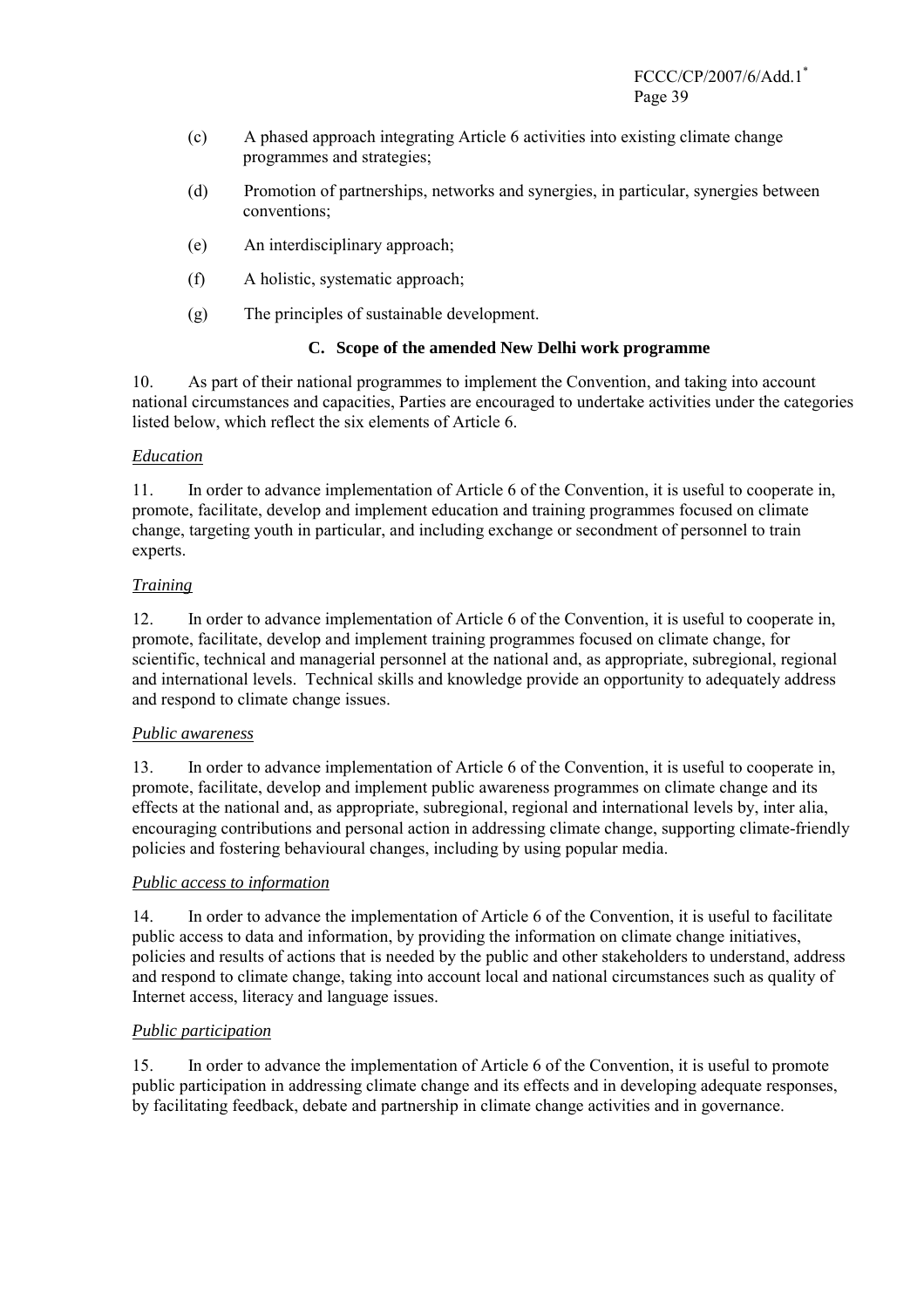### *International cooperation*

16. Subregional, regional and international cooperation in undertaking activities within the scope of the work programme can enhance the collective ability of Parties to implement the Convention, and the efforts of intergovernmental and non-governmental organizations can also contribute to its implementation. Such cooperation can further enhance synergies between conventions and improve the effectiveness of all sustainable development efforts.

### **D. Implementation**

#### *Parties*

17. As part of their national programmes and activities in implementing the Convention, and within the scope of the Article 6 work programme, Parties, taking into account their common but differentiated responsibilities and their specific national and regional development priorities and capacities, could, inter alia:

- (a) Develop institutional and technical capacity to identify gaps and needs for the implementation of Article 6, assess the effectiveness of Article 6 activities and consider the linkages between Article 6 activities, implementation of policies and measures to mitigate and adapt to climate change, and other commitments under the Convention, such as technology transfer and capacity-building;
- (b) Prepare assessments of needs specific to national circumstances in the area of the implementation of Article 6, including the use of social research methods and other relevant instruments to determine target audiences and potential partnerships;
- (c) Prepare a national Article 6 plan of action, which could be structured according to the six (or fewer, as appropriate) elements. Each element could have a primary goal, suggested activities, targets and actors. Suggested activities could target specific needs of various population groups (youth, business persons, mass media, decision makers, etc.), and clear time frames and milestones could be defined;
- (d) Designate, and provide support, including technical and financial support, and access to information and materials to, a national focal point for Article 6 activities and assign specific responsibilities. These responsibilities could include the identification of areas for possible international cooperation and opportunities for strengthening synergies with other conventions, and the coordination of the preparation of the Article 6 chapter in the national communications, ensuring that relevant contact information, including website addresses, is provided therein;
- (e) Develop a directory of organizations and individuals, with an indication of their experience and expertise relevant to Article 6 activities, with a view to building active networks involved in the implementation of these activities;
- (f) Develop criteria for identifying and disseminating information on good practices for Article 6 activities, in accordance with national circumstances;
- (g) Increase the availability of copyright-free and translated climate change materials, in accordance with laws and standards relating to the protection of copyrighted materials;
- (h) Promote and enhance the inclusion of climate change in school curricula at all levels and across disciplines. Efforts could be made to develop materials, and promote teacher-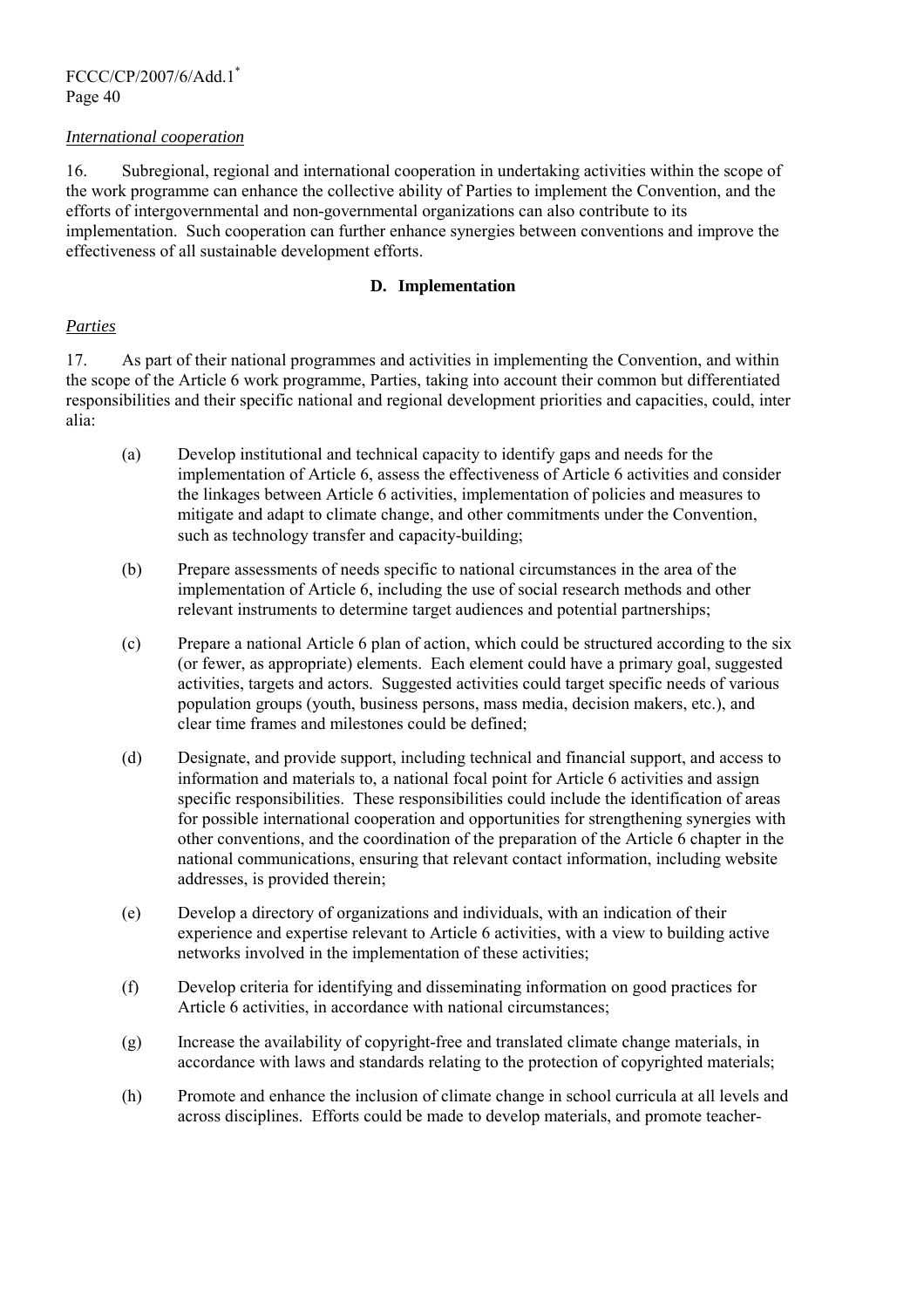training focused on climate change at the regional and international levels where appropriate;

- (i) Conduct surveys, such as ëknowledge-attitude-practice/behaviourí surveys, to establish a baseline of public awareness, which can serve as a basis for further work and support monitoring of the impact of activities;
- (j) Seek opportunities to disseminate widely relevant information on climate change. Measures could include translation into appropriate languages and distribution of popularized versions of the Intergovernmental Panel on Climate Change Fourth Assessment Report and other key documents on climate change;
- (k) Seek input and public participation, including participation by youth and other groups, in the formulation and implementation of efforts to address climate change and encourage the involvement and participation of representatives of all stakeholders and major groups in the climate change negotiation process;
- (l) Inform the public about causes of climate change and sources of greenhouse gas emissions, as well as actions that can be taken at all levels to address climate change;
- (m) Share the findings contained in their national communications and national action plans or domestic programmes on climate change with the general public and all stakeholders.

18. In developing and implementing Article 6 activities, Parties should seek to enhance cooperation and coordination at international and regional levels, including the identification of partners and networks with other Parties, intergovernmental and non-governmental organizations, the private sector, state and local governments, and community-based organizations, and to promote and facilitate the exchange of information and material, and the sharing of experience and good practices.

### *Regional and international efforts*

19. To strengthen regional and international efforts, Parties and other relevant organizations and agencies in a position to do so could cooperate in and support the following activities:

- (a) Promote awareness of regional and subregional needs and concerns;
- (b) Strengthen existing regional institutions and networks;
- (c) Promote and encourage regional programmes and projects that support the implementation of Article 6 and promote sharing of experiences including through the dissemination of best practices and lessons learned, and the exchange of information and data;
- (d) Create regional portals for the information network clearing house (CC:iNet), in collaboration with regional centres of excellence, to further develop and enhance the functionality and user-friendliness of the clearing house;
- (e) Develop regional programmes and activities, including preparation of training and education materials as well as other tools, using local languages where applicable and practical;
- (f) Conduct regional and subregional workshops to promote: exchange and sharing of experiences; best practices; and transfer of knowledge and skills.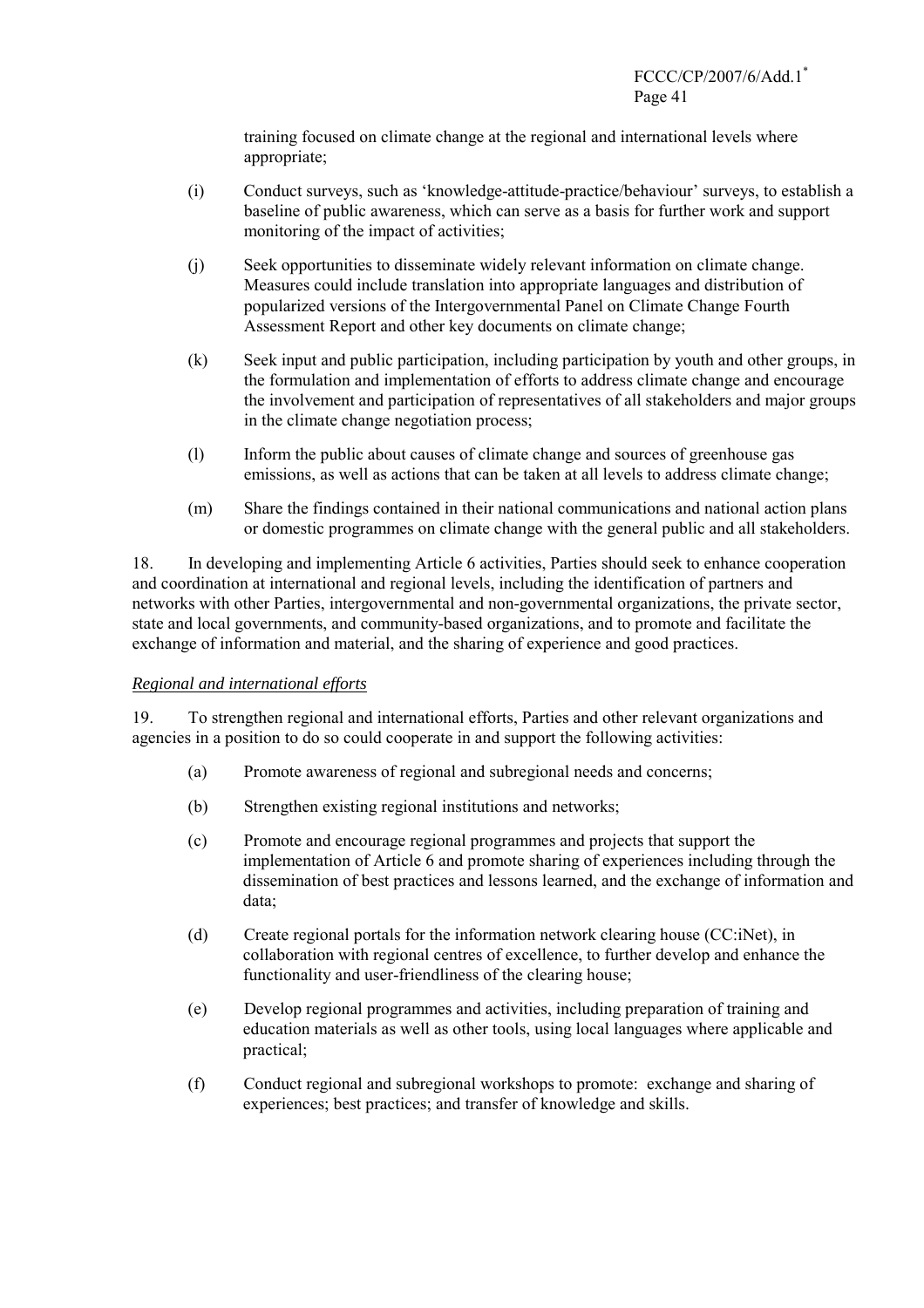#### *Intergovernmental organizations*

- 20. Intergovernmental organizations, including convention secretariats, are invited, inter alia:
	- (a) To continue supporting efforts to implement activities under Article 6 through their regular programmes, and through specific programmes focused on climate change, including, as appropriate, through the provision and dissemination of information and resource materials, such as diagrams that could easily be translated and adapted, as well as through the provision of financial and technical support;
	- (b) To strengthen collaboration with, and enhance involvement of, other intergovernmental and non-governmental organizations, with a view to ensuring coordinated support to Parties in their activities related to Article 6 and avoiding duplication of work.

### *Non-governmental organizations*

21. Non-governmental organizations are encouraged to continue their activities relating to Article 6 and are invited to consider ways to enhance cooperation between non-governmental organizations from Parties included in Annex I to the Convention and those from Parties not included in Annex I to the Convention, as well as collaboration on activities between intergovernmental organizations, nongovernmental organizations, and governments.

### *Support*

22. Parties will need to determine the most efficient and cost-effective way to implement Article 6 activities, and are encouraged to create partnerships with other Parties, as well as intergovernmental and non-governmental organizations and relevant stakeholders, to facilitate the implementation of these activities, including the identification of priority areas for support and funding.

23. As initial priorities, the implementation of the work programme will require the strengthening of national institutions and capacities, in particular in developing countries.

### *Review of progress and reporting*

24. The Conference of the Parties, through the Subsidiary Body for Implementation, will undertake a review of progress in the implementation of this work programme by 2012, with an intermediate review of progress in 2010.

25. All Parties are requested to report in their national communications, where possible, and in other reports, on their accomplishments, lessons learned, experiences gained, and remaining gaps and barriers observed.

26. Parties and relevant organizations are encouraged to share information on the implementation of the work programme through CC:iNet, in addition to formal reporting channels such as national communications.

27. Intergovernmental organizations are invited to develop programmatic responses to the Article 6 work programme and, following consultations with the UNFCCC secretariat, to communicate to the Subsidiary Body for Implementation through the secretariat the responses and progress achieved, for the purpose of reviewing the programme and evaluating its effectiveness in 2010 and 2012.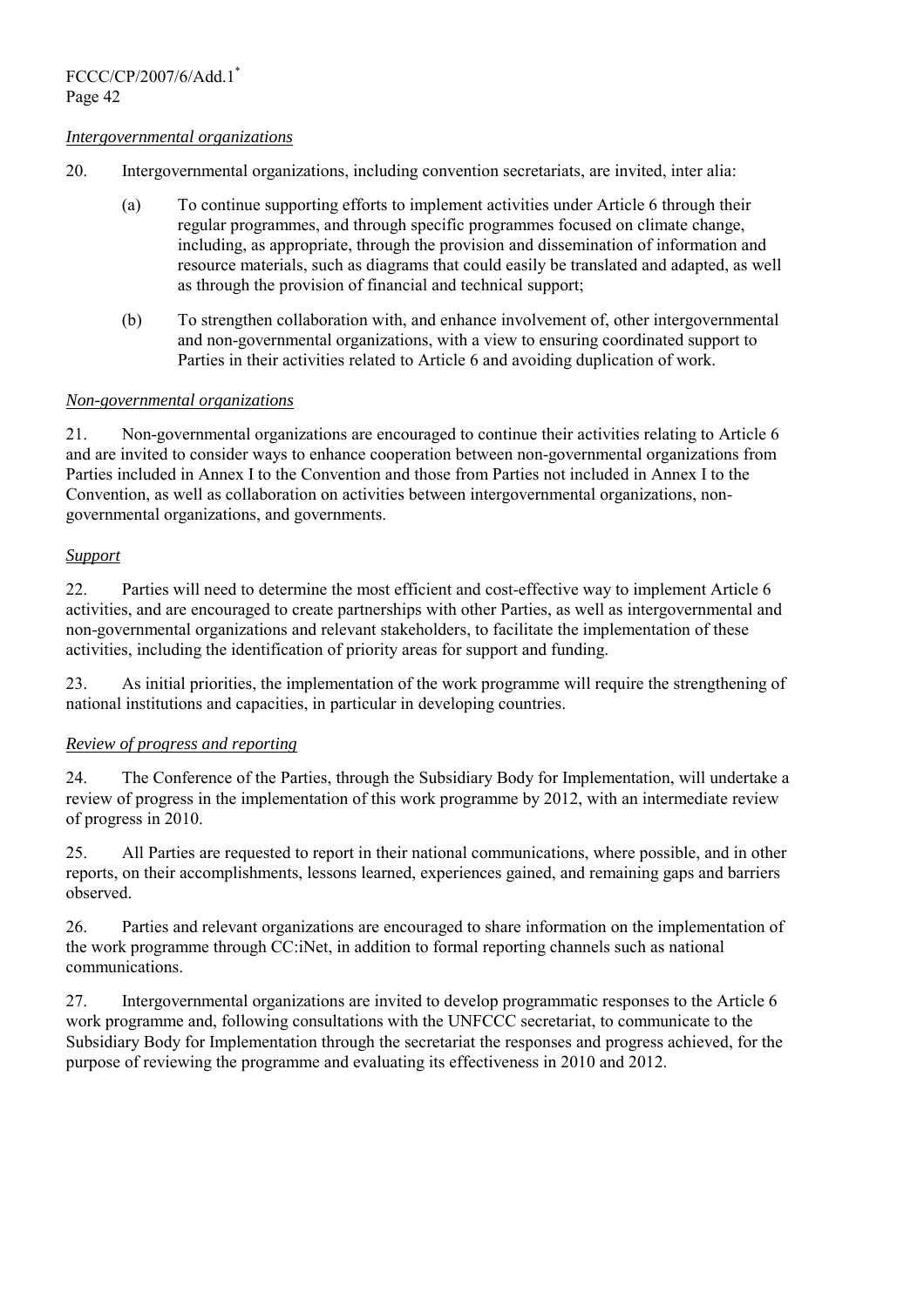28. Non-governmental organizations are invited to provide relevant information to the secretariat and in accordance with their national circumstances, informing and involving their national focal point as appropriate, on progress achieved for the purpose of reviewing the Article 6 work programme and evaluating its effectiveness in 2010 and 2012.

### *Role of the secretariat*

29. In accordance with Article 8 of the Convention, the secretariat is requested to facilitate efforts under the Article 6 work programme and, in particular:

- (a) To prepare reports to the Subsidiary Body for Implementation on progress achieved by Parties in implementing Article 6, based on information contained in national communications and other sources of information. These reports will be issued regularly, and in particular for the interim progress review in 2010 and the review in 2012;
- (b) To mobilize relevant organizations and facilitate coordinated inputs into the five-year Article 6 work programme from these organizations;
- (c) To organize thematic regional and subregional workshops to share lessons learned and best practices, in collaboration with relevant partners, and prior to the intermediate review of the work programme in 2010, subject to availability of funds;
- (d) To further enhance the usefulness and relevance of CC:iNet, in line with the evaluation report of the clearing house,<sup>1</sup> and facilitate dissemination of information from CC:iNet and other sources.

*8th plenary meeting 14–15 December 2007*

 $\overline{a}$ 

<sup>1</sup> FCCC/SBI/2007/26.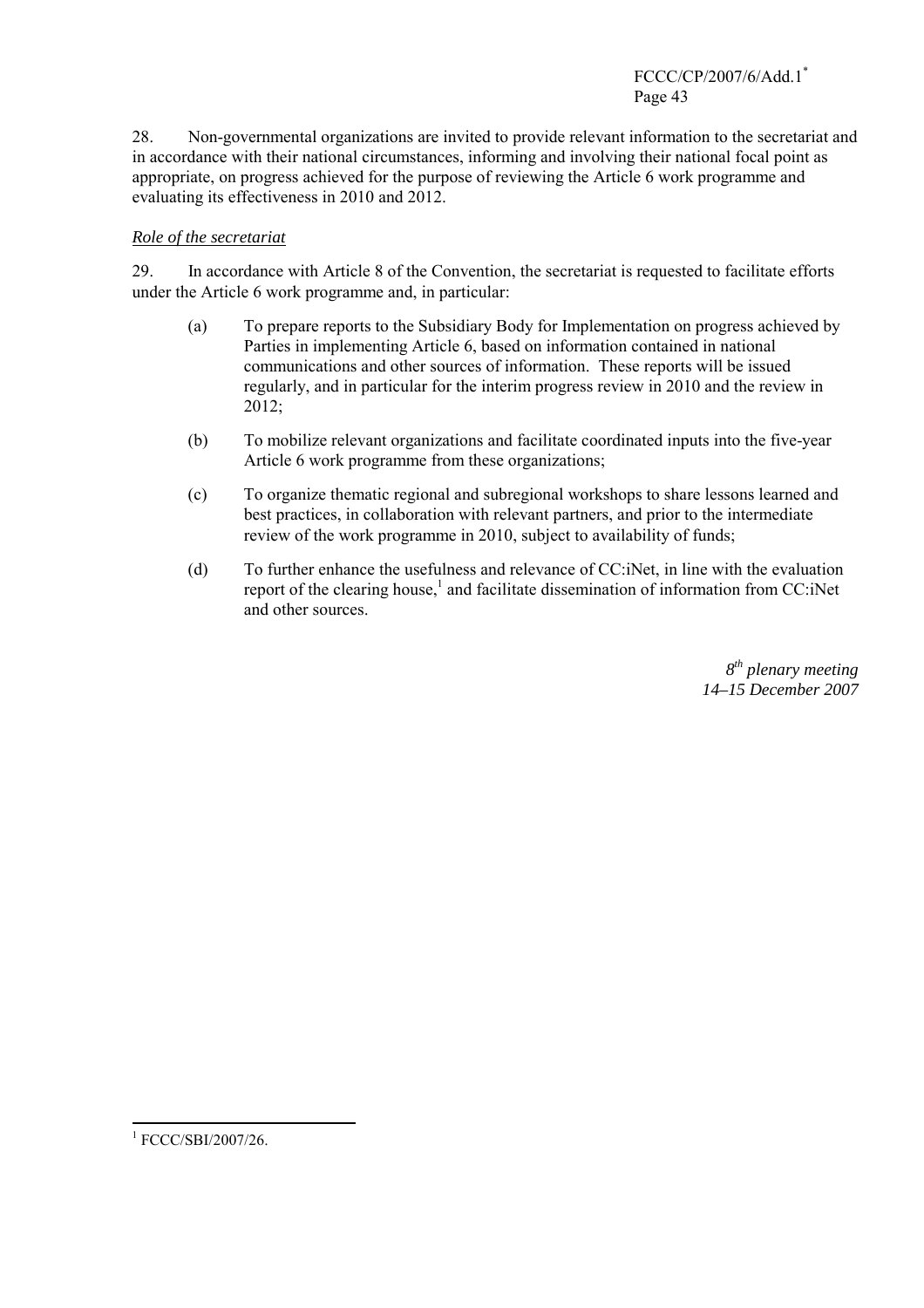# **Decision 10/CP.13**

# **Compilation and synthesis of fourth national communications**

*The Conference of the Parties,*

*Recalling* Article 4, paragraph 2(a) and (b), Article 12 and other relevant provisions of the Convention,

*Further recalling* decisions 2/CP.1, 3/CP.1, 6/CP.3, 11/CP.4, 4/CP.5, 26/CP.7, 33/CP.7, 4/CP.8, 1/CP.9 and 7/CP.11,

*Emphasizing* that the national communications and annual greenhouse gas inventories submitted by Parties included in Annex I to the Convention are the main source of information for reviewing the implementation of the Convention by these Parties, and that the reports from the in-depth reviews of these national communications provide important additional information for this purpose,

*Welcoming* the work of the secretariat in preparing the compilation and synthesis report on fourth national communications, $<sup>1</sup>$ </sup>

1. *Urges* Parties included in Annex I to the Convention (Annex I Parties) that have not submitted their national communications in accordance with decision 4/CP.8 to do so as a matter of priority;

2. *Requests* Annex I Parties to submit to the secretariat a fifth national communication by 1 January 2010 in accordance with Article 12, paragraphs 1 and 2 of the Convention, with a view to submitting the sixth national communication four years after this date;

3. *Concludes* that the review of the national communications and consideration of the outcomes of this review have proved to be useful and should continue in accordance with decisions 2/CP.1, 6/CP.3 and 11/CP.4;

4. *Decides* that national communications can be submitted to the secretariat in electronic format only;

5. *Decides* to consider the date of submission of sixth national communications of Annex I Parties at its fifteenth session to be held in December 2009 at the latest.

> *8th plenary meeting 14–15 December 2007*

 $\overline{\phantom{a}}$ 

<sup>1</sup> FCCC/SBI/2007/INF.6 and Add.1 and 2.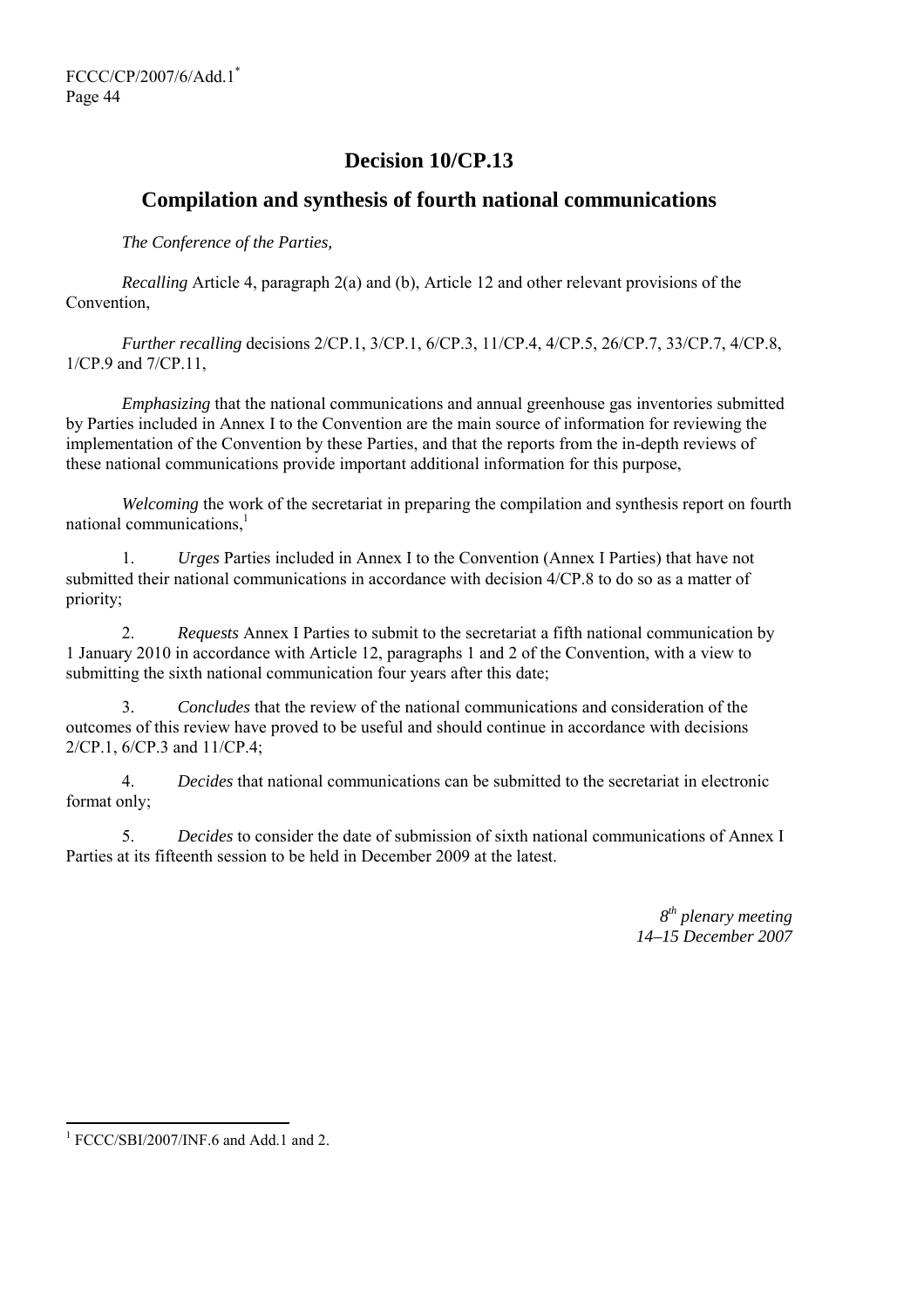# **Decision 11/CP.13**

# **Reporting on global observing systems for climate**

*The Conference of the Parties,* 

*Recalling* decisions 4/CP.5, 5/CP.5, 11/CP.9 and 5/CP.10,

*Noting* the need to revise the "UNFCCC reporting guidelines on global climate change observing systems"<sup>1</sup> in order to reflect the priorities of the Global Climate Observing System implementation plan and incorporate the reporting on essential climate variables,

*Recognizing* the proposals made by the secretariat of the Global Climate Observing System,

*Having considered* the recommendations of the Subsidiary Body for Scientific and Technological Advice on this matter at its twenty-third, twenty-fifth and twenty-seventh sessions,<sup>2</sup>

1. *Adopts* the revised UNFCCC reporting guidelines on global climate change observing systems as contained in the annex to this decision; $3$ 

2. *Decides* that these revised guidelines should take effect immediately for the preparation of detailed technical reports on systematic observations in accordance with the provisions of decisions 4/CP.5 and 5/CP.5;

3. *Requests* Parties included in Annex I to the Convention to continue providing such reports in conjunction with their national communications;

4. *Invites* Parties not included in Annex I to the Convention to provide such reports on a voluntary basis.

> *8th plenary meeting 14–15 December 2007*

<sup>&</sup>lt;sup>1</sup> See decision 5/CP.5 and document FCCC/CP/1999/7, chapter III.<br><sup>2</sup> ECCC/SPSTA/2005/10, paragraph 97: ECCC/SPSTA/2006/11, pa

<sup>&</sup>lt;sup>2</sup> FCCC/SBSTA/2005/10, paragraph 97; FCCC/SBSTA/2006/11, paragraph 95; and FCCC/SBSTA/2007/16, paragraph 35.

<sup>&</sup>lt;sup>3</sup> For ease of reference, the annex containing the revised UNFCCC reporting guidelines can be found in document FCCC/CP/2007/6/Add.2.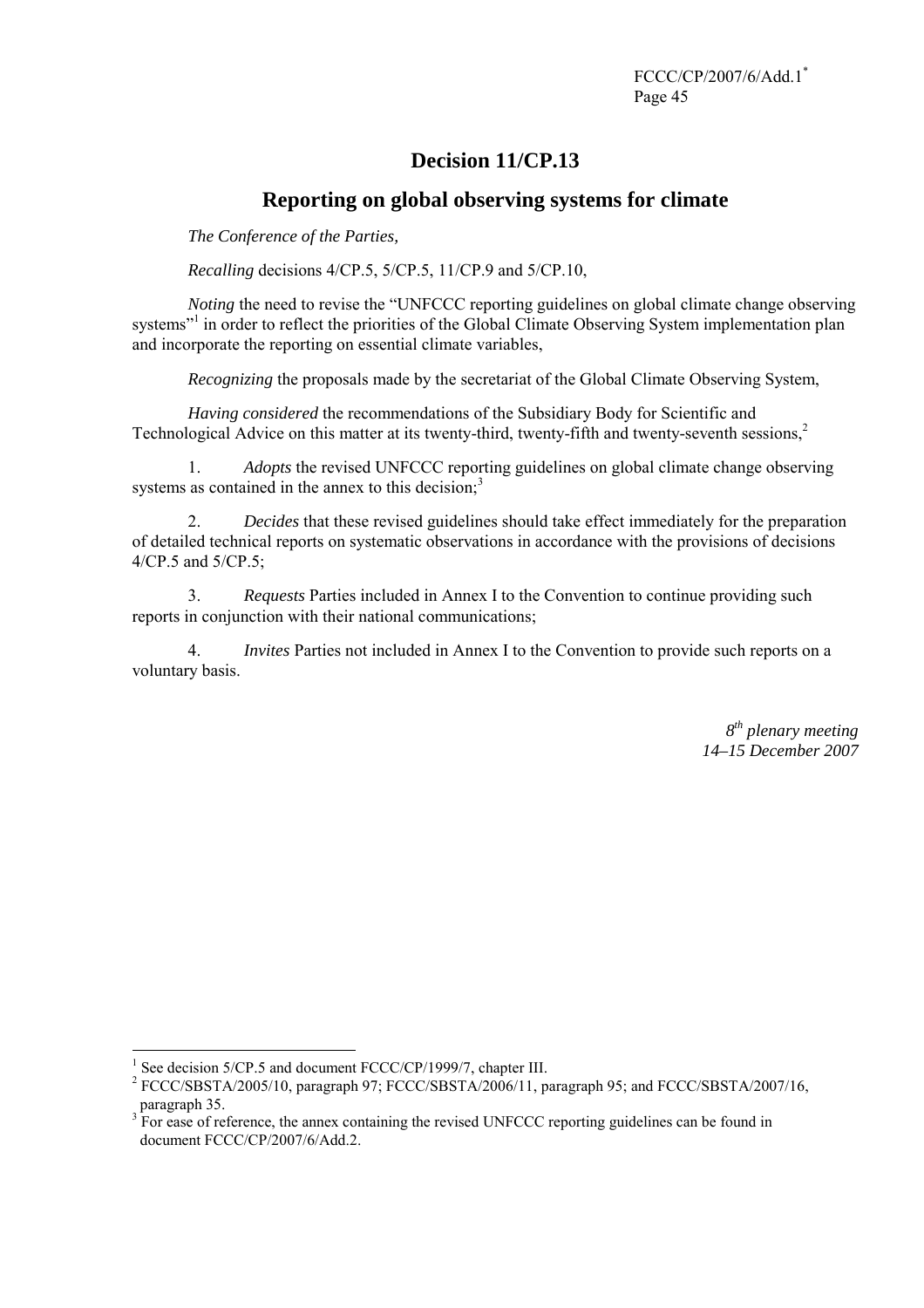# **Decision 12/CP.13**

# **Budget performance and the functions and operations of the secretariat**

*The Conference of the Parties,* 

*Having considered* the information in documents prepared by the secretariat on administrative, financial and institutional matters, $<sup>1</sup>$ </sup>

*Recalling* paragraphs 11 and 19 of the financial procedures for the Conference of the Parties adopted in decision 15/CP.1,

# **I. Budget performance for the biennium 2006–2007**

1. *Takes note* of the interim financial statements as at 31 December 2006, the report on budget performance for the period 1 January 2006 to 30 June 2007 and the status of contributions to the Trust Fund for the Core Budget, the Trust Fund for Supplementary Activities and the Trust Fund for Participation in the UNFCCC Process, as at 15 November 2007;

2. *Calls upon* Parties that have not paid their contributions to the core budget to do so without delay, bearing in mind that contributions are due on 1 January of each year in accordance with the financial procedures;

3. *Expresses appreciation* to Parties that have paid their contributions to the core budget in a timely manner;

4. *Also expresses appreciation* for the contributions received from Parties to the Trust Fund for Participation in the UNFCCC Process and for contributions to the Trust Fund for Supplementary Activities;

5. *Encourages* Parties to increase their efforts to contribute to the Trust Fund for Participation in the UNFCCC Process and to the Trust Fund for Supplementary Activities in the light of the increased work for which provisions are not made in the core budget;

6. *Reiterates* its appreciation to the Government of Germany for its annual voluntary contribution to the core budget of EUR 766,938 and its special contribution of EUR 1,789,522 as Host Government to the secretariat;

# **II. Continuing review of the functions and operations of the secretariat**

7. *Notes* the information relating to the functions and operations of the secretariat as contained in several documents, particularly in document FCCC/SBI/2007/19;

8. *Agrees* that the Subsidiary Body for Implementation should consider this matter at its twenty-ninth session, in keeping with its decision taken at its twenty-first session to continue to consider this matter annually.<sup>2</sup>

> *8th plenary meeting 14–15 December 2007*

l  $^{1}$  FCCC/SBI/2007/19, FCCC/SBI/2007/INF.1 and FCCC/SBI/2007/INF.11.<br> $^{2}$  ECCC/SBI/2004/10, perceps 105

 $2$  FCCC/SBI/2004/19, paragraph 105.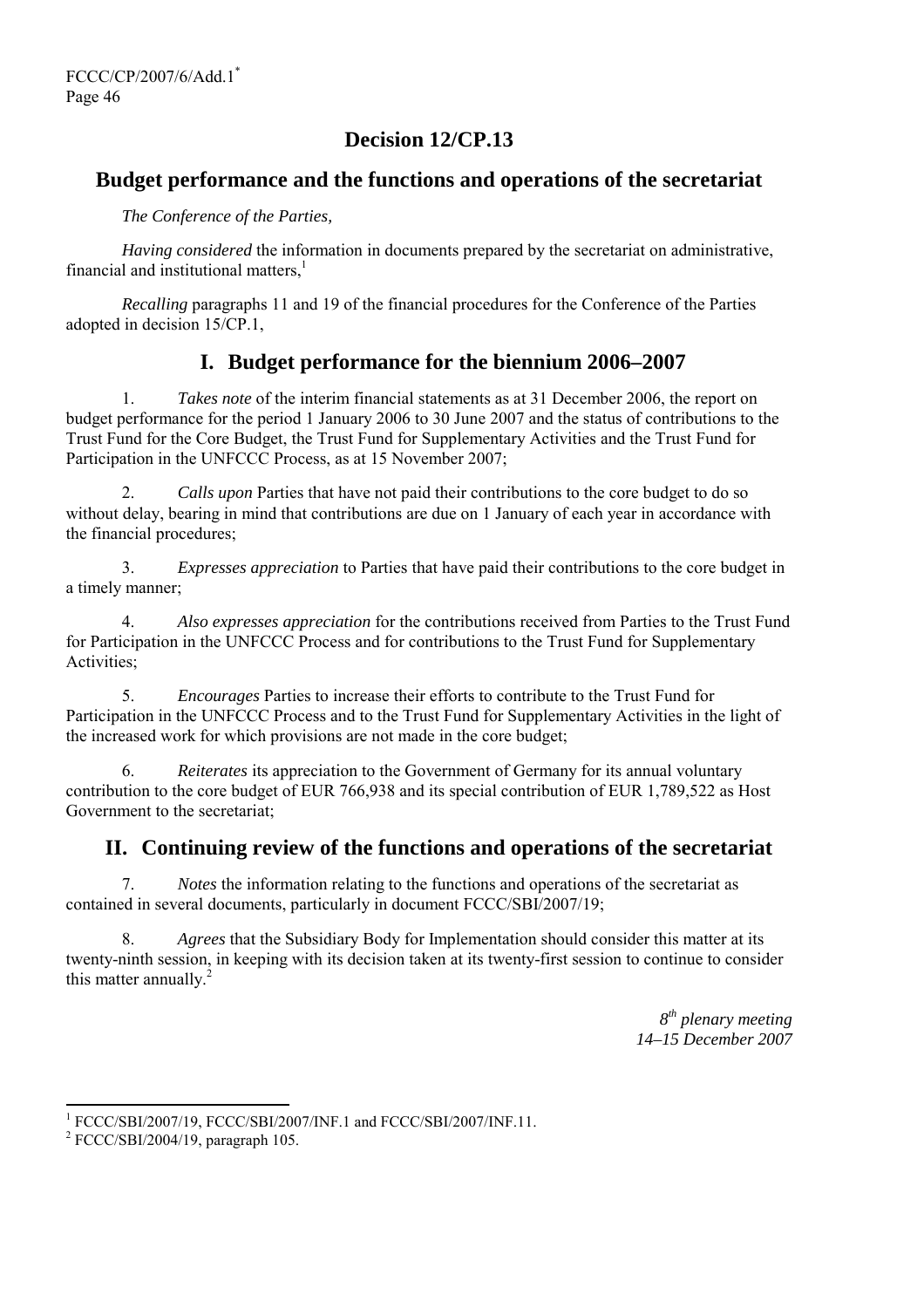# **Decision 13/CP.13**

# **Programme budget for the biennium 2008**−**2009**

*The Conference of the Parties,* 

*Recalling* paragraph 4 of the financial procedures for the Conference of the Parties to the United Nations Framework Convention on Climate Change,<sup>1</sup>

*Having considered* the proposed programme budget for the biennium 2008–2009 submitted by the Executive Secretary,<sup>2</sup>

1. *Approves* the programme budget for the biennium 2008–2009, amounting to USD 54,031,584 (EUR 41,172,068) for the purposes specified in table 1 below;

2. *Notes with appreciation* the annual contribution of the Host Government, EUR 766,938, which offsets planned expenditures;

3. *Approves* a drawing of USD 2 million from the unspent balances or contributions (carry-over) from previous financial periods to cover part of the  $2008-2009$  budget;

4. *Approves* the staffing table (table 2 below) for the programme budget;

5. *Notes* that the programme budget contains elements relating to the Convention as well as to the Kyoto Protocol;

6. *Adopts* the indicative scale of contributions for 2008 and 2009 contained in the annex to this decision, covering 63.2 per cent of the indicative contributions specified in table 1 below;

7. *Invites* the Conference of the Parties serving as the meeting of the Parties to the Kyoto Protocol, at its third session, to endorse the elements of the recommended budget as it applies to the Kyoto Protocol;

8. *Approves* a contingency budget for conference services, amounting to USD 7,710,600, to be added to the programme budget for the biennium 2008–2009 in the event that the United Nations General Assembly decides not to provide resources for these activities in the United Nations regular budget (see table 3 below);

9. *Invites* the United Nations General Assembly to decide at its sixty-second session on the issue of meeting the conference services expenses from its regular budget;

10. *Requests* the Executive Secretary to report to the Subsidiary Body for Implementation on the implementation of paragraph 8 above, as necessary;

11. *Authorizes* the Executive Secretary to make transfers between each of the main appropriation lines set out in table 1 below, up to an aggregate limit of 15 per cent of total estimated expenditure for those appropriation lines, provided that a further limitation of up to minus 25 per cent of each such appropriation line shall apply;

12. *Decides* to maintain the level of the working capital reserve at 8.3 per cent of the estimated expenditure;

<sup>&</sup>lt;sup>1</sup> Decision 15/CP.1, annex I.

 $2$  FCCC/SBI/2007/8 and Add.1 and 2.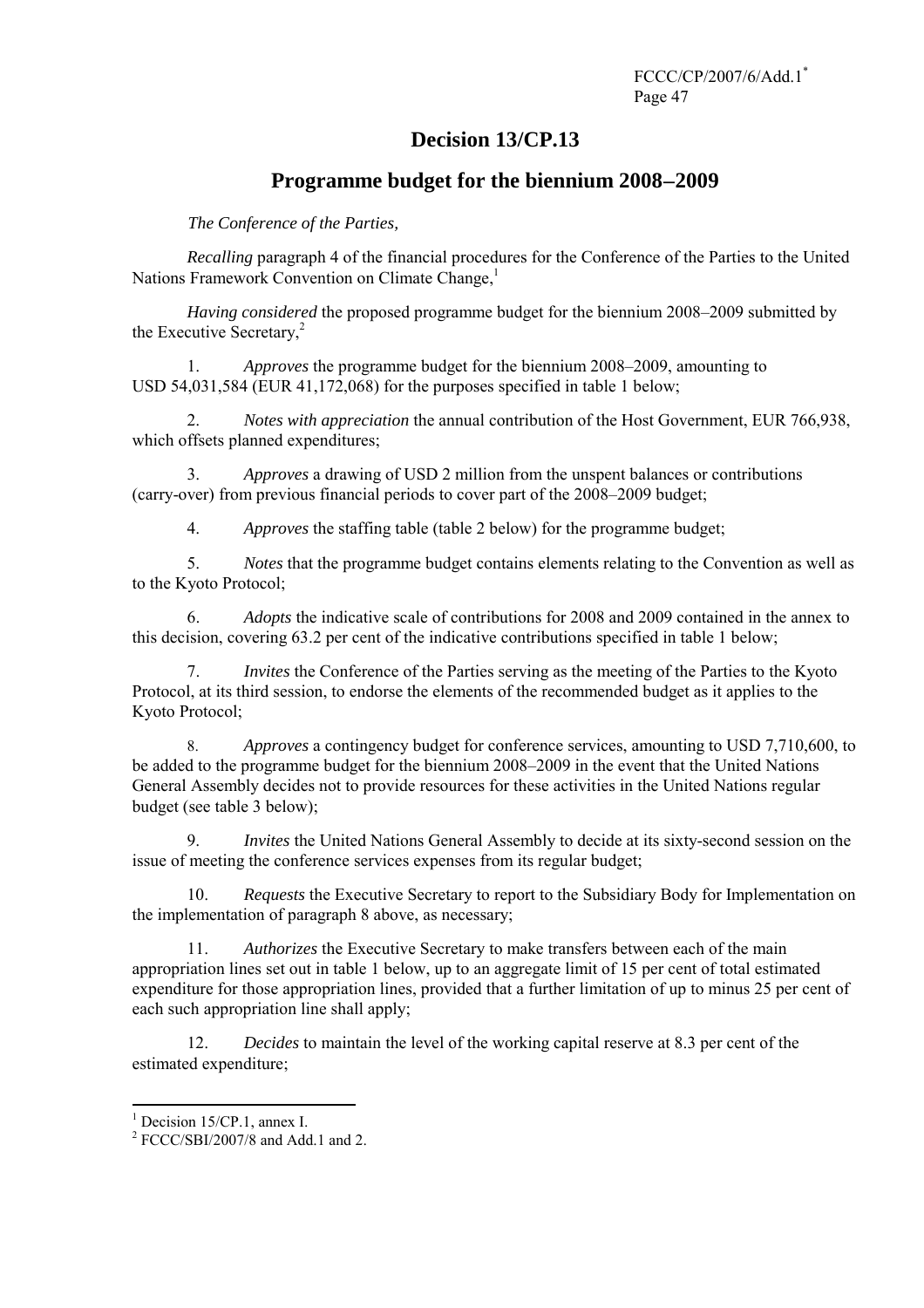13. *Invites* all Parties to the Convention to note that contributions to the core budget are due on 1 January of each year in accordance with paragraph 8 (b) of the financial procedures and to pay promptly and in full, for each of the years 2008 and 2009, the contributions required to finance expenditures approved under paragraph 1 above, as offset by the contributions noted in paragraph 2 above, and any contributions required to finance the expenditures arising from the decisions referred to in paragraph 8 above;

14. *Takes note* of the funding estimates for the Trust Fund for Participation in the UNFCCC Process specified by the Executive Secretary (USD 5,650,000 for the biennium 2008−2009) (see table 4 below), and invites Parties to make contributions to this fund;

15. *Takes note* of the funding estimates for the Trust Fund for Supplementary Activities specified by the Executive Secretary (USD 19,930,187 for the biennium 2008<sup>−2</sup>009) (see table 5 below) and invites Parties to make contributions to this fund;

16. *Requests* the Executive Secretary to report to the Conference of the Parties at its fourteenth session on income and budget performance, and to propose any adjustments that might be needed in the programme budget for the biennium 2008−2009;

17. *Requests* the Executive Secretary, when drafting future budget proposals, to present the budget in the format and at the level of detail provided in the previous biennium, $3$  and submit the proposals in a timely manner.

 $\overline{\phantom{a}}$ 

<sup>3</sup> FCCC/SBI/2005/8 and Add.1.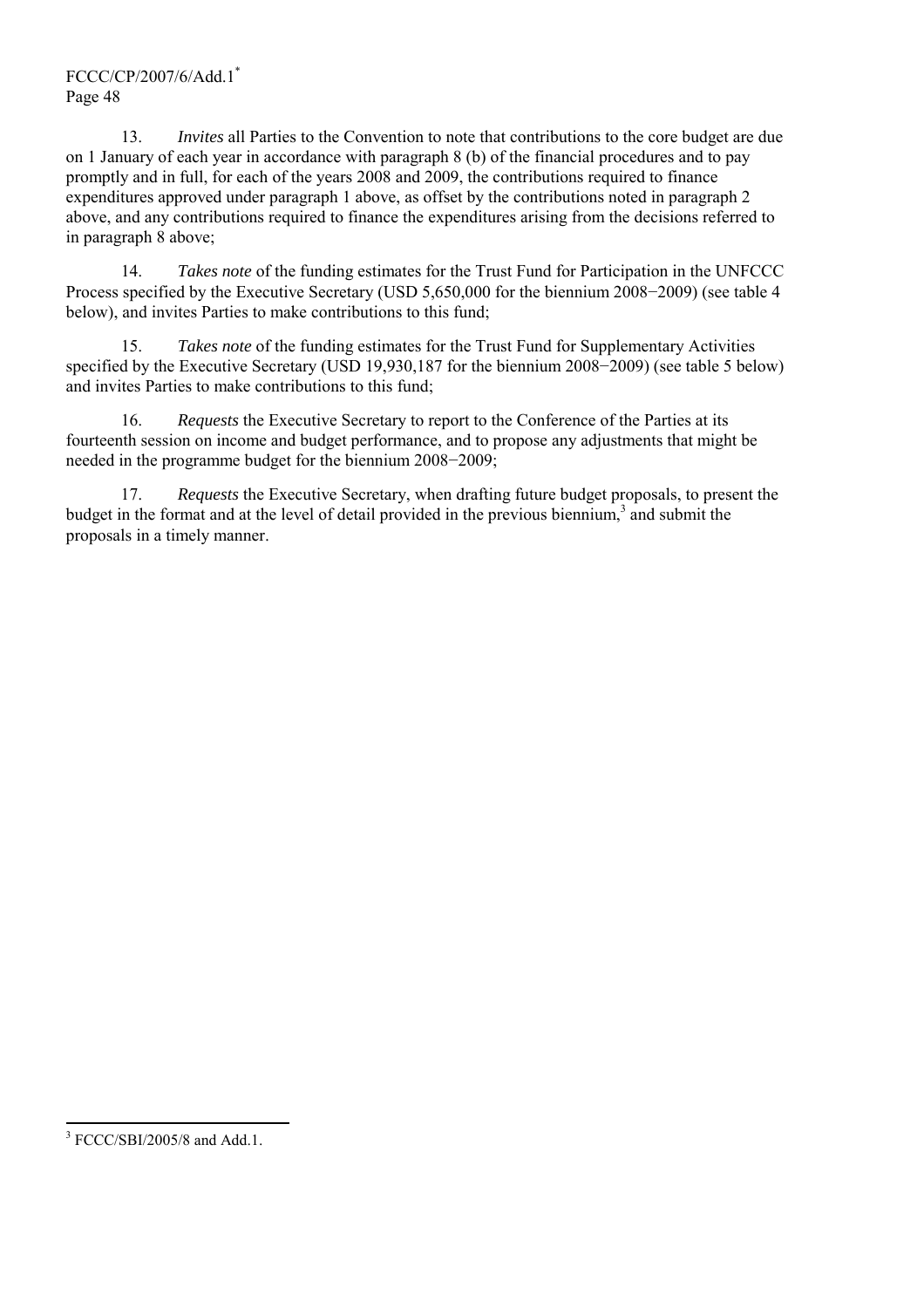|                                                                                   | 2008          | 2009          |               | <b>Total 2008–2009</b> |
|-----------------------------------------------------------------------------------|---------------|---------------|---------------|------------------------|
| <b>Expenditure</b>                                                                | (USD)         | (USD)         | (USD)         | $(EUR^a)$              |
| A. Programme appropriations <sup>b</sup>                                          |               |               |               |                        |
| <b>EDM</b>                                                                        | 2 121 798     | 2 161 693     | 4 2 8 3 4 9 1 | 3 264 020              |
| <b>RDA</b>                                                                        | 4 624 557     | 4 541 167     | 9 165 724     | 6984282                |
| <b>FTS</b>                                                                        | 2 848 304     | 2 9 19 5 24   | 5 767 828     | 4 3 9 5 0 8 5          |
| <b>ATS</b>                                                                        | 2 846 267     | 2 905 301     | 5 7 5 1 5 6 8 | 4 3 8 2 6 9 5          |
| <b>SDM</b>                                                                        | 1 371 438     | 1411333       | 2 7 8 2 7 7 1 | 2 120 472              |
| LA                                                                                | 1950152       | 1 990 047     | 3 940 199     | 3 002 432              |
| <b>DES</b>                                                                        | 761 007       | 761 007       | 1 522 014     | 1 159 775              |
| CAS                                                                               | 1 610 290     | 1 644 377     | 3 254 667     | 2 480 056              |
| <b>IS</b>                                                                         | 4 1 5 3 5 6 7 | 3 9 5 1 3 3 1 | 8 104 8 98    | 6 175 932              |
| AS <sup>c</sup>                                                                   |               |               |               |                        |
| <b>B.</b> Secretariat-wide operating costs <sup>d</sup>                           | 1607266       | 1 607 250     | 3 2 1 4 5 1 6 | 2 449 461              |
| Programme expenditures $(A + B)$                                                  | 23 894 646    | 23 893 030    | 47 787 676    | 36 414 210             |
| C. Programme support costs (overheads) $e$                                        | 3 106 304     | 3 106 094     | 6 2 1 2 3 9 8 | 4 733 847              |
| D. Working capital reserve f                                                      | 31510         | $\theta$      | 31 510        | 24 011                 |
| <b>TOTAL</b> $(A + B + C + D)$                                                    | 27 032 460    | 26 999 124    | 54 031 584    | 41 172 068             |
| <b>Income</b>                                                                     |               |               |               |                        |
| Contribution from the Host Government <sup>g</sup>                                | 1 006 480     | 1 006 480     | 2 012 961     | 1 533 876              |
| Unspent balances or contributions from<br>previous financial periods (carry-over) | 1 000 000     | 1 000 000     | 2 000 000     | 1 524 000              |
| Indicative contributions                                                          | 25 025 980    | 24 992 644    | 50 018 623    | 38 114 192             |
| <b>TOTAL INCOME</b>                                                               | 27 032 460    | 26 999 124    | 54 031 584    | 41 172 068             |

|  | Table 1. Core programme budget for 2008–2009 by programme |  |  |  |
|--|-----------------------------------------------------------|--|--|--|
|--|-----------------------------------------------------------|--|--|--|

<sup>a</sup> The exchange rate used (USD  $1 = EUR 0.762$ ) represents the average rate for the period January–March 2007. b Programmes: EDM, Executive Direction and Management; RDA, Reporting, Data and Analysis; FTS, Financial and Technical Support; ATS, Adaptation, Technology and Science; SDM, Sustainable Development Mechanisms; LA, Legal Affairs; DES, Office of the Deputy Executive Secretary; CAS, Conference Affairs Services; IS, Information Services; and AS, Administrative Services.

<sup>c</sup> AS is funded by overheads.

d Secretariat-wide operating costs are managed by AS.

e Standard 13 per cent applied by the United Nations for administrative support.

f In accordance with financial procedures (decision 15/CP.1, annex I, para. 14), the working capital reserve will be brought up to USD 2,303,578 in 2008 and maintained at that level in 2009.

<sup>g</sup> Equivalent to EUR 766,938, based on the average exchange rate for the period January–March 2007.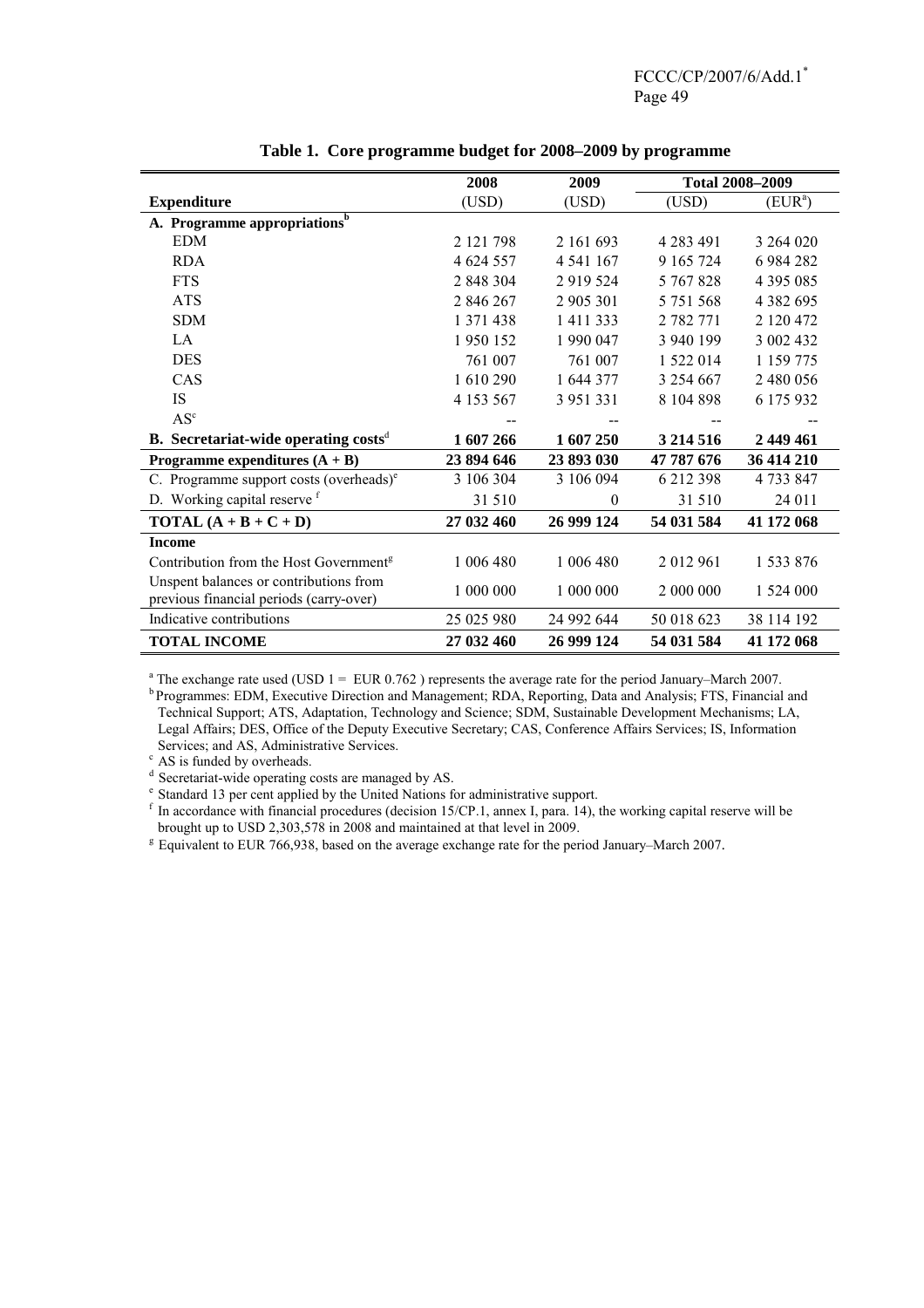|                                              | 2008            | 2009            |
|----------------------------------------------|-----------------|-----------------|
| Professional category and above <sup>a</sup> |                 |                 |
| ASG                                          |                 |                 |
| $D-2$                                        | 3               | 3               |
| $D-1$                                        | 6               | 6               |
| $P-5$                                        | 12              | 12              |
| $P-4$                                        | 24              | 24              |
| $P-3$                                        | 32              | 32              |
| $P-2$                                        | 10              | 10              |
| <b>Total Professional category and above</b> | 88              | 88              |
| <b>Total General Service category</b>        | 52.5            | 53.5            |
| <b>TOTAL</b>                                 | $140.5^{\rm b}$ | $141.5^{\circ}$ |

#### **Table 2. Secretariat-wide staffing from the core budget in the biennium 2008–2009**

a Assistant Secretary-General (ASG); Director (D); Professional (P).

<sup>b</sup> Two D-1 positions and one P-3 position are to be frozen.

### **Table 3. Resource requirements for the conference services contingency in the biennium 2008–2009**

| Object of expenditure                  | 2008       | 2009        | <b>Total 2008–2009</b> |
|----------------------------------------|------------|-------------|------------------------|
| Interpretation <sup>a</sup>            | 1 015.3    | 1 045.8     | 2 0 6 1 .1             |
| Documentation <sup>b</sup>             |            |             |                        |
| <b>Translation</b>                     | 1 500.2    | 1 545.2     | 3 045.4                |
| Reproduction and distribution          | 464.4      | 478.4       | 942.8                  |
| Meetings services support <sup>c</sup> | 245.6      | 253.0       | 498.6                  |
| <b>Subtotal</b>                        | 3 2 2 5 .5 | 3 3 2 2 . 3 | 6 5 4 7 .8             |
| Programme support costs                | 419.3      | 431.9       | 851.2                  |
| Working capital reserve                | 302.5      | 9.1         | 311.6                  |
| TOTAL                                  | 3 947.4    | 3 763.3     | 7 7 1 0.6              |

*Note*: Assumptions used for calculating the conference services contingency budget include the following:

! The expected number of meetings with interpretation does not exceed 40 per session;

The expected documentation volume is based on average output in the period 1997–2006 and on projections for the additional reporting requirements arising in 2008–2009, assuming about 1,600 pages annually for translation and revision, and a total of about 5,100 pages annually for reproduction and distribution; the number of copies produced per page is assumed to be about 2,000 for general and about 100 for limited distribution;

! Meetings services support includes staff normally provided by United Nations Office at Geneva conference services for the in-session coordination and support of interpretation, translation and reproduction services;

! Overall, the figures used are conservative and have been applied on the assumption that there will be no major increase in requirements during the biennium.

 $^{\text{a}}$  Includes salaries, travel and daily subsistence allowance for interpreters.<br> $^{\text{b}}$  Includes all costs relating to the processing of pre-, in- and post-session documentation; translation costs include revision and typing of documents.

c Includes salaries, travel and daily subsistence allowance for meetings services support staff and costs for shipment and telecommunications.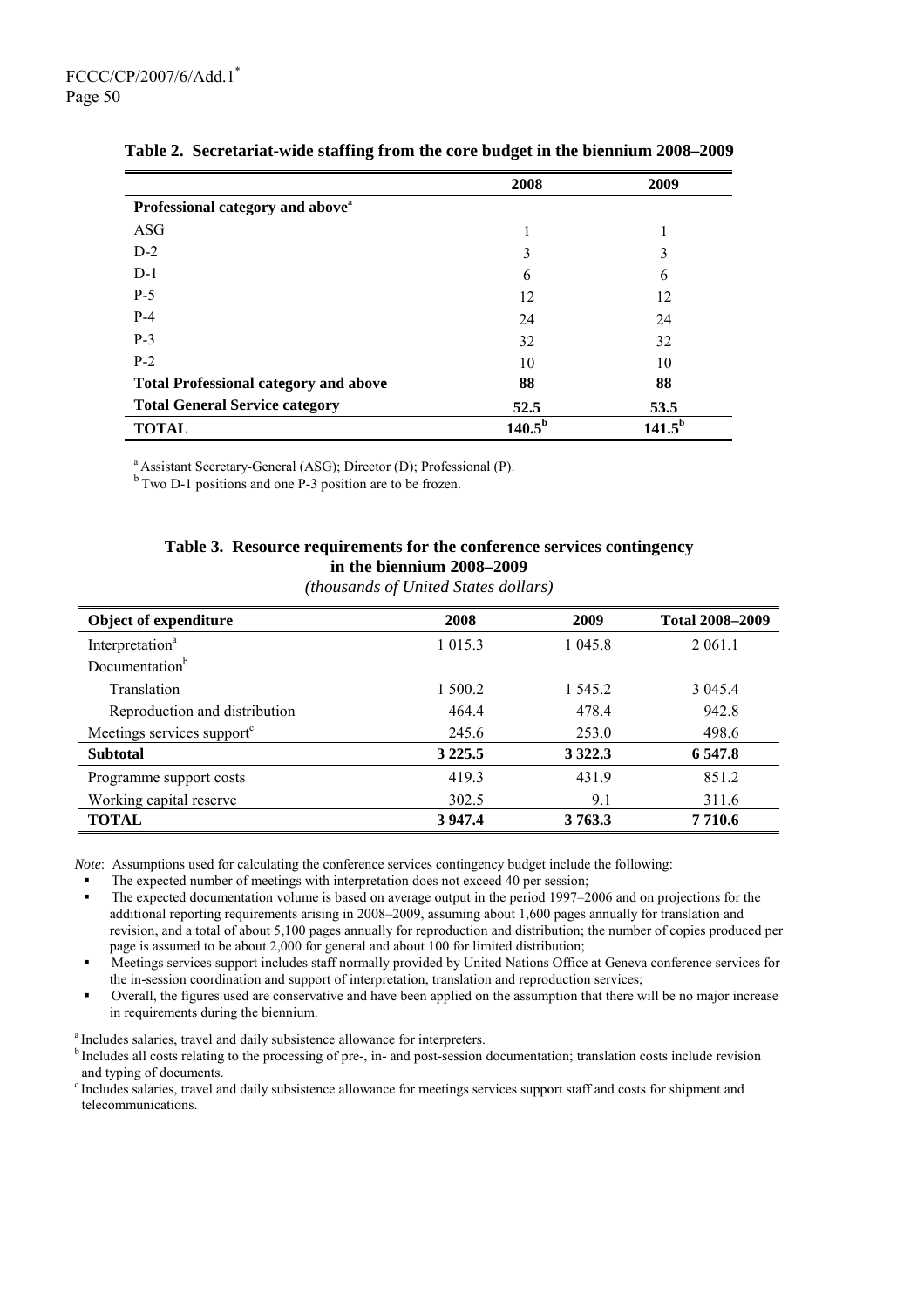### **Table 4. Resource requirements for the Trust Fund for Participation in the UNFCCC Process in the biennium 2008–2009**

| Object of expenditure                                                                                                                                                      | 2008    | 2009    |
|----------------------------------------------------------------------------------------------------------------------------------------------------------------------------|---------|---------|
| Support for one delegate from each eligible Party to participate in two two-week<br>sessions per year <sup>a</sup>                                                         | 1 700.0 | 1 700.0 |
| Support for a second delegate from each least developed country and each small<br>island developing State to participate in two two-week sessions per year <sup>a, b</sup> | 800.0   | 800.0   |
| <b>Subtotal</b>                                                                                                                                                            | 2 500.0 | 2 500.0 |
| Programme support costs                                                                                                                                                    | 325.0   | 325.0   |
| TOTAL                                                                                                                                                                      | 2 825.0 | 2 825.0 |

*(thousands of United States dollars)* 

<sup>a</sup> One two-week session of the subsidiary bodies and one two-week session of the Conference of the Parties, Conference of the Parties serving as the meeting of the Parties to the Kyoto Protocol and subsidiary bodies.

<sup>b</sup> Support to participation of least developed countries and small island developing States in accordance with decision 16/CP.9, paragraph 18.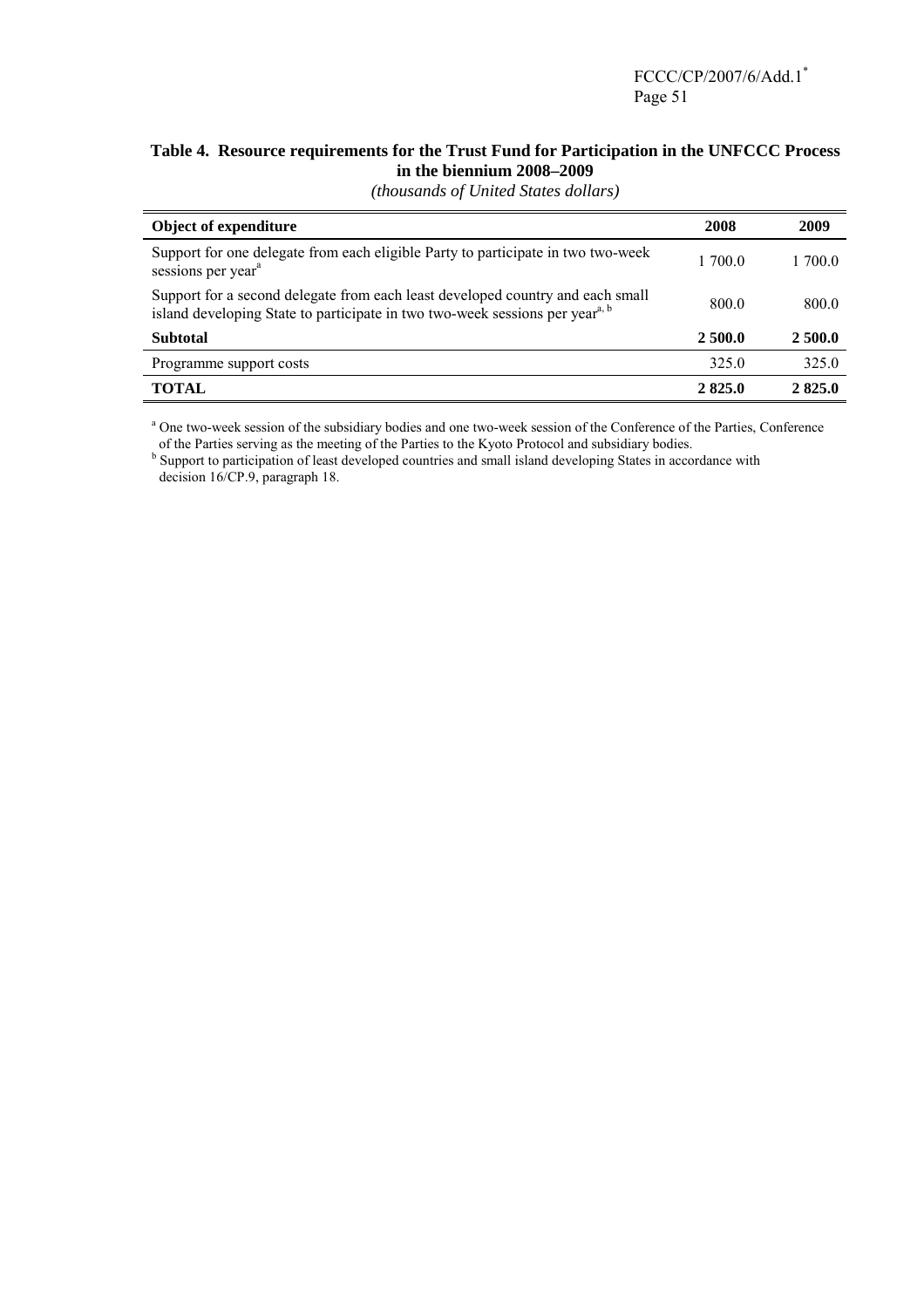| Table 5. Resource requirements for the Trust Fund for Supplementary Activities |
|--------------------------------------------------------------------------------|
| in the biennium $2008-2009$                                                    |

| Activities to be undertaken by the secretariat                                                                                                                                             | Cost<br>(USD) | Cost<br>$(EUR)^a$ |
|--------------------------------------------------------------------------------------------------------------------------------------------------------------------------------------------|---------------|-------------------|
| <b>Convention</b>                                                                                                                                                                          |               |                   |
| Greenhouse gas emissions inventory database and software support for the review<br>process                                                                                                 | 1 193 168     | 909 194           |
| Support to national communications from Parties not included in Annex I to the<br>Convention and the Consultative Group of Experts                                                         | 353 688       | 269 510           |
| Support to the Least Developed Countries Expert Group in 2008-2009                                                                                                                         | 947 196       | 721 763           |
| Support to the implementation of the Nairobi work programme on impacts,<br>vulnerability and adaptation to climate change, and of any further action in the<br>context of decision 1/CP.10 | 1 712 584     | 1 304 989         |
| Support to the implementation of the technology transfer framework and the work of<br>the Expert Group on Technology Transfer or its successor                                             | 1 209 792     | 921 862           |
| Analytical and methodological work                                                                                                                                                         | 989 292       | 753 841           |
| Update of the Handbook on the United Nations Framework Convention on Climate<br>Change                                                                                                     | 217 000       | 165 354           |
| <b>Subtotal</b>                                                                                                                                                                            | 6 622 720     | 5 046 513         |
| <b>Kyoto Protocol</b>                                                                                                                                                                      |               |                   |
| Development and maintenance of the database system for the annual compilation and<br>accounting of emissions inventories and assigned amounts under the Kyoto Protocol                     | 881 376       | 671 609           |
| Support to operations relating to joint implementation                                                                                                                                     | 3 982 460     | 3 0 3 4 6 3 5     |
| Support to the Compliance Committee                                                                                                                                                        | 695 650       | 530 085           |
| <b>Subtotal</b>                                                                                                                                                                            | 5 559 486     | 4 236 328         |
| <b>Convention and Kyoto Protocol</b>                                                                                                                                                       |               |                   |
| Activities to support the expert review process under the Convention and its Kyoto<br>Protocol: training for expert teams and meetings of lead reviewers                                   | 711 792       | 542 386           |
| Support to additional mandates relating to financial cooperation                                                                                                                           | 1 137 584     | 866 839           |
| Support to capacity-building for developing countries                                                                                                                                      | 832792        | 634 588           |
| Support to the implementation of Article 6 of the Convention                                                                                                                               | 703 000       | 535 686           |
| Support to information outreach                                                                                                                                                            | 968 376       | 737903            |
| Spanish/French portal on the UNFCCC website                                                                                                                                                | 150 000       | 114 300           |
| Business continuity and disaster recovery plan implementation                                                                                                                              | 951 584       | 725 107           |
| <b>Subtotal</b>                                                                                                                                                                            | 5 455 128     | 4 156 808         |
| <b>Total estimated expenditures</b>                                                                                                                                                        | 17 637 334    | 13 439 649        |
| Programme support costs (13 per cent)                                                                                                                                                      | 2 292 853     | 1747154           |
| <b>GRAND TOTAL</b>                                                                                                                                                                         | 19 930 187    | 15 186 803        |

<sup>a</sup> The exchange rate used (USD  $1 =$  EUR 0.762) represents the average rate for the period January–March 2007.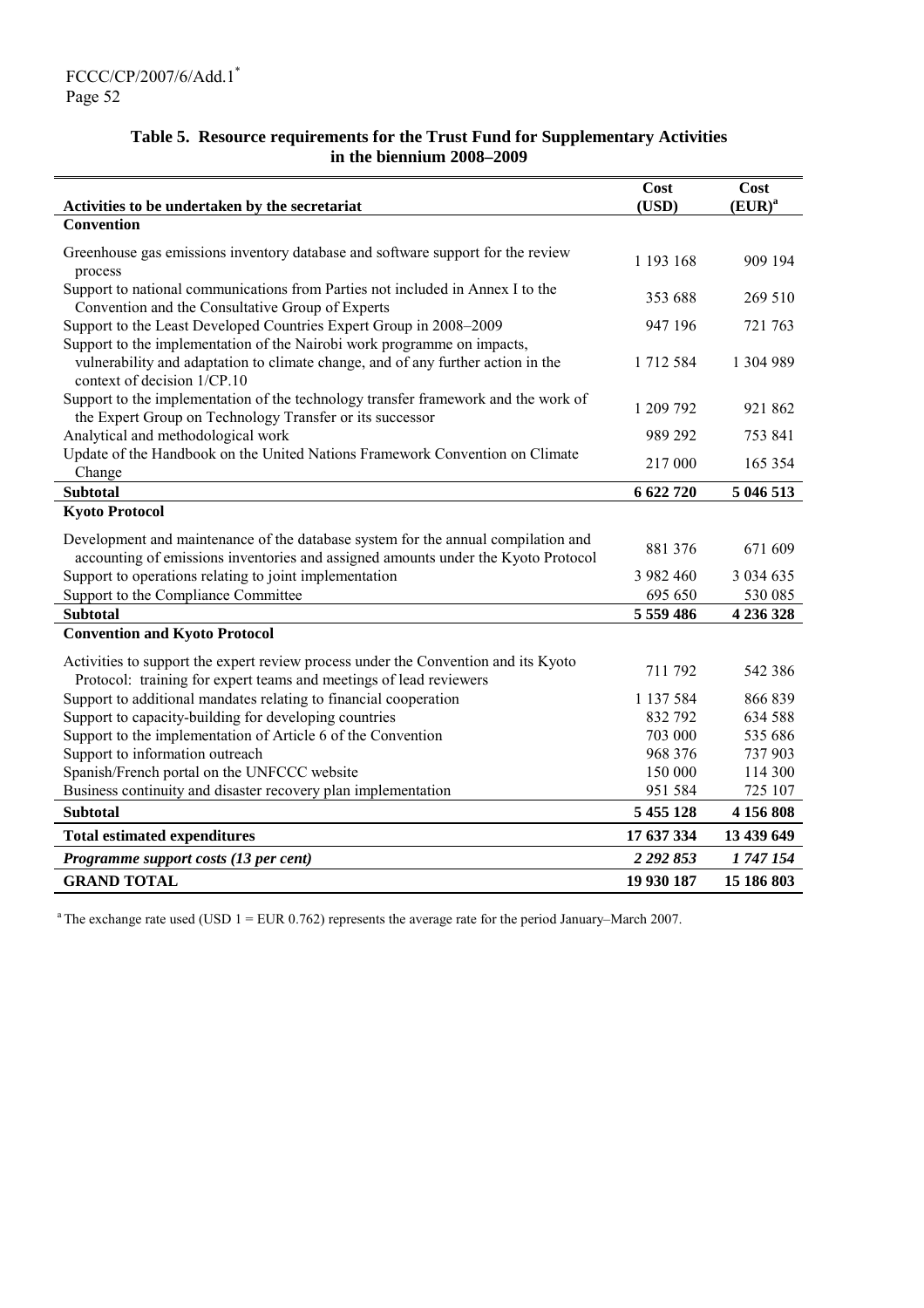### ANNEX

| for 2008<br>for 2009<br>2008<br>Party<br>Afghanistan<br>0.001<br>0.001<br>0.001<br>Albania<br>0.006<br>0.006<br>0.006<br>0.083<br>Algeria<br>0.085<br>0.083<br>0.003<br>0.003<br>0.003<br>Angola<br>0.002<br>0.002<br>Antigua and Barbuda<br>0.002<br>0.325<br>0.317<br>Argentina<br>0.317<br>0.002<br>0.002<br>0.002<br>Armenia<br>Australia<br>1.787<br>1.743<br>1.743<br>0.865<br>Austria<br>0.887<br>0.865<br>0.005<br>Azerbaijan<br>0.005<br>0.005<br><b>Bahamas</b><br>0.016<br>0.016<br>0.016 |
|------------------------------------------------------------------------------------------------------------------------------------------------------------------------------------------------------------------------------------------------------------------------------------------------------------------------------------------------------------------------------------------------------------------------------------------------------------------------------------------------------|
|                                                                                                                                                                                                                                                                                                                                                                                                                                                                                                      |
|                                                                                                                                                                                                                                                                                                                                                                                                                                                                                                      |
|                                                                                                                                                                                                                                                                                                                                                                                                                                                                                                      |
|                                                                                                                                                                                                                                                                                                                                                                                                                                                                                                      |
|                                                                                                                                                                                                                                                                                                                                                                                                                                                                                                      |
|                                                                                                                                                                                                                                                                                                                                                                                                                                                                                                      |
|                                                                                                                                                                                                                                                                                                                                                                                                                                                                                                      |
|                                                                                                                                                                                                                                                                                                                                                                                                                                                                                                      |
|                                                                                                                                                                                                                                                                                                                                                                                                                                                                                                      |
|                                                                                                                                                                                                                                                                                                                                                                                                                                                                                                      |
|                                                                                                                                                                                                                                                                                                                                                                                                                                                                                                      |
|                                                                                                                                                                                                                                                                                                                                                                                                                                                                                                      |
| 0.033<br>0.032<br>0.032<br>Bahrain                                                                                                                                                                                                                                                                                                                                                                                                                                                                   |
| 0.010<br>0.010<br>0.010<br>Bangladesh                                                                                                                                                                                                                                                                                                                                                                                                                                                                |
| 0.009<br>0.009<br>0.009<br><b>Barbados</b>                                                                                                                                                                                                                                                                                                                                                                                                                                                           |
| <b>Belarus</b><br>0.020<br>0.020<br>0.020                                                                                                                                                                                                                                                                                                                                                                                                                                                            |
| 1.075<br>1.102<br>1.075<br>Belgium                                                                                                                                                                                                                                                                                                                                                                                                                                                                   |
| <b>Belize</b><br>0.001<br>0.001<br>0.001                                                                                                                                                                                                                                                                                                                                                                                                                                                             |
| Benin<br>0.001<br>0.001<br>0.001                                                                                                                                                                                                                                                                                                                                                                                                                                                                     |
| Bhutan<br>0.001<br>0.001<br>0.001                                                                                                                                                                                                                                                                                                                                                                                                                                                                    |
| Bolivia<br>0.006<br>0.006<br>0.006                                                                                                                                                                                                                                                                                                                                                                                                                                                                   |
| Bosnia and Herzegovina<br>0.006<br>0.006<br>0.006                                                                                                                                                                                                                                                                                                                                                                                                                                                    |
| 0.014<br>0.014<br>0.014<br>Botswana                                                                                                                                                                                                                                                                                                                                                                                                                                                                  |
| 0.876<br>0.854<br>0.854<br><b>Brazil</b>                                                                                                                                                                                                                                                                                                                                                                                                                                                             |
| 0.020<br>0.020<br>0.020<br>Bulgaria                                                                                                                                                                                                                                                                                                                                                                                                                                                                  |
| Burkina Faso<br>0.002<br>0.002<br>0.002                                                                                                                                                                                                                                                                                                                                                                                                                                                              |
| 0.001<br>Burundi<br>0.001<br>0.001                                                                                                                                                                                                                                                                                                                                                                                                                                                                   |
| 0.001<br>Cambodia<br>0.001<br>0.001                                                                                                                                                                                                                                                                                                                                                                                                                                                                  |
| 0.009<br>0.009<br>0.009<br>Cameroon                                                                                                                                                                                                                                                                                                                                                                                                                                                                  |
| 2.977<br>2.904<br>2.904<br>Canada                                                                                                                                                                                                                                                                                                                                                                                                                                                                    |
| 0.001<br>0.001<br>Cape Verde<br>0.001                                                                                                                                                                                                                                                                                                                                                                                                                                                                |
| Central African Republic<br>0.001<br>0.001<br>0.001                                                                                                                                                                                                                                                                                                                                                                                                                                                  |
| Chad<br>0.001<br>0.001<br>0.001                                                                                                                                                                                                                                                                                                                                                                                                                                                                      |
| Chile<br>0.161<br>0.157<br>0.157                                                                                                                                                                                                                                                                                                                                                                                                                                                                     |
| 2.667<br>2.602<br>2.602<br>China                                                                                                                                                                                                                                                                                                                                                                                                                                                                     |
| Colombia<br>0.105<br>0.102<br>0.102                                                                                                                                                                                                                                                                                                                                                                                                                                                                  |
| 0.001<br>0.001<br>0.001<br>Comoros                                                                                                                                                                                                                                                                                                                                                                                                                                                                   |
| 0.001<br>0.001<br>0.001<br>Congo                                                                                                                                                                                                                                                                                                                                                                                                                                                                     |
| Cook Islands<br>0.001<br>0.001<br>0.001                                                                                                                                                                                                                                                                                                                                                                                                                                                              |
| Costa Rica<br>0.032<br>0.031<br>0.031                                                                                                                                                                                                                                                                                                                                                                                                                                                                |
| Côte d'Ivoire<br>0.009<br>0.009<br>0.009                                                                                                                                                                                                                                                                                                                                                                                                                                                             |
| 0.050<br>Croatia<br>0.049<br>0.049                                                                                                                                                                                                                                                                                                                                                                                                                                                                   |
| 0.054<br>Cuba<br>0.053<br>0.053                                                                                                                                                                                                                                                                                                                                                                                                                                                                      |
| 0.044<br>0.043<br>0.043<br>Cyprus                                                                                                                                                                                                                                                                                                                                                                                                                                                                    |
| Czech Republic<br>0.274<br>0.274<br>0.281                                                                                                                                                                                                                                                                                                                                                                                                                                                            |

# **Indicative scale of contributions from Parties to the Convention for the biennium 2008–2009**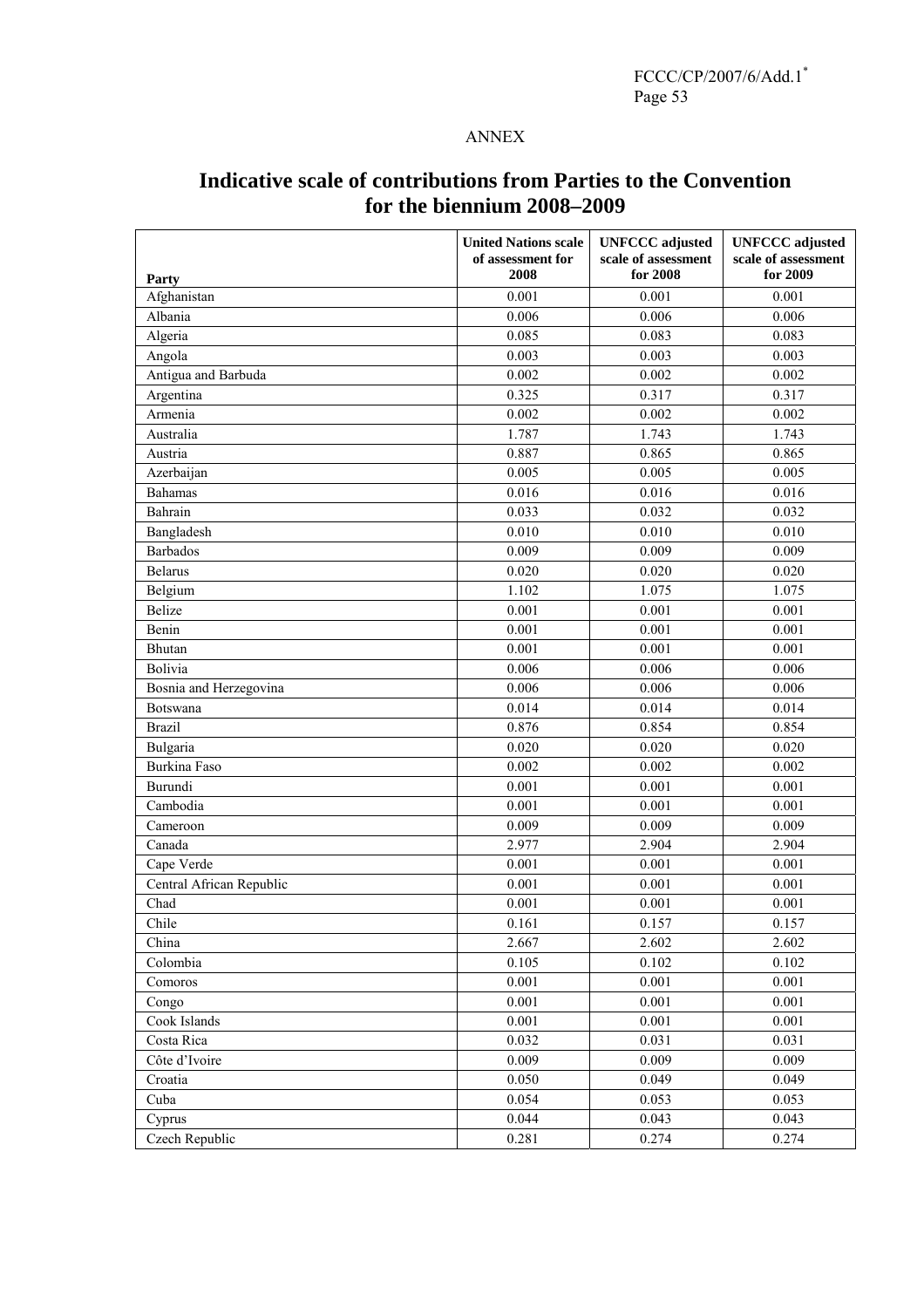| Party                                 | <b>United Nations scale</b><br>of assessment for<br>2008 | <b>UNFCCC</b> adjusted<br>scale of assessment<br>for 2008 | <b>UNFCCC</b> adjusted<br>scale of assessment<br>for 2009 |
|---------------------------------------|----------------------------------------------------------|-----------------------------------------------------------|-----------------------------------------------------------|
| Democratic People's Republic of Korea | 0.007                                                    | 0.007                                                     | 0.007                                                     |
| Democratic Republic of the Congo      | 0.003                                                    | 0.003                                                     | 0.003                                                     |
| Denmark                               | 0.739                                                    | 0.721                                                     | 0.721                                                     |
| Djibouti                              | 0.001                                                    | 0.001                                                     | 0.001                                                     |
| Dominica                              | 0.001                                                    | 0.001                                                     | 0.001                                                     |
| Dominican Republic                    | 0.024                                                    | 0.023                                                     | 0.023                                                     |
| Ecuador                               | 0.021                                                    | 0.020                                                     | 0.020                                                     |
|                                       | 0.088                                                    | 0.086                                                     | 0.086                                                     |
| Egypt<br>El Salvador                  | 0.020                                                    | 0.020                                                     | 0.020                                                     |
|                                       | 0.002                                                    | 0.002                                                     | 0.002                                                     |
| Equatorial Guinea                     |                                                          |                                                           |                                                           |
| Eritrea                               | 0.001                                                    | 0.001                                                     | 0.001                                                     |
| Estonia                               | 0.016                                                    | 0.016                                                     | 0.016                                                     |
| Ethiopia                              | 0.003                                                    | 0.003                                                     | 0.003                                                     |
| European Community                    | 2.500                                                    | 2.500                                                     | 2.500                                                     |
| Fiji                                  | 0.003                                                    | 0.003                                                     | 0.003                                                     |
| Finland                               | 0.564                                                    | 0.550                                                     | 0.550                                                     |
| France                                | 6.301                                                    | 6.146                                                     | 6.146                                                     |
| Gabon                                 | 0.008                                                    | 0.008                                                     | 0.008                                                     |
| Gambia                                | 0.001                                                    | 0.001                                                     | 0.001                                                     |
| Georgia                               | 0.003                                                    | 0.003                                                     | 0.003                                                     |
| Germany                               | 8.577                                                    | 8.366                                                     | 8.366                                                     |
| Ghana                                 | 0.004                                                    | 0.004                                                     | 0.004                                                     |
| Greece                                | 0.596                                                    | 0.581                                                     | 0.581                                                     |
| Grenada                               | 0.001                                                    | 0.001                                                     | 0.001                                                     |
| Guatemala                             | 0.032                                                    | 0.031                                                     | 0.031                                                     |
| Guinea                                | 0.001                                                    | 0.001                                                     | 0.001                                                     |
| Guinea-Bissau                         | 0.001                                                    | 0.001                                                     | 0.001                                                     |
| Guyana                                | 0.001                                                    | 0.001                                                     | 0.001                                                     |
| Haiti                                 | 0.002                                                    | 0.002                                                     | 0.002                                                     |
| Honduras                              | 0.005                                                    | 0.005                                                     | 0.005                                                     |
| Hungary                               | 0.244                                                    | 0.238                                                     | 0.238                                                     |
| Iceland                               | 0.037                                                    | 0.036                                                     | 0.036                                                     |
| India                                 | 0.450                                                    | 0.439                                                     | 0.439                                                     |
| Indonesia                             | 0.161                                                    | 0.157                                                     | 0.157                                                     |
| Iran (Islamic Republic of)            | 0.180                                                    | 0.176                                                     | 0.176                                                     |
| Ireland                               | 0.445                                                    | 0.434                                                     | 0.434                                                     |
| Israel                                | 0.419                                                    | 0.409                                                     | 0.409                                                     |
| Italy                                 | 5.079                                                    | 4.954                                                     | 4.954                                                     |
| Jamaica                               | 0.010                                                    | 0.010                                                     | 0.010                                                     |
| Japan                                 | 16.624                                                   | 16.216                                                    | 16.216                                                    |
| Jordan                                | 0.012                                                    | 0.012                                                     | 0.012                                                     |
| Kazakhstan                            | 0.029                                                    | 0.028                                                     | 0.028                                                     |
| Kenya                                 | 0.010                                                    | 0.010                                                     | 0.010                                                     |
| Kiribati                              | 0.001                                                    | 0.001                                                     | 0.001                                                     |
| Kuwait                                | 0.182                                                    | 0.178                                                     | 0.178                                                     |
| Kyrgyzstan                            | 0.001                                                    | 0.001                                                     | 0.001                                                     |
| Lao People's Democratic Republic      | 0.001                                                    | 0.001                                                     | 0.001                                                     |
| Latvia                                | 0.018                                                    | 0.018                                                     | 0.018                                                     |
| Lebanon                               | 0.034                                                    | 0.033                                                     | 0.033                                                     |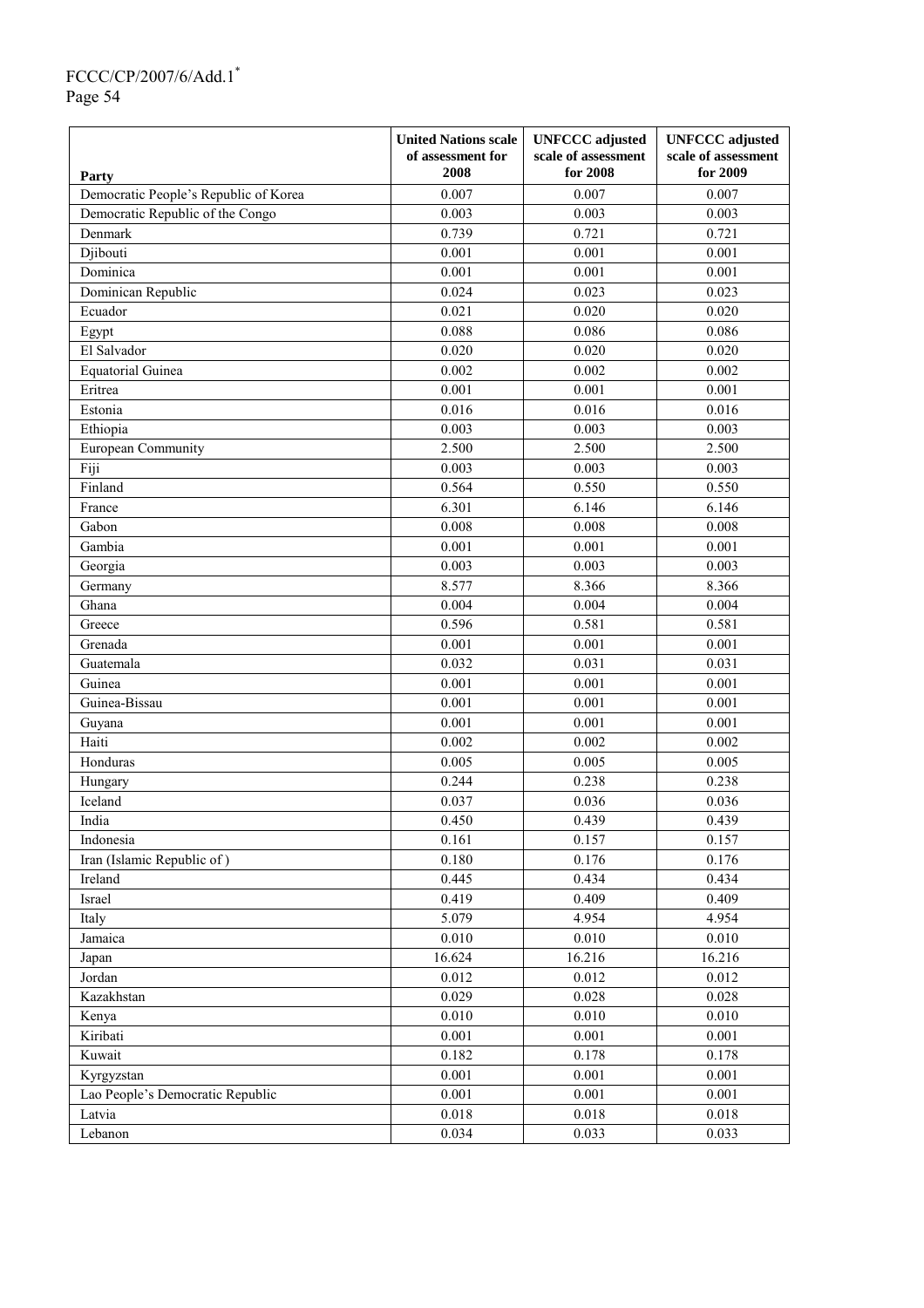|                                  | <b>United Nations scale</b><br>of assessment for<br>2008 | <b>UNFCCC</b> adjusted<br>scale of assessment<br>for 2008 | <b>UNFCCC</b> adjusted<br>scale of assessment<br>for 2009 |
|----------------------------------|----------------------------------------------------------|-----------------------------------------------------------|-----------------------------------------------------------|
| Party                            |                                                          |                                                           |                                                           |
| Lesotho                          | 0.001                                                    | 0.001                                                     | 0.001                                                     |
| Liberia                          | 0.001                                                    | 0.001                                                     | 0.001                                                     |
| Libyan Arab Jamahiriya           | 0.062                                                    | 0.060                                                     | 0.060                                                     |
| Liechtenstein                    | 0.010                                                    | 0.010                                                     | 0.010                                                     |
| Lithuania                        | 0.031                                                    | 0.030                                                     | 0.030                                                     |
| Luxembourg                       | 0.085                                                    | 0.083                                                     | 0.083                                                     |
| Madagascar                       | 0.002                                                    | 0.002                                                     | 0.002                                                     |
| Malawi                           | 0.001                                                    | 0.001                                                     | 0.001                                                     |
| Malaysia                         | 0.190                                                    | 0.185                                                     | 0.185                                                     |
| Maldives                         | 0.001                                                    | 0.001                                                     | 0.001                                                     |
| Mali                             | 0.001                                                    | 0.001                                                     | 0.001                                                     |
| Malta                            | 0.017                                                    | 0.017                                                     | 0.017                                                     |
| Marshall Islands                 | 0.001                                                    | 0.001                                                     | 0.001                                                     |
| Mauritania                       | 0.001                                                    | 0.001                                                     | 0.001                                                     |
| Mauritius                        | 0.011                                                    | 0.011                                                     | 0.011                                                     |
| Mexico                           | 2.257                                                    | 2.202                                                     | 2.202                                                     |
| Micronesia (Federated States of) | 0.001                                                    | 0.001                                                     | 0.001                                                     |
| Moldova                          | 0.001                                                    | 0.001                                                     | 0.001                                                     |
| Monaco                           | 0.003                                                    | 0.003                                                     | 0.003                                                     |
| Mongolia                         | 0.001                                                    | 0.001                                                     | 0.001                                                     |
| Montenegro                       | 0.001                                                    | 0.001                                                     | 0.001                                                     |
| Morocco                          | 0.042                                                    | 0.041                                                     | 0.041                                                     |
| Mozambique                       | 0.001                                                    | 0.001                                                     | 0.001                                                     |
| Myanmar                          | 0.005                                                    | 0.005                                                     | 0.005                                                     |
| Namibia                          | 0.006                                                    | 0.006                                                     | 0.006                                                     |
| Nauru                            | 0.001                                                    | 0.001                                                     | 0.001                                                     |
| Nepal                            | 0.003                                                    | 0.003                                                     | 0.003                                                     |
| Netherlands                      | 1.873                                                    | 1.827                                                     | 1.827                                                     |
| New Zealand                      | 0.256                                                    | 0.250                                                     | 0.250                                                     |
| Nicaragua                        | 0.002                                                    | 0.002                                                     | 0.002                                                     |
| Niger                            | 0.001                                                    | 0.001                                                     | 0.001                                                     |
| Nigeria                          | 0.048                                                    | 0.047                                                     | 0.047                                                     |
| Niue                             | 0.001                                                    | 0.001                                                     | 0.001                                                     |
| Norway                           | 0.782                                                    | 0.763                                                     | 0.763                                                     |
| Oman                             | 0.073                                                    | 0.071                                                     | 0.071                                                     |
| Pakistan                         | 0.059                                                    | 0.058                                                     | 0.058                                                     |
| Palau                            | 0.001                                                    | 0.001                                                     | 0.001                                                     |
| Panama                           | 0.023                                                    | 0.022                                                     | 0.022                                                     |
| Papua New Guinea                 | 0.002                                                    | 0.002                                                     | 0.002                                                     |
| Paraguay                         | 0.005                                                    | 0.005                                                     | 0.005                                                     |
| Peru                             | 0.078                                                    | 0.076                                                     | 0.076                                                     |
| Philippines                      | 0.078                                                    | 0.076                                                     | 0.076                                                     |
| Poland                           | 0.501                                                    | 0.489                                                     | 0.489                                                     |
| Portugal                         | 0.527                                                    | 0.514                                                     | 0.514                                                     |
| Qatar                            | 0.085                                                    | 0.083                                                     | 0.083                                                     |
| Republic of Korea                | 2.173                                                    | 2.120                                                     | 2.120                                                     |
| Romania                          | 0.070                                                    | 0.068                                                     |                                                           |
| Russian Federation               | 1.200                                                    | 1.171                                                     | 0.068                                                     |
|                                  |                                                          |                                                           | 1.171                                                     |
| Rwanda                           | $0.001\,$                                                | 0.001                                                     | 0.001                                                     |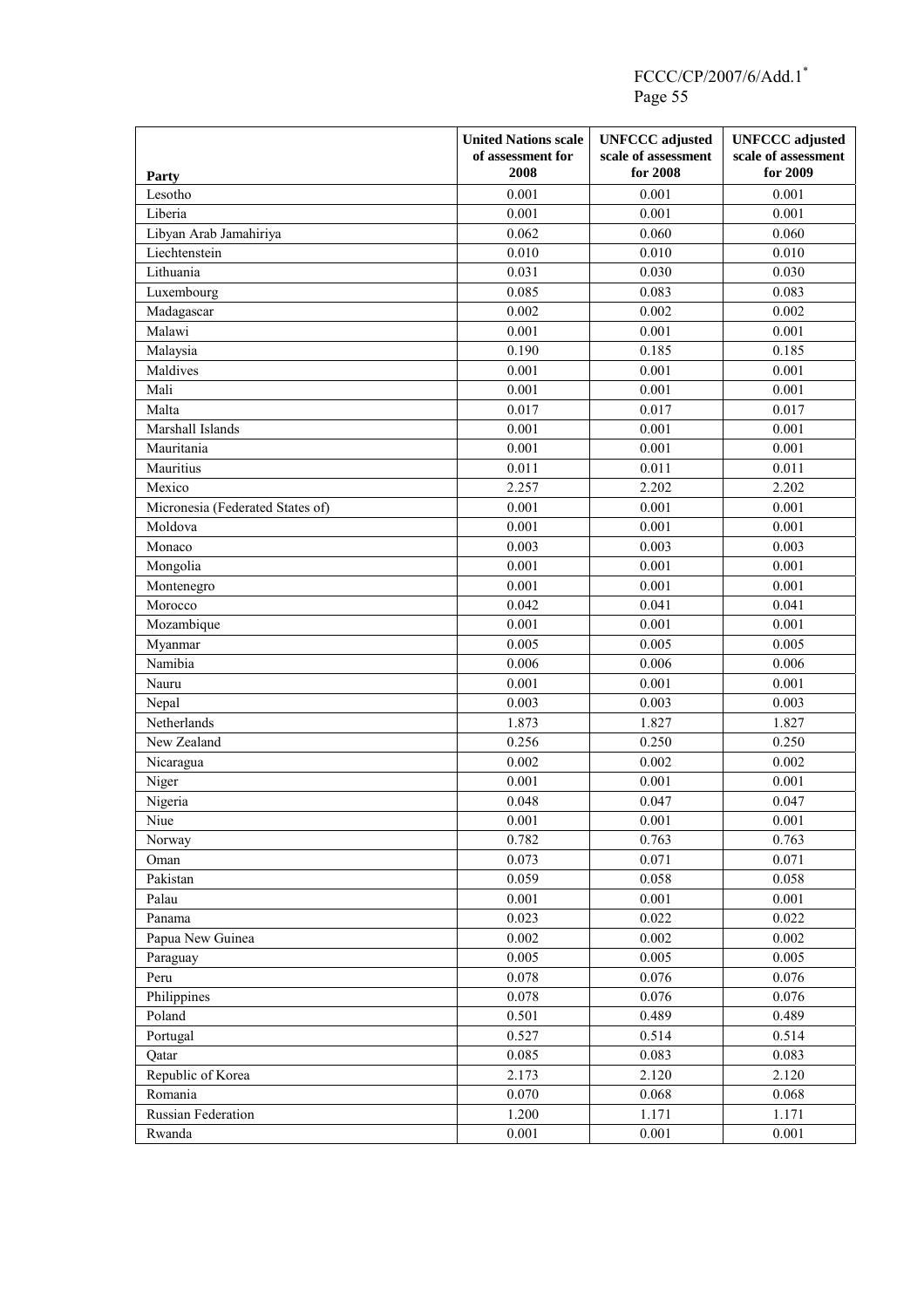|                                                      | <b>United Nations scale</b><br>of assessment for<br>2008 | <b>UNFCCC</b> adjusted<br>scale of assessment<br>for 2008 | <b>UNFCCC</b> adjusted<br>scale of assessment<br>for 2009 |
|------------------------------------------------------|----------------------------------------------------------|-----------------------------------------------------------|-----------------------------------------------------------|
| Party                                                |                                                          |                                                           |                                                           |
| Saint Kitts and Nevis                                | 0.001<br>0.001                                           | 0.001<br>0.001                                            | 0.001                                                     |
| Saint Lucia                                          |                                                          |                                                           | 0.001                                                     |
| Saint Vincent and the Grenadines                     | 0.001                                                    | 0.001                                                     | 0.001                                                     |
| Samoa                                                | 0.001                                                    | 0.001                                                     | 0.001                                                     |
| San Marino                                           | 0.003                                                    | 0.003                                                     | 0.003                                                     |
| Sao Tome and Principe                                | 0.001                                                    | 0.001                                                     | 0.001                                                     |
| Saudi Arabia                                         | 0.748                                                    | 0.730                                                     | 0.730                                                     |
| Senegal                                              | 0.004                                                    | 0.004                                                     | 0.004                                                     |
| Serbia                                               | 0.021                                                    | 0.020                                                     | 0.020                                                     |
| Seychelles                                           | 0.002                                                    | 0.002                                                     | 0.002                                                     |
| Sierra Leone                                         | 0.001                                                    | 0.001                                                     | 0.001                                                     |
| Singapore                                            | 0.347                                                    | 0.338                                                     | 0.338                                                     |
| Slovakia                                             | 0.063                                                    | 0.061                                                     | 0.061                                                     |
| Slovenia                                             | 0.096                                                    | 0.094                                                     | 0.094                                                     |
| Solomon Islands                                      | 0.001                                                    | 0.001                                                     | 0.001                                                     |
| South Africa                                         | 0.290                                                    | 0.283                                                     | 0.283                                                     |
| Spain                                                | 2.968                                                    | 2.895                                                     | 2.895                                                     |
| Sri Lanka                                            | 0.016                                                    | 0.016                                                     | 0.016                                                     |
| Sudan                                                | 0.010                                                    | 0.010                                                     | 0.010                                                     |
| Suriname                                             | 0.001                                                    | 0.001                                                     | 0.001                                                     |
| Swaziland                                            | 0.002                                                    | 0.002                                                     | 0.002                                                     |
| Sweden                                               | 1.071                                                    | 1.045                                                     | 1.045                                                     |
| Switzerland                                          | 1.216                                                    | 1.186                                                     | 1.186                                                     |
| Syrian Arab Republic                                 | 0.016                                                    | 0.016                                                     | 0.016                                                     |
| Tajikistan                                           | 0.001                                                    | 0.001                                                     | 0.001                                                     |
| Thailand                                             | 0.186                                                    | 0.181                                                     | 0.181                                                     |
| The former Yugoslav Republic of Macedonia            | 0.005                                                    | 0.005                                                     | 0.005                                                     |
| Timor-Leste                                          | 0.001                                                    | 0.001                                                     | 0.001                                                     |
| Togo                                                 | 0.001                                                    | 0.001                                                     | 0.001                                                     |
| Tonga                                                | 0.001                                                    | 0.001                                                     | 0.001                                                     |
| Trinidad and Tobago                                  | 0.027                                                    | 0.026                                                     | 0.026                                                     |
| Tunisia                                              | 0.031                                                    | 0.030                                                     | 0.030                                                     |
| Turkey                                               | 0.381                                                    | 0.372                                                     | 0.372                                                     |
| Turkmenistan                                         | 0.006                                                    | 0.006                                                     | 0.006                                                     |
| Tuvalu                                               | 0.001                                                    | 0.001                                                     | 0.001                                                     |
| Uganda                                               | 0.003                                                    | 0.003                                                     | 0.003                                                     |
| Ukraine                                              | 0.045                                                    | 0.044                                                     | 0.044                                                     |
| <b>United Arab Emirates</b>                          | 0.302                                                    | 0.295                                                     | 0.295                                                     |
| United Kingdom of Great Britain and Northern Ireland | 6.642                                                    | 6.479                                                     | 6.479                                                     |
| United Republic of Tanzania                          | 0.006                                                    | 0.006                                                     | 0.006                                                     |
| United States of America                             | 22.000                                                   | 21.460                                                    | 21.460                                                    |
| Uruguay                                              | 0.027                                                    | 0.026                                                     | 0.026                                                     |
| Uzbekistan                                           | 0.008                                                    | 0.008                                                     | 0.008                                                     |
| Vanuatu                                              | 0.001                                                    | 0.001                                                     | 0.001                                                     |
| Venezuela (Bolivarian Republic of)                   | 0.200                                                    | 0.195                                                     | 0.195                                                     |
| Viet Nam                                             | 0.024                                                    | 0.023                                                     | 0.023                                                     |
| Yemen                                                | 0.007                                                    | 0.007                                                     | 0.007                                                     |
|                                                      |                                                          |                                                           |                                                           |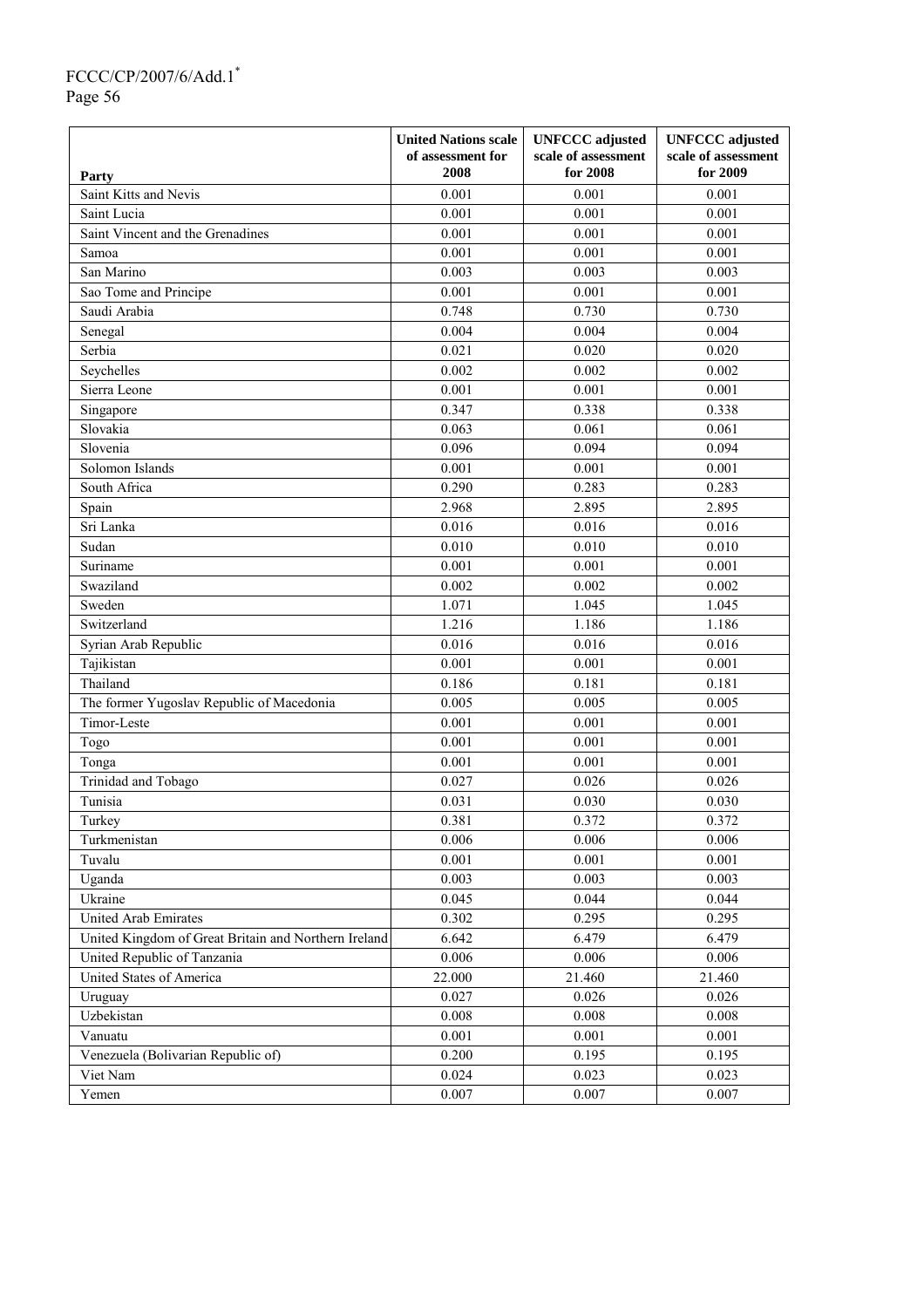|              | <b>United Nations scale</b><br>of assessment for | <b>UNFCCC</b> adjusted<br>scale of assessment | <b>UNFCCC</b> adjusted<br>scale of assessment |
|--------------|--------------------------------------------------|-----------------------------------------------|-----------------------------------------------|
| Party        | 2008                                             | for 2008                                      | for 2009                                      |
| Zambia       | 0.001                                            | 0.001                                         | 0.001                                         |
| Zimbabwe     | 0.008                                            | 0.008                                         | 0.008                                         |
| <b>TOTAL</b> | 102.452                                          | 100.000                                       | 100.000                                       |

*8th plenary meeting 14–15 December 2007*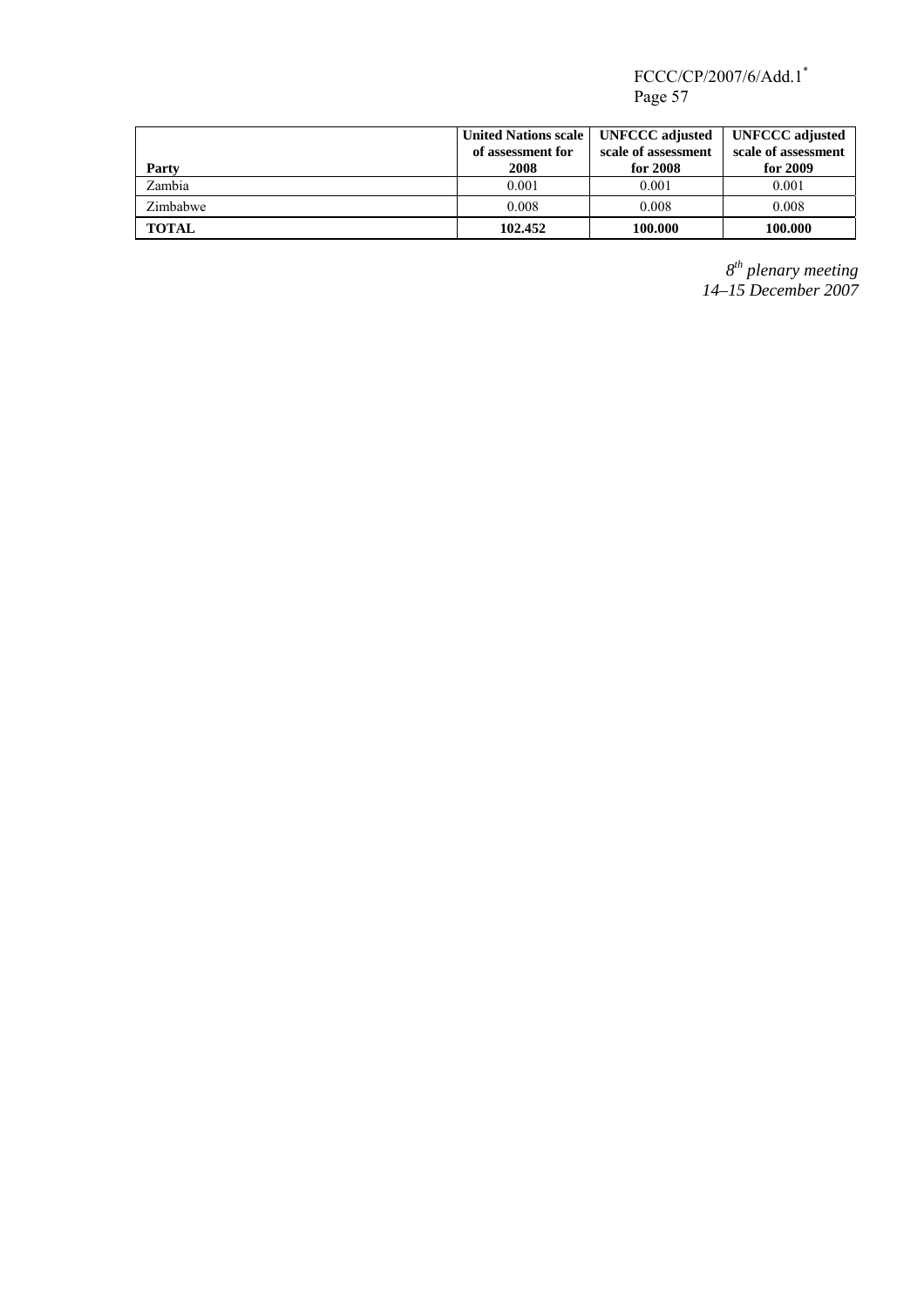# **Decision 14/CP.13**

# **Date and venue of the fourteenth and fifteenth sessions of the Conference of the Parties and the calendar of meetings of Convention bodies**

### *The Conference of the Parties*,

*Recalling* Article 7, paragraph 4, of the Convention,

*Recalling* United Nations General Assembly resolution 40/243 of 18 December 1985 on the pattern of conferences,

*Recalling* rule 22, paragraph 1, of the draft rules of procedure being applied<sup>1</sup> regarding the rotation of the office of President among the five regional groups,

# **I. Date and venue of the fourteenth and fifteenth sessions of the Conference of the Parties**

### **A. Date and venue of the fourteenth session of the Conference of the Parties and the fourth session of the Conference of the Parties serving as the meeting of the Parties to the Kyoto Protocol**

1. *Decides* that the fourteenth session of the Conference of the Parties and the fourth session of the Conference of the Parties serving as the meeting of the Parties to the Kyoto Protocol shall be held from 1 to 12 December 2008;

2. *Decides* to accept with appreciation the offer by the Government of Poland to host the fourteenth session of the Conference of the Parties and the fourth session of the Conference of the Parties serving as the meeting of the Parties to the Kyoto Protocol in Poznan, Poland;

3. *Requests* the Executive Secretary to continue consultations with the Government of Poland and to negotiate a Host Country Agreement for convening the sessions, with a view to concluding and signing the Host Country Agreement not later than 15 February 2008;

### **B. Date and venue of the fifteenth session of the Conference of the Parties and the fifth session of the Conference of the Parties serving as the meeting of the Parties to the Kyoto Protocol**

4. *Decides* that the fifteenth session of the Conference of the Parties and the fifth session of the Conference of the Parties serving as the meeting of the Parties to the Kyoto Protocol shall be held from 30 November to 11 December 2009;

5. *Decides* to accept with appreciation the offer by the Government of Denmark to host the fifteenth session of the Conference of the Parties and the fifth session of the Conference of the Parties serving as the meeting of the Parties to the Kyoto Protocol in Copenhagen, Denmark, subject to confirmation by the Bureau that all logistical, technical and financial elements for hosting the sessions are available, in conformity with General Assembly resolution 40/243;

6. *Requests* the Executive Secretary to continue consultations with the Government of Denmark and to negotiate a Host Country Agreement for convening the sessions, with a view to concluding and signing the Host Country Agreement not later than the twenty-eighth sessions of the subsidiary bodies;

 $\overline{\phantom{a}}$ <sup>1</sup> FCCC/CP/1996/2.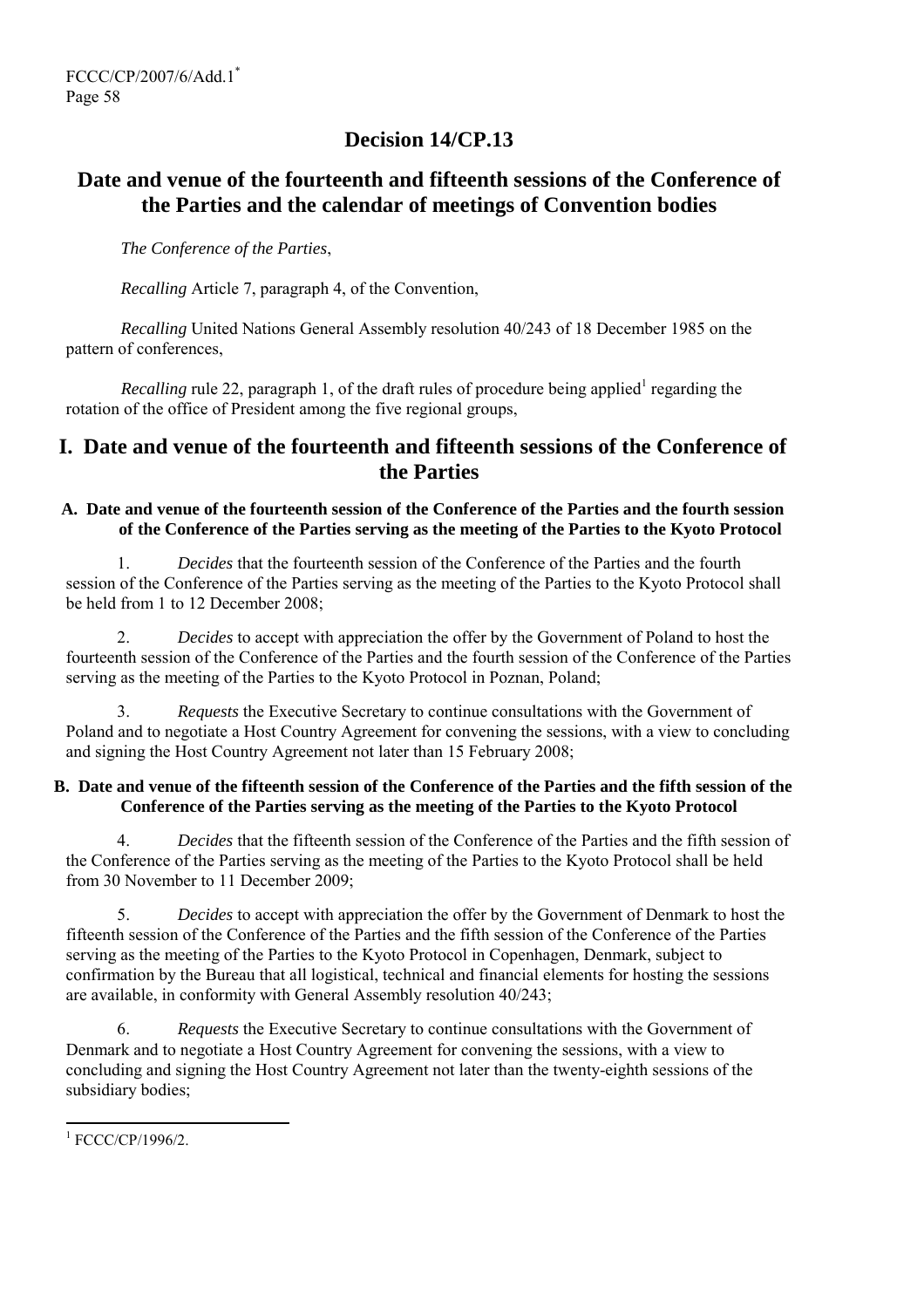7. *Requests* the secretariat to take the necessary action to implement this decision;

# **II. Calendar of meetings of Convention bodies**

8. *Decides* to adopt the dates of 14–25 May and 26 November to 7 December for the sessional periods in 2012 as recommended by the Subsidiary Body for Implementation;

9. *Invites* the Conference of the Parties serving as the meeting of the Parties to the Kyoto Protocol to endorse this decision.

> *8th plenary meeting 14–15 December 2007*